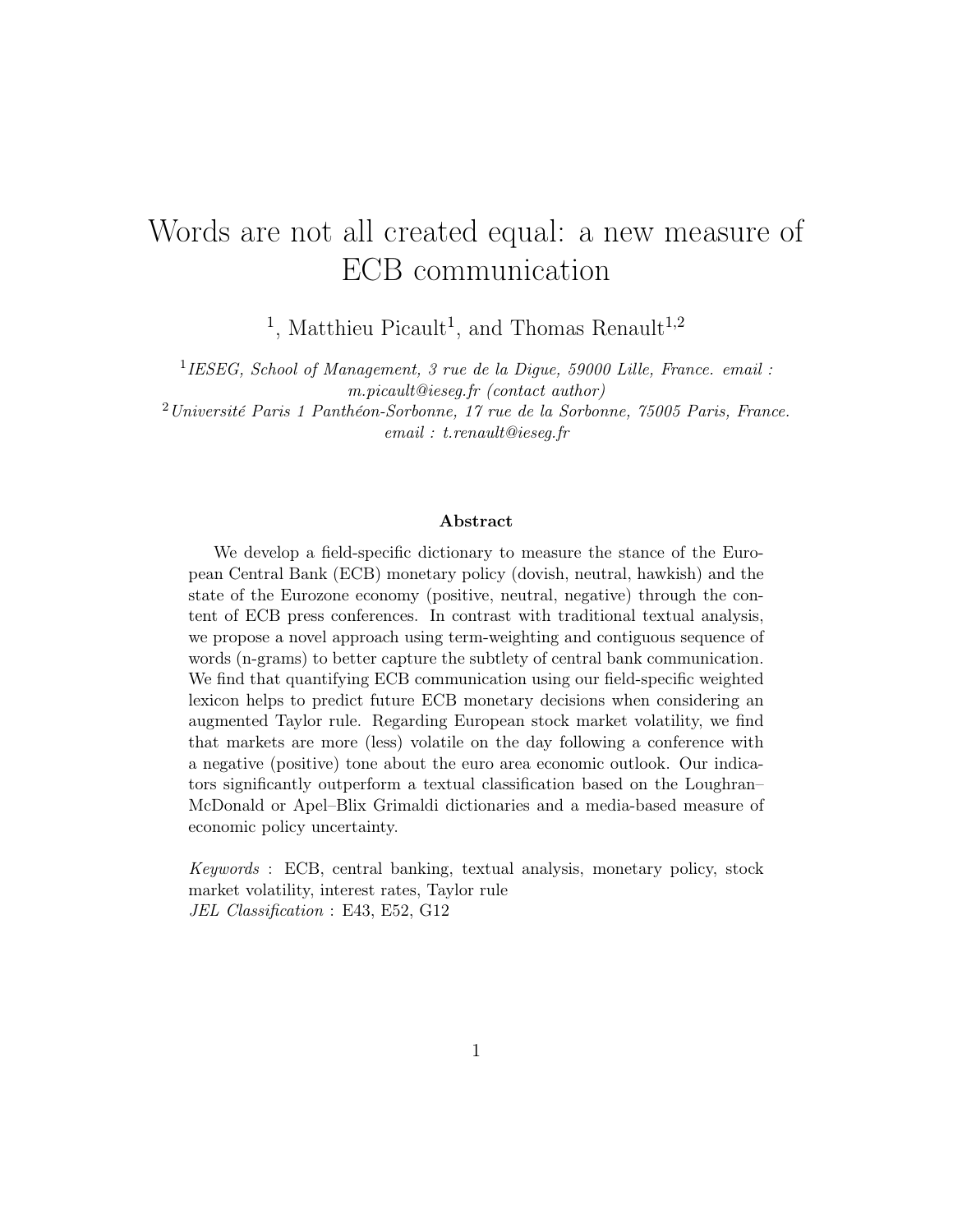### 1 Introduction

"What matters for transparency is therefore clarity as well as openness. For a new and supranational institution like the ECB, it is particularly important that it sends clear and coherent messages to the markets and the wider public."

Otmar Issing (Executive Board Member of the European Central Bank) - 1999

In recent years, central banks have moved towards greater transparency [\(Geraats](#page-30-0) [2002\)](#page-30-0) in terms of objectives, procedures, rationales, models, and data. Central banks now reveal more information to the public by (i) describing the strategy that guides policy decisions, (ii) explaining current policy decisions, (iii) interpreting economic conditions and giving views on future economic outlook, and (iv) making statements about future policy [\(Woodford](#page-32-0) [2005\)](#page-32-0). In this regard, central bank communication has become a key instrument in the central bankers' toolbox, particularly during periods of high uncertainty or when the interest rates reach the zero lower bound [\(Filardo & Hofmann](#page-30-1) [2014\)](#page-30-1). By managing expectations, communication may improve the predictability of monetary policy and reduce volatility in financial markets (see [Blinder et al.](#page-29-0) [\(2008\)](#page-29-0) for a survey, and [Sturm & De Haan](#page-32-1) [\(2011\)](#page-32-1) among others).

Since its creation in 1998, the European Central Bank (ECB) has placed a strong focus on transparency, using various channels of communication to send "clear and coherent messages to the markets and the wider public." While interviews, speeches, press releases (and more recently webcasts and tweets) have developed over time, the main channel of communication used by the ECB is the press conference held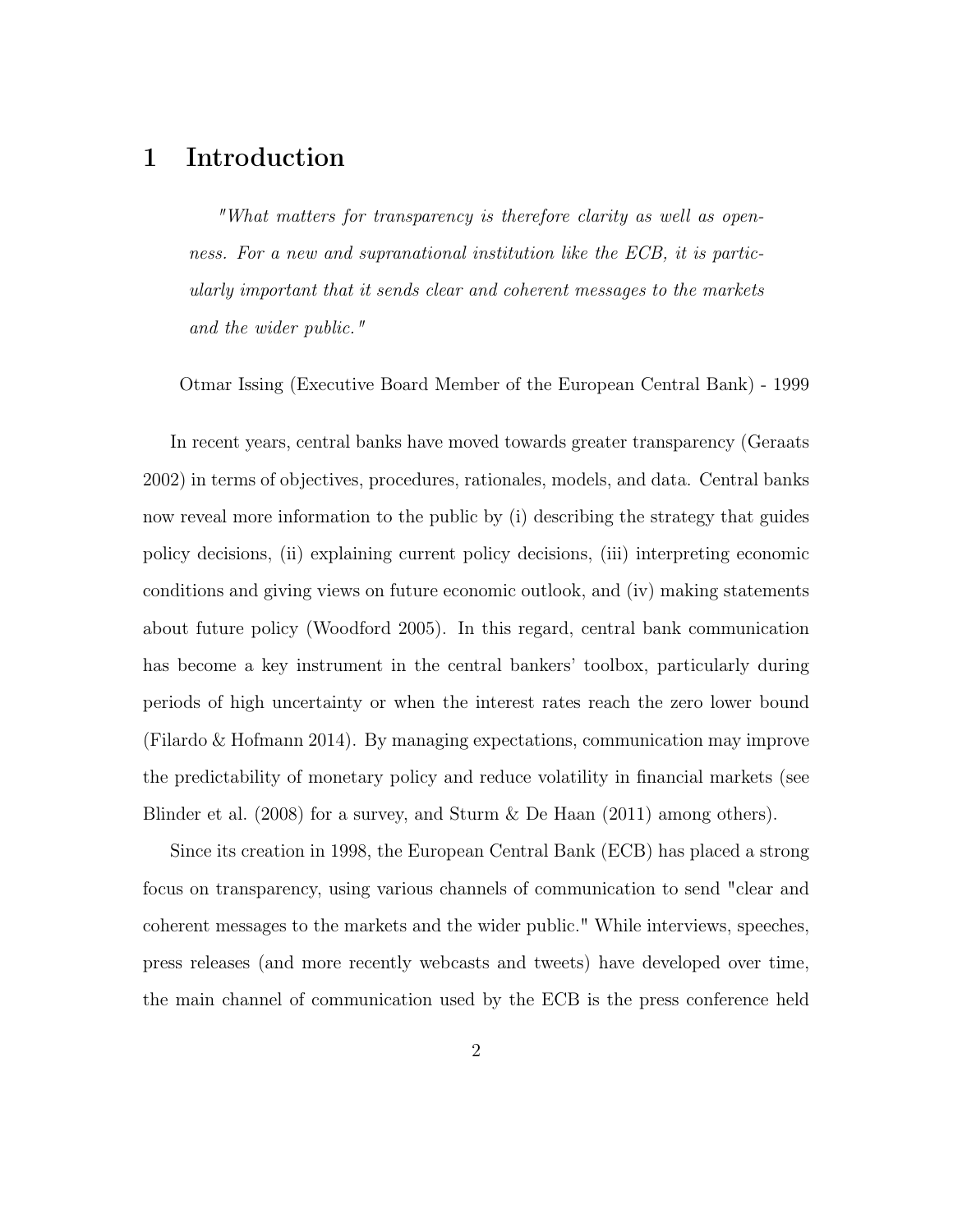after the Government Council meeting. Every six weeks,<sup>[1](#page-2-0)</sup> the President and the Vice President of the ECB explain their monetary policy decision and answer questions from journalists during a press conference. While every word pronounced by central banks officials is closely scrutinized by decision makers and market participants, converting qualitative content into quantitative indicators remains a challenge for researchers.

Building on previous works from textual analysis, we propose a new methodology to quantify ECB communication. Manually classifying all sentences in all ECB press conferences between January 2006 and December 2014, we develop a field-specific lexicon to measure the stance of the ECB monetary policy (dovish, neutral, hawkish) and the Governing Council views on the Eurozone economic outlook (positive, neutral, negative). Using a term-weighting approach, we compute a monetary policy indicator and an economic outlook indicator by analyzing words and group of words appearing in each introductory statement. Then, we assess if our indicators contain value-relevant information, not already measured by alternative quantification from the literature, about future monetary policy decisions or future European stock market returns and volatility.

We find that quantifying ECB communication using a field-specific weighted lexicon helps in predicting future ECB monetary decisions and market volatility. A dovish (hawkish) textual content about monetary policy and a negative (positive) economic outlook both predict a dovish (restrictive) decision at the next ECB meeting. A dovish (hawkish) monetary policy and a positive (negative) economic outlook

<span id="page-2-0"></span> ${}^{1}$ ECB adjusted the schedule of meetings from a four-week cycle prior to 2015 to a six-week cycle from now on.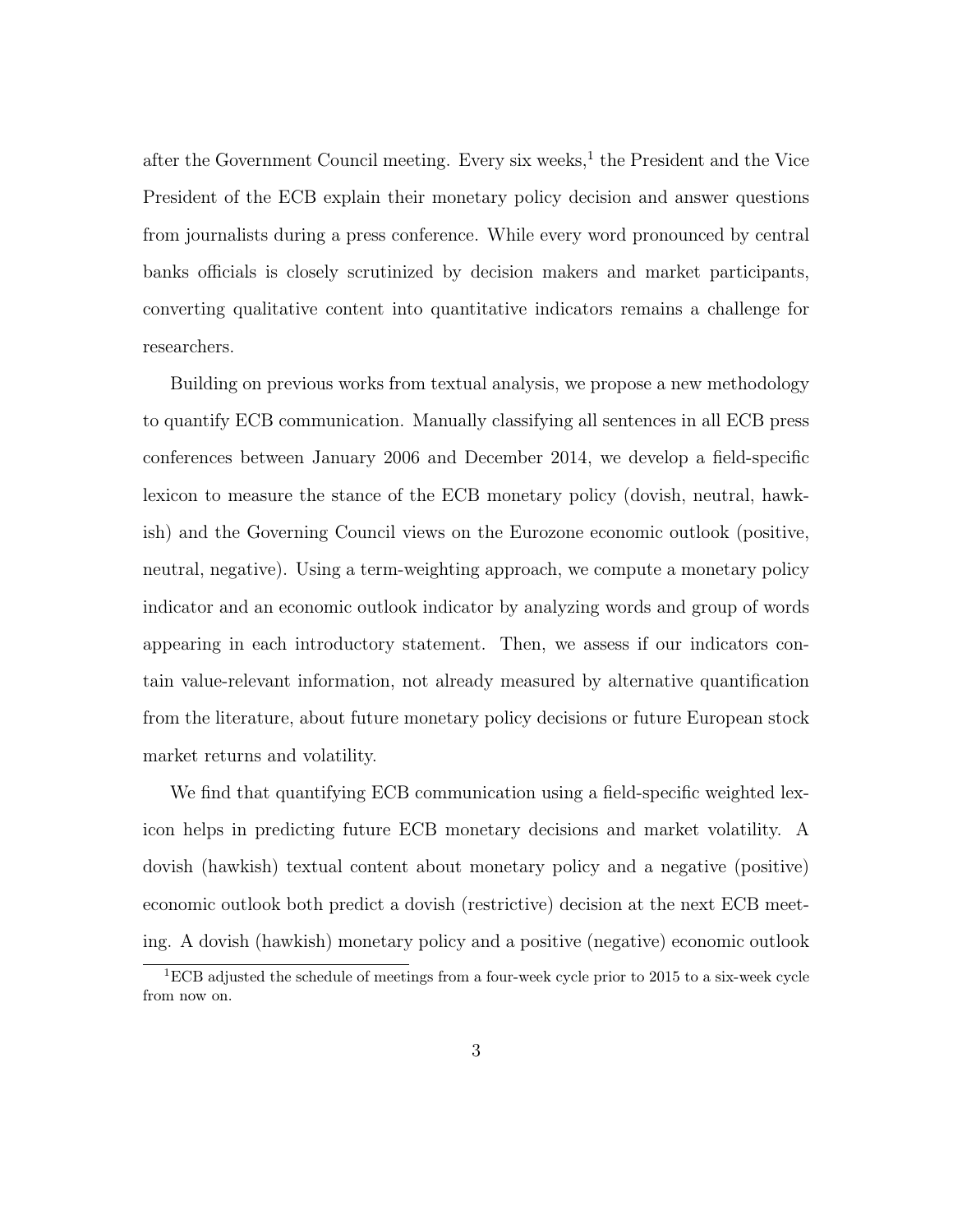both predict a decrease (increase) in market volatility the day after the ECB statement. We also provide evidence showing that traditional approaches using equal-weighted single word lists such as the [Loughran & McDonald](#page-31-0) [\(2011\)](#page-31-0) financial dictionary (LM hereafter) and the [Apel & Grimaldi](#page-29-1) [\(2012\)](#page-29-1) central banking dictionary fail to capture the forward-looking content of the ECB introductory statement. We believe that researchers interested in quantifying central bank communication should pay specific attention to the methodology used to derive quantitative indicators from qualitative textual content. To encourage further research in this area and enhance replicability, all data used in this paper are available online.<sup>[2](#page-3-0)</sup>

Our paper is organized as follows. In Section [2,](#page-3-1) we review the literature on the quantification of central bank communication and its influence on the predictability of monetary policy and financial markets. Section [3](#page-7-0) details the data and describes how we create quantitative indicators of monetary policy and economic outlook from textual ECB statements. Section [4](#page-15-0) reports our methodology and empirical findings about future monetary policy decisions. Section [5](#page-20-0) reports our methodology and empirical findings on market volatility and market returns. Section [6](#page-25-0) presents robustness checks. Finally, Section [7](#page-27-0) concludes the paper.

### <span id="page-3-1"></span>2 Related Literature

This article relates to three strands of the literature on central bank communication: (i) its quantification through textual analysis, (ii) its influence on the predictability of monetary policy, and (iii) its impact on asset prices and market volatility.

<span id="page-3-0"></span> $^{2}$ [http://www.xxxxx.com \(reference withheld to ensure anonymity but provided to the editor\)](http://www.xxxxx.com)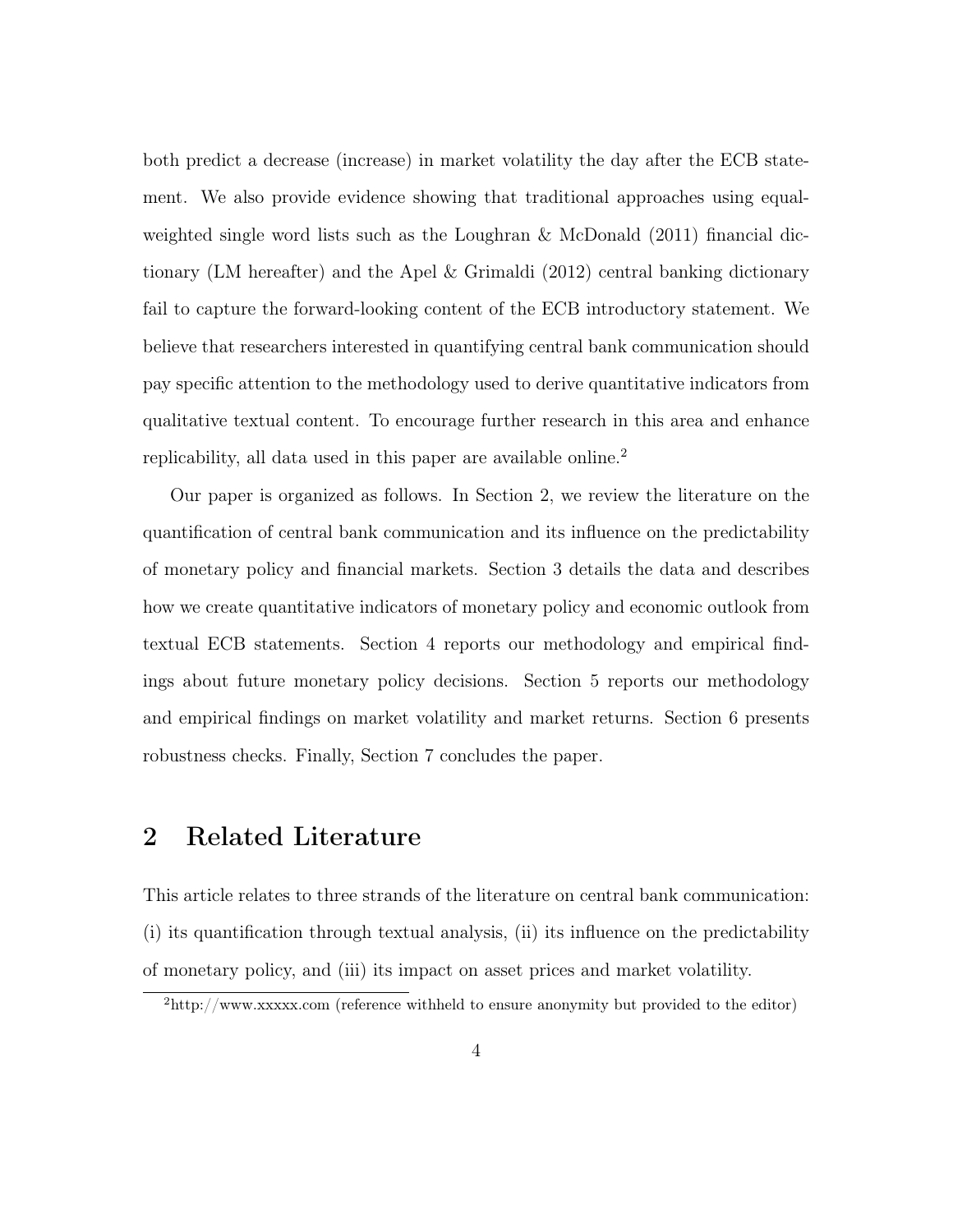Regarding the quantification of central bank communication, two main methods have been used in the literature.<sup>[3](#page-4-0)</sup> First, central bank communication can be coded manually, following the narrative approach of monetary policy decisions proposed by [Romer & Romer](#page-32-2) [\(1989\)](#page-32-2). While researchers can convert communication into quantitative indicators on various topics, for example, the importance that policymakers assign to reducing inflation relative to promoting real growth [\(Boschen & Mills](#page-29-2) [1995\)](#page-29-2) or central bank views on exchange rate valuation [\(Dewachter et al.](#page-30-2) [2014\)](#page-30-2), the most common classification consists of grading communication depending on monetary policy inclinations. Looking at the ECB, this approach was followed by [Musard-Gies](#page-31-1) [\(2006\)](#page-31-1) and [Rosa & Verga](#page-32-3) [\(2007\)](#page-32-3), who hand-coded each statement, according to the tone of the communication, into a discrete variable between  $+2$  (very hawkish) and  $-2$ (very dovish).[4](#page-4-1) [Gerlach](#page-30-3) [\(2007\)](#page-30-3) implement a similar methodology for ECB Monthly Bulletins.

As a next step toward a better understanding of communication, and in line with the findings of [Kohn et al.](#page-31-2) [\(2004\)](#page-31-2) on the importance of central bank communication related to economic conditions and economic outlooks, [Berger et al.](#page-29-3) [\(2011\)](#page-29-3) categorize the overall monetary policy stance on a scale from -3 (strong inclination to lower rates) to  $+3$  (strong inclination to increase rates) using four subcategories: overall policy intention, price stability, real economy, and monetary sector. Likewise, [Conrad](#page-30-4) [& Lamla](#page-30-4) [\(2010\)](#page-30-4) classify each sentence of the ECB statements into four categories

<span id="page-4-0"></span><sup>&</sup>lt;sup>3</sup>Other methods used on the literature for topics detection include unsupervised topic classification (Latent Dirichlet Allocation in [Jegadeesh & Wu](#page-31-3) [\(2015\)](#page-31-3) or Latent Semantic Analysis in [Boukus](#page-29-4) [& Rosenberg](#page-29-4) [\(2006\)](#page-29-4)). Machine learning methods for sentiment analysis have also been considered by [Moniz & de Jong](#page-31-4) [\(2014\)](#page-31-4))

<span id="page-4-1"></span> $4+1$  (hawkish), 0 (neutral),  $-1$  (dovish)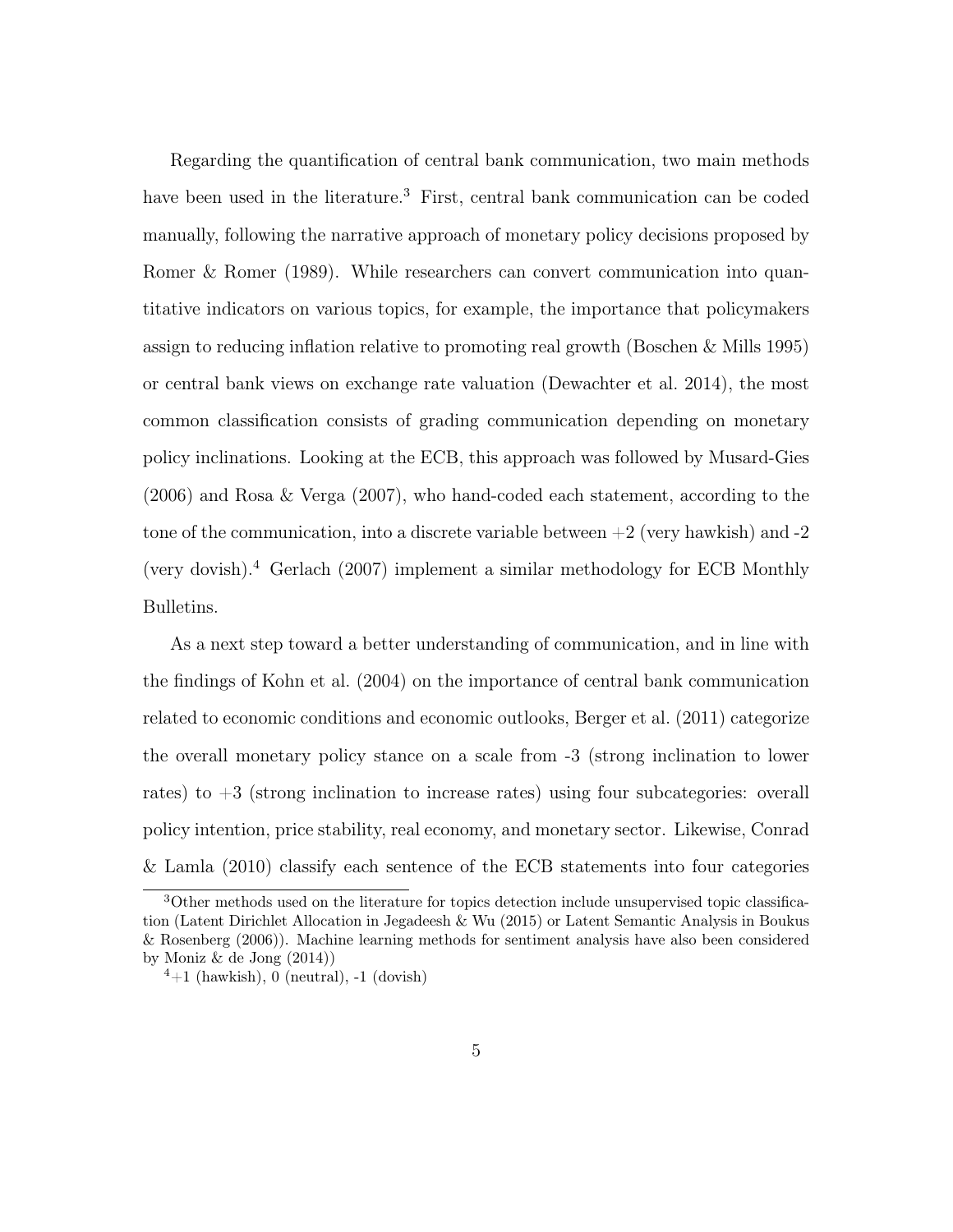(price developments, real economy, monetary aggregates, exchange rate) and three tendencies (positive, neutral, negative).

While manual classification is easy to implement, it presents several drawbacks. First, manual scoring is by definition subjective. For example, considering 62 ECB press conferences between 1999 and 2004, Carlo Rosa and Giovanni Verga (in [Rosa &](#page-32-3) [Verga](#page-32-3) [\(2007\)](#page-32-3)) disagree on 14 (22.58%) statements. Second, converting a document into a discrete class variable prevents from consideration of the smooth evolution of central bank communication.[5](#page-5-0) Third, except when classified data are publicly available, the results are not easily reproducible, limiting further research and comparability.

To solve (partly) those issues, another strand of literature relies on dictionarybased and word-count approaches. The simplest example is provided by [Jansen &](#page-30-5) [De Haan](#page-30-5) [\(2007\)](#page-30-5), who quantify communication regarding risks to price stability by simply counting the frequency of the word "*vigilance*" in ECB communications. A more standard approach consists of counting the number of positive and negative words in central bank communication using a pre-defined list of signed words from the Harvard IV-4 psychosociological dictionary or the LM financial dictionary. Using a bag-of-words approach as in [Tetlock](#page-32-4) [\(2007\)](#page-32-4), [Jegadeesh & Wu](#page-31-3) [\(2015\)](#page-31-3) convert FOMC meeting minutes into quantitative sentiment indicator, considering both Harvard IV and LM dictionaries. [Schmeling & Wagner](#page-32-5) [\(2015\)](#page-32-5) quantify ECB press conference by computing the ratio of negative words to total words using the LM financial dictionary. A similar methodology is used, among others, by [Hansen et al.](#page-30-6) [\(2014\)](#page-30-6),

<span id="page-5-0"></span><sup>&</sup>lt;sup>5</sup>If the classification is done at the sentence level instead of the document level, nearly continuous variables can be generated by aggregating/averaging across sentiments and topics.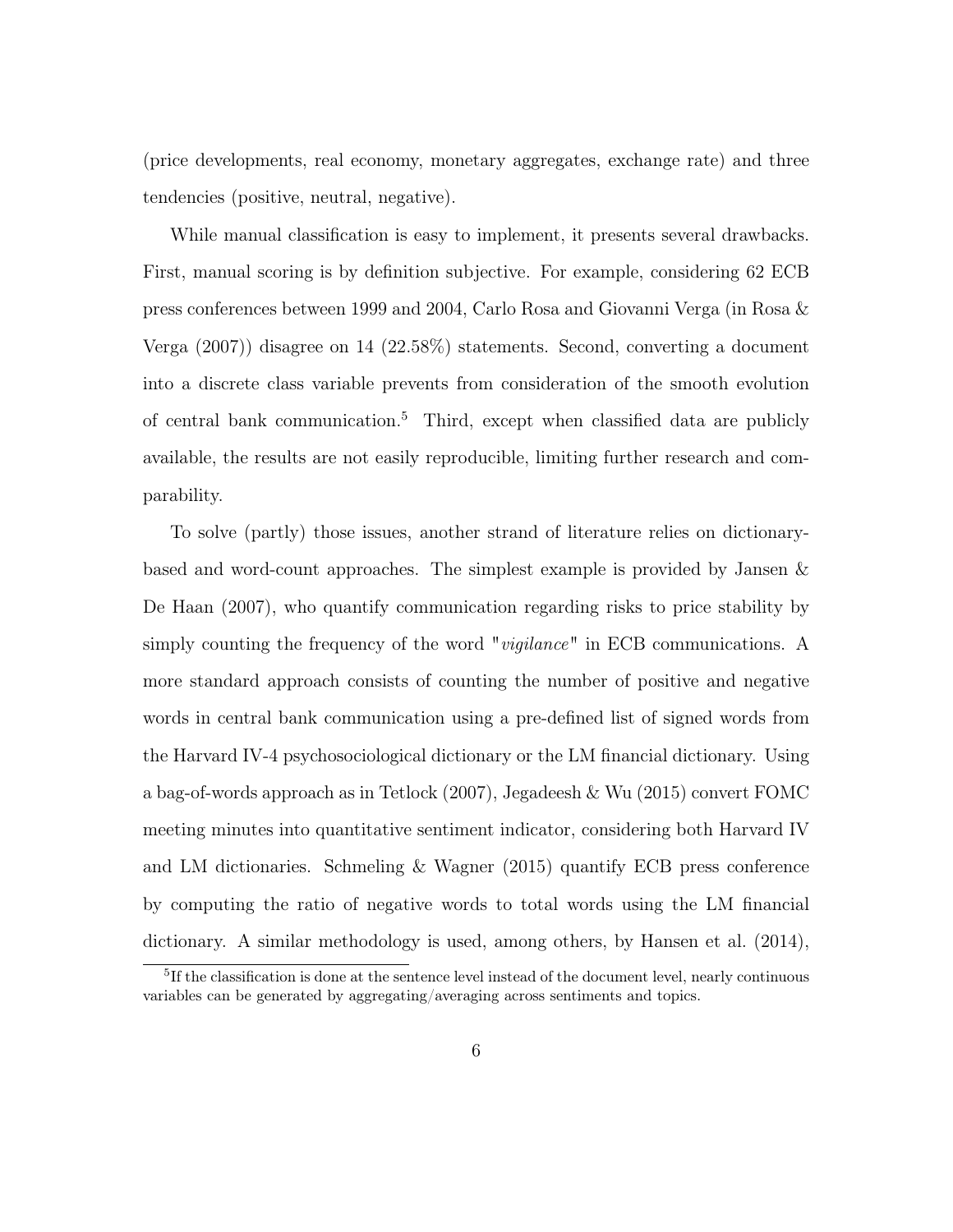[Cannon](#page-29-5) [\(2015\)](#page-29-5), and [Jansen et al.](#page-31-5) [\(2016\)](#page-31-5).

However, given the specificity of central bank communication in terms of the content, structure, and topics discussed, quantifying communication using a non field-specific lexicon may fail to capture all the dimensions and subtlety of central bank communication. Although the LM word lists have been increasingly popular in the latest researches, content analysis can be further improved by constructing more authoritative and extensive field-specific dictionaries [\(Kearney & Liu](#page-31-6) [2014\)](#page-31-6).

The second step of any quantitative analysis on central bank communication is to assess whether value-relevant "soft information" can be extracted from textual content. To address this question, the main methodology consists of adding a communication variable into traditional models (Taylor rule, asset pricing, market volatility) to analyze empirically if communication improves our understanding (or forecasts) of monetary policy or financial markets.

Regarding the predictability of future monetary policy decisions, several articles find that communication successfully conveys information not included in the available macroeconomic data. [Rosa & Verga](#page-32-3) [\(2007\)](#page-32-3) and [Heinemann & Ullrich](#page-30-7) [\(2008\)](#page-30-7) prove that including central bank communication improves the forecasts of ECB interest rate decisions from a [Taylor](#page-32-6) [\(1993\)](#page-32-6) rule model. These results hold even when forward-looking macroeconomic variables and interbank interest rates are considered [\(Sturm & De Haan](#page-32-1) [\(2011\)](#page-32-1)). Analyzing foreign exchange markets, [Conrad & Lamla](#page-30-4) [\(2010\)](#page-30-4) find that the Euro currency appreciates against the US dollar in response to statements about increasing risks to price stability. [Jansen & De Haan](#page-30-8) [\(2005\)](#page-30-8) show that communication triggers an increase in volatility while [Dewachter et al.](#page-30-2)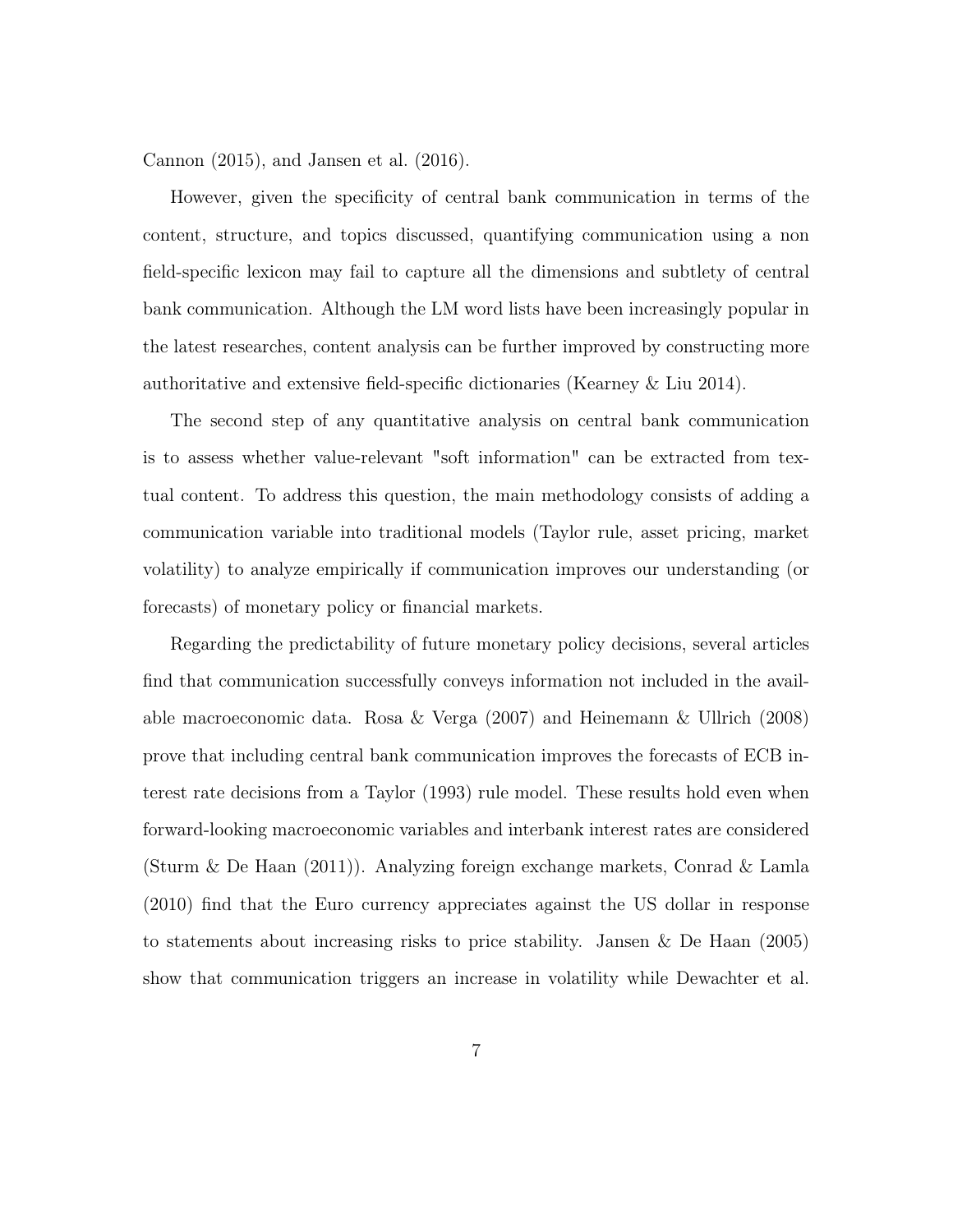[\(2014\)](#page-30-2) provide evidence of large jumps in the exchange rate for several hours after the release. Regarding the equity market, [Sadique et al.](#page-32-7) [\(2013\)](#page-32-7) show that the Federal Reserve Beige Book tone affects stock market volatility and trading volume. At the intraday level, Jegadeesh  $\&$  Wu [\(2015\)](#page-31-3) confirm that the tone of FOMC minutes helps in predicting stock market volatility and returns. [Schmeling & Wagner](#page-32-5) [\(2015\)](#page-32-5) find that a positive (negative) tone in ECB communication is associated with an increase (decrease) in stock prices and a lower (higher) volatility.

In this paper, we depart from the existing literature by proposing a novel methodology to quantify ECB communication. We provide evidence showing that developing a field-specific lexicon significantly improves the predictability of future monetary policy. We also prove that disentangling content related to monetary policy from content related to the economic outlook improves the forecasting of both monetary policy and financial markets.

# <span id="page-7-0"></span>3 Quantifying ECB Communication

To quantify ECB communication, we propose a novel methodology. We first manually classify all sentences in all ECB introductory statement into two categories (monetary policy and economic outlook) and three inclinations (positive, neutral, and negative). Then, for each word (or group of words, n-grams hereafter) appearing in at least two ECB introductory statements, we compute the probability that this n-gram belongs to one of our two categories and three inclinations. Last, we compute the tone of each ECB statement by summing n-grams' probabilities, using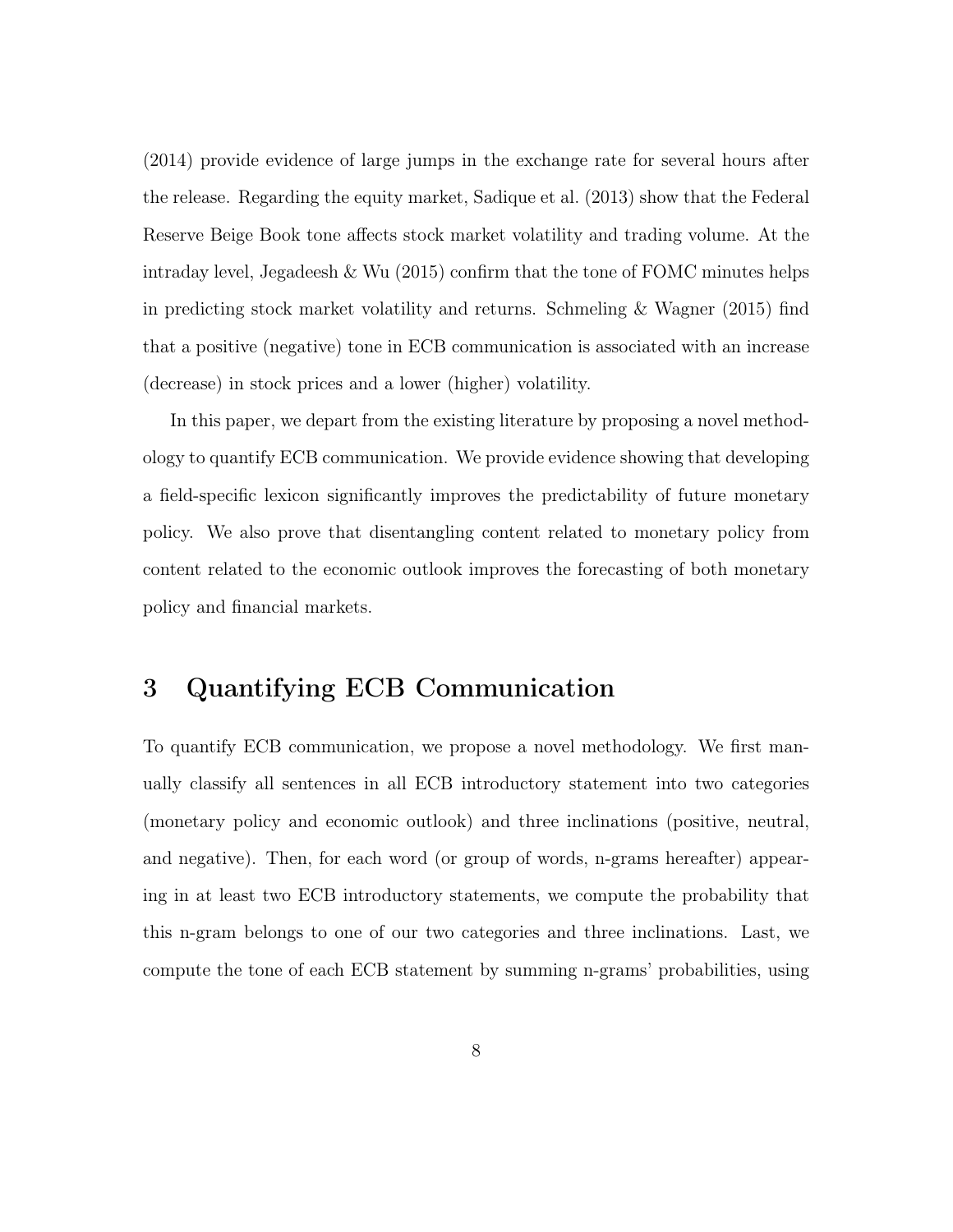a term-weighting approach.

#### 3.1 Field-specific lexicon generation

Several issues exist when popular lexicons used in the finance literature, such as the Harvard IV or LM dictionary, are applied to quantify ECB communication. First, as [Rosa & Verga](#page-32-3) [\(2007\)](#page-32-3) and [Berger et al.](#page-29-3) [\(2011\)](#page-29-3) already pointed out, the ECB employs a very standardized form of communication, both in terms of structure and keywords used. Comparing words used in ECB communication over time, [Amaya](#page-29-6) [& Filbien](#page-29-6) [\(2015\)](#page-29-6) document an increase in speech similarity, consistent with a standardization of communication. In this regard, applying a non-field specific lexicon may fail to capture all specificities of central bank communication. For example, in the LM dictionary,<sup>[6](#page-8-0)</sup> the word "*downward*" is classified as negative while "*upward*" is not classified, whereas both words are perfect opposites<sup>[7](#page-8-1)</sup> in the ECB's introductory statements. Second, considering single words (unigrams) rather than a contiguous sequence of n words (n-grams) might cause improper classification of tone. For example, "lower unemployment" (May 2007) will be classified as negative using the LM dictionary due to the presence of the negative word "unemployment." Similarly, "risks to financial stability" (Sept. 2012) will be considered as positive using the LM dictionary due to the presence of the positive word "stability."

<span id="page-8-0"></span>To address these limits, we generate a field-specific lexicon designed to quantify

<sup>&</sup>lt;sup>6</sup>We used the latest update of their dictionary available on Bill McDonald's website [http://www3.nd.edu/ mcdonald/Word\\_Lists.html](h http://www3.nd.edu/~mcdonald/Word_Lists.html )

<span id="page-8-1"></span><sup>7</sup>Two examples: "the range for real GDP growth this year has been revised upwards" (Sept. 2010) and "the ranges for real GDP growth in 2011 and 2012 have been revised downwards" (Sept. 2011).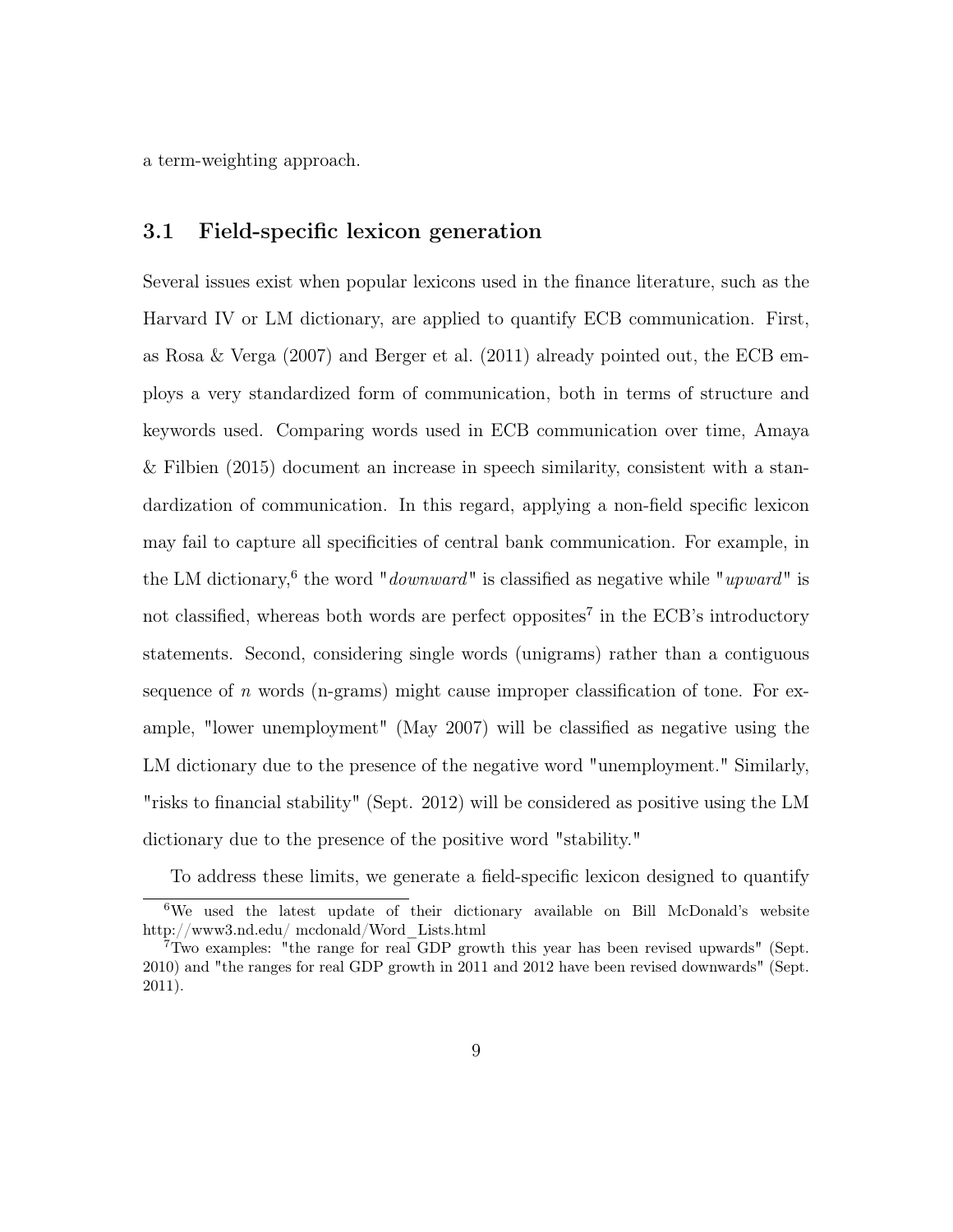central bank communication. More precisely, we consider all sentences in all ECB introductory statements released between January 2006 and December 2014, covering 68 speeches from Jean-Claude Trichet and 38 speeches from Mario Draghi. For each of the 7,333 individual sentences, we follow a standard textual analysis methodology by (i) converting all words to lower case, removing numbers and punctuation (ii) using a [Porter](#page-31-7) [\(1980\)](#page-31-7) stemming algorithm to reduce inflected words to their word roots (e.g, "increasing" to "increas", "unemployment" to "unemploy"), and (iii) removing a set of 32 stop words (e.g, a, the, an, of, to...). Then, following [Kohn et al.](#page-31-2) [\(2004\)](#page-31-2), we classify manually all 7,333 sentences pronounced during ECB introductory statements into seven categories and inclinations: (1) monetary policy hawkish, (2) monetary policy neutral, (3) monetary policy dovish, (4) economic outlook positive,  $(5)$  economic outlook neutral,  $(6)$  economic outlook negative, and  $(7)$  none.<sup>[8](#page-9-0)</sup> The first three categories are grouped into a topic labeled *Monetary Policy* (MP) and refer to the monetary policy decisions of the ECB Governing Council, without considering references to past decisions.<sup>[9](#page-9-1)</sup> This topic also includes references to the short and medium term views of the Governing council on the expected path of monetary policies (see Appendix [A.1](#page-45-0) for selected sentences). The next three categories are

<span id="page-9-0"></span><sup>8</sup>Each sentence is classified into the category that matters most, even though in a few cases, a sentence may include information about monetary policy and economic outlook. For example, the sentence "Monetary developments therefore continue to require very careful monitoring, particularly against the background of improved economic conditions and continued strong property market developments in many parts of the euro area" (Jan. 2007) contains "monetary policy hawkish" information justified by an "economic outlook positive" part. In this specific example, we consider that "what matters most" is the "monetary policy hawkish" tonality.

<span id="page-9-1"></span><sup>9</sup>For example, the sentence "The information that has become available since our last meeting has further underpinned the reasoning behind our decision to increase interest rates in [...]" appeared six times between November 2006 and August 2008. We consider this sentence as "not related to monetary policy nor economic outlook" as it does not convey new information to market participants.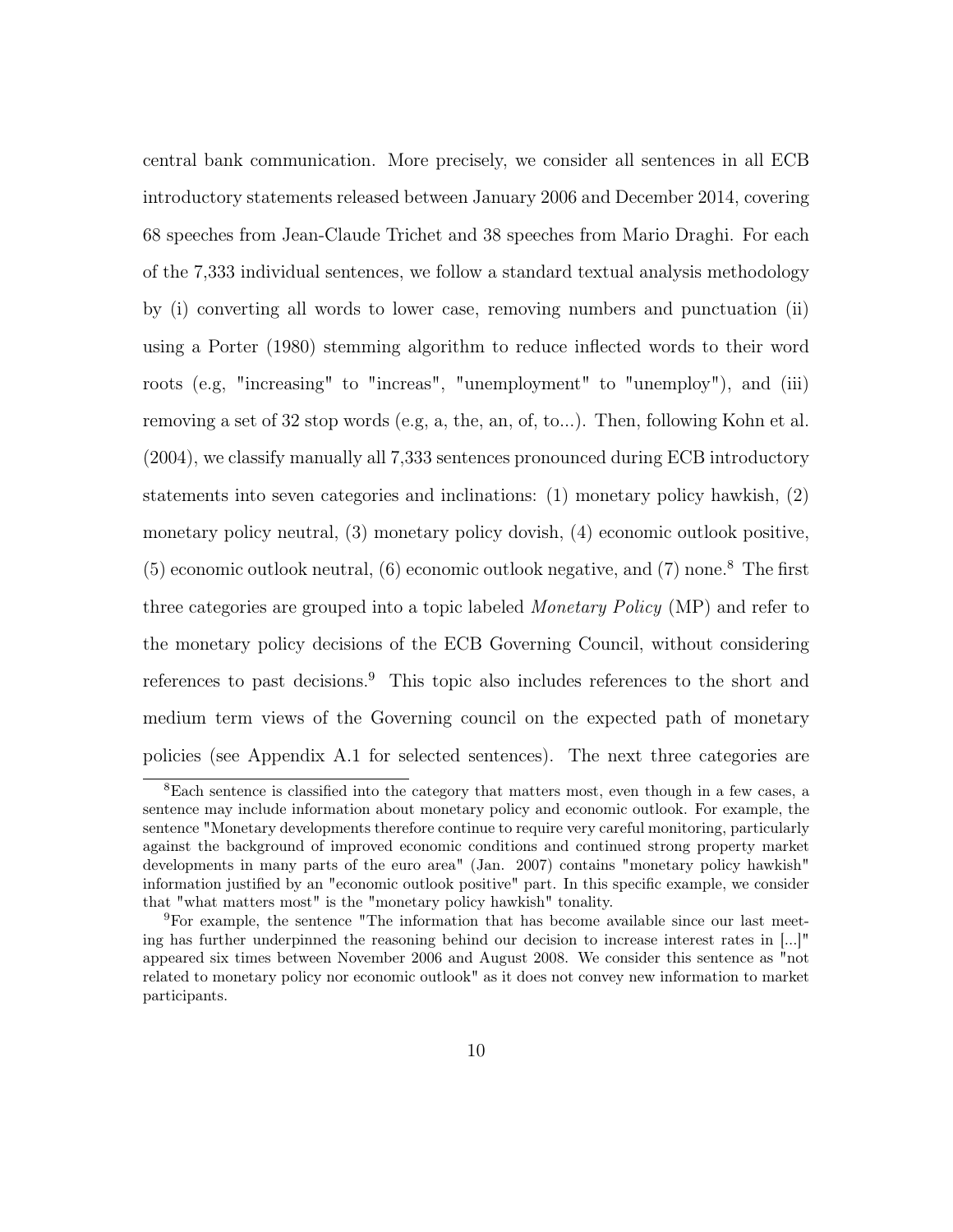grouped into a topic labeled Economic Outlook (EC hereafter; see Appendix [A.2](#page-46-0) for selected sentences) and focus on policy makers' descriptions of the current economic situation and their views on the future economic outlook. The last category (None, see Appendix [A.3](#page-47-0) for selected sentences) groups sentences not directly relevant to either monetary policy decisions or the Governing Council's economic outlook. This category also includes sentences presenting data that have already been released before ECB statements (HICP inflation, real GDP growth, monetary aggregates...) without any forward-looking statement or additional information.

For each n-gram  $n$  (from 1-gram to 10-grams) appearing at least twice in our sample, we count the frequency of occurrence of that n-gram in each of the seven categories defined previously, and we compute the probability that it belongs to category c (MP or EC) with the inclination i (dovish, neutral, hawkish for MP – positive, negative, neutral for EC).

<span id="page-10-1"></span>
$$
P_n^{c,i} = \frac{number\ of\ occurrence\ ^{c,i}}{total\ number\ of\ occurrence\ n} \tag{1}
$$

Table [1](#page-37-0) presents, for a selected sample of n-grams, the total number of occurrence (#) and the associated probabilities  $P_n^{i,c}$ . For example, the bigram "consumption" growth" appears 22 times in our sample: 20 times (91%) in sentences classified manually as "economic outlook positive" and 2 times (9%) in sentences classified as "economic outlook negative<sup>[10](#page-10-0)</sup>."

<span id="page-10-0"></span><sup>10</sup>"Consumption growth" was classified in "negative economic outlook" sentences during two speeches (Jan. 2010, Feb 2010): "In addition, low capacity utilisation rates are likely to dampen investment, and unemployment in the euro area is expected to increase somewhat further, thereby lowering consumption growth." The trigram "lowering consumption growth" has a probability of 1 of being associated with a "negative economic outlook" in our lexicon, in such a way that all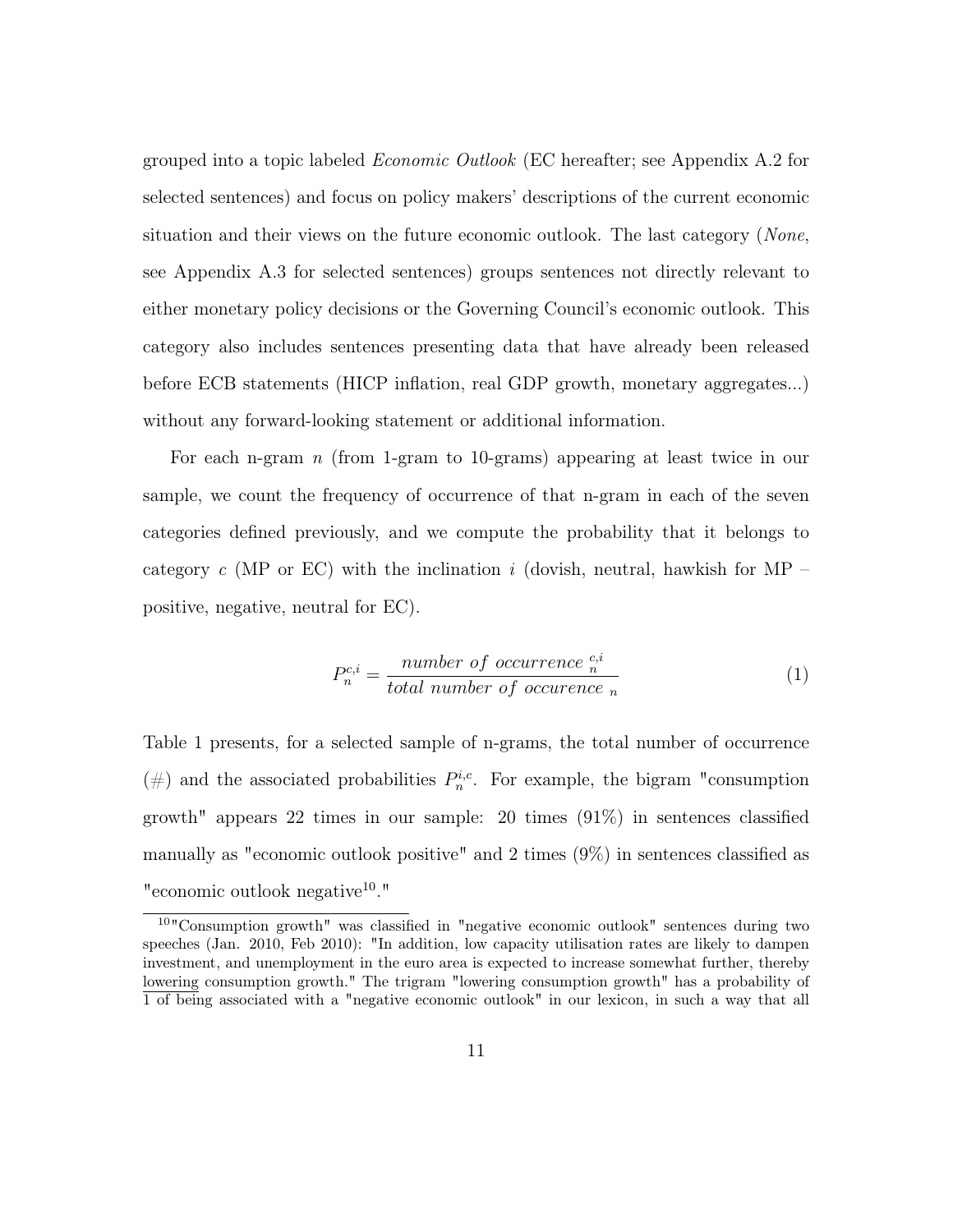We define our field-specific lexicon by considering only n-grams with a probability over 0.5 in one of our six classes of interest (MP hawkish/neutral/dovish  $-EC$  positive/neutral/negative). With this exclusion, our final field-specific lexicon, denoted n', is composed of 34,052 n-grams.<sup>[11](#page-11-0)</sup>

#### 3.2 Monetary policy and economic outlook indicators

<span id="page-11-2"></span>For a given introductory statement s, we analyze all words and groups of words pronounced by the ECB President, and we consider a term-weighted approach using our field-specific lexicon. More precisely, we define the probability for a statement s of being classified in the category  $c$  with the inclination  $i$  as:

$$
P_{s}^{c,i} = \frac{\sum_{n'=1}^{l} P_{n',s}^{c,i} * Occurrence_{n',s}}{\sum_{n'=1}^{l} P_{n',s}^{c} * Occurrence_{n',s}}
$$
(2)

where  $l=34,052$  (number of n-grams in our field-specific lexicon). For  $c = MP$ , i = (hawkish, neutral, dovish) and  $\sum_{c=1}^{3} P_{s}^{MP,c} = 1$ . For  $c = EC$ , i = (positive, neutral, *negative*) and  $\sum_{c=1}^{3} P_{s}^{EC,c} = 1$ . In order to improve the accuracy of our classification and to avoid multiple counting, we consider only the highest n-gram when multiple imbricated n-grams are found in a speech.<sup>[12](#page-11-1)</sup>

sentences are properly classified.

<span id="page-11-0"></span> $11$  For example, we do not consider the bigram "world economy" as it appears 39 times, of which 18 times are EC positive  $(46.15\%)$ , 18 times are EC negative  $(46.15\%)$ , and 3 times are NONE  $(7.7\%)$ , in such a way that it does not convey clear information about the tonality of ECB communication by itself. However, the fourgram "adverse development world economy" is included in our lexicon as it appears 100% of the time in "EC negative" sentences.

<span id="page-11-1"></span> $12$ For example, as shown previously, both "consumption growth" and "lowering consumption growth" are part of our lexicon. However, in the sentence "thereby lowering consumption growth"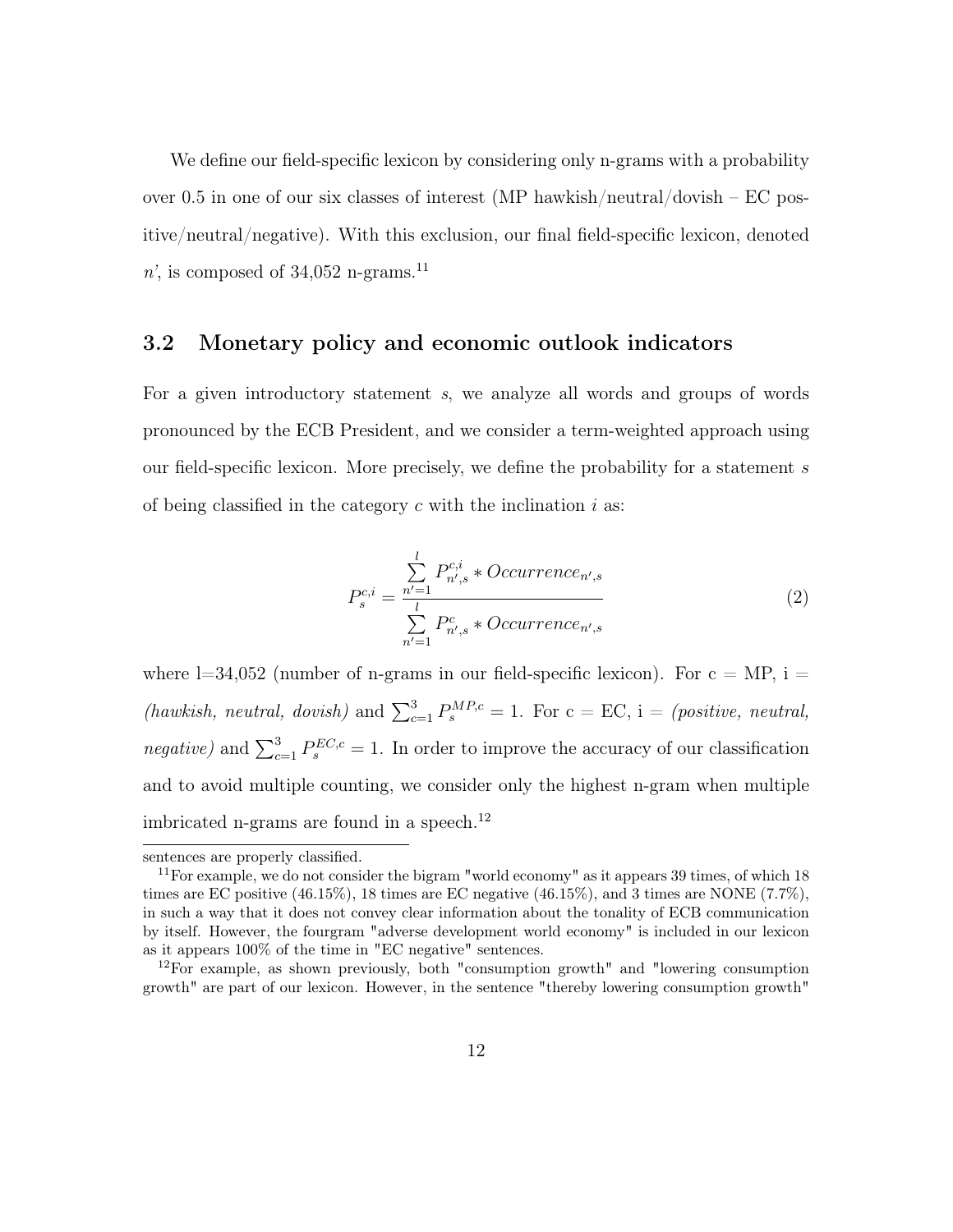Figure [1](#page-33-0) shows, for all introductory statements between January 2006 and December 2014, the probabilities obtained from Equation [2](#page-11-2) for our two categories of interest (Monetary Policy and Economic Outlook). Starting with the content related to monetary policy decisions and the expected path of the monetary policy stance, our indicator is closely related to the evolution of the ECB monetary policy. First, from January 2006 to September 2008, a period during which the ECB main refinancing rate increased from 2.25% to 4.25%, ECB communication about monetary policy was clearly hawkish. Then, starting in October 2008 and up to May 2010, the tone of the monetary policy became dovish. This period was associated with a large decrease in the ECB key interest rate, from 4.25% to 1%. Communication then became neutral for a few months before a strong return of hawkish communication, when the ECB started to increase its interest rate from March to September 2011. After that period, and up to the end of 2014, ECB communication became dovish, with both a decrease of the key interest rate and the implementation of various nonconventional monetary policies (long-term refinancing operations (LTRO), targeted long-term refinancing operations (TLTRO), forward guidance, quantitative easing...).

#### [Insert Figure [1](#page-33-0) about here]

Regarding the economic outlook, our indicator captures both the subprime crisis and the eurozone crisis. Interestingly, the economic outlook starts deteriorating in September 2007, nearly one year before the Lehman Brothers bankruptcy, due

<sup>(</sup>January and February 2010), we will consider only probabilities associated with the trigram "lowering consumption growth" ( $P^{EC,nega} = 1$ ) without considering probabilities associated with the bigram "consumption growth."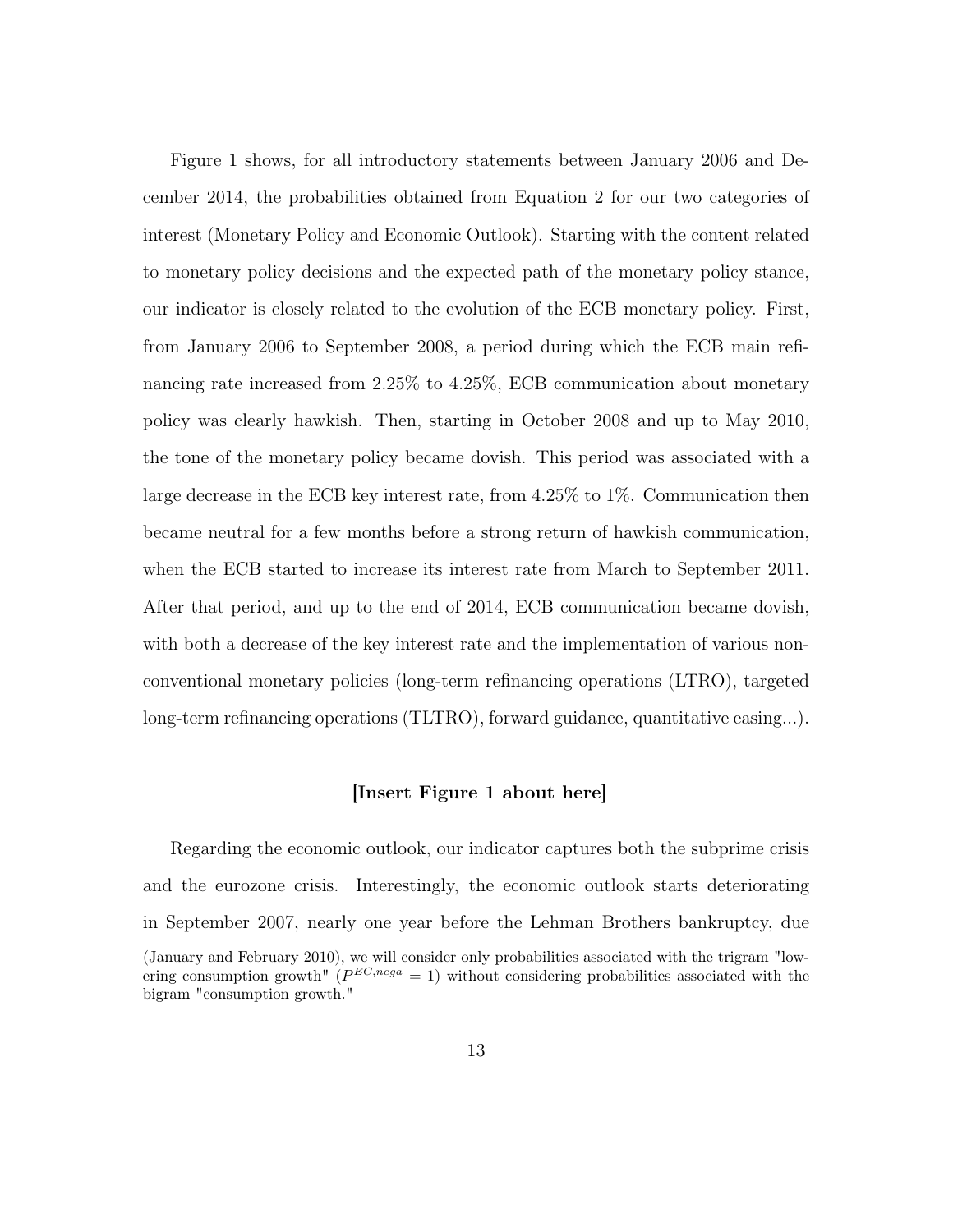to, amongst other things, "risk in financial markets on confidence" (Oct. 2007), "prolonged financial market volatility and re-pricing of risk on the real economy" (Nov. 2007), and "uncertainty about the potential impact on the real economy" (Dec. 2007). Regarding the eurozone crisis, the economic outlook became more and more negative starting in September 2011, characterized by a "moderation in the pace of global growth" (Sept. 2011), a "significant downward revision to forecasts" (Nov. 2011), and a "further intensification of the tensions in euro area financial markets" (Dec. 2011).

Finally, we aggregate the information content of the introductory statement into two indicators. We define two variables labeled  $I_s^{MP}$  and  $I_s^{EC}$  by computing, for each statement s, the difference between the hawkish (positive) probability  $P_s^{MP,hawk}$ .  $(P_s^{EC,posi.})$  and the dovish (negative) probability  $P_s^{MP, dovi.}$   $(P_s^{EC, nega.})$ :

$$
(I_s^{MP}, I_s^{EC}) = \begin{cases} I_s^{MP} = P_s^{MP, hawk.} - P_s^{MP, dovi.}, I_s^{MP} \in [-1, 1] \\ I_s^{EC} = P_s^{EC, posi.} - P_s^{EC, nega.}, I_s^{EC} \in [-1, 1] \end{cases}
$$
(3)

Figure [2](#page-34-0) displays the evolution of  $I_t^{MP}$  compared to the ECB Main Refinancing Operation rate (MRR) and the evolution of  $I_t^{EC}$  with the euro area industrial production (excluding construction).

#### [Insert Figure [2](#page-34-0) about here]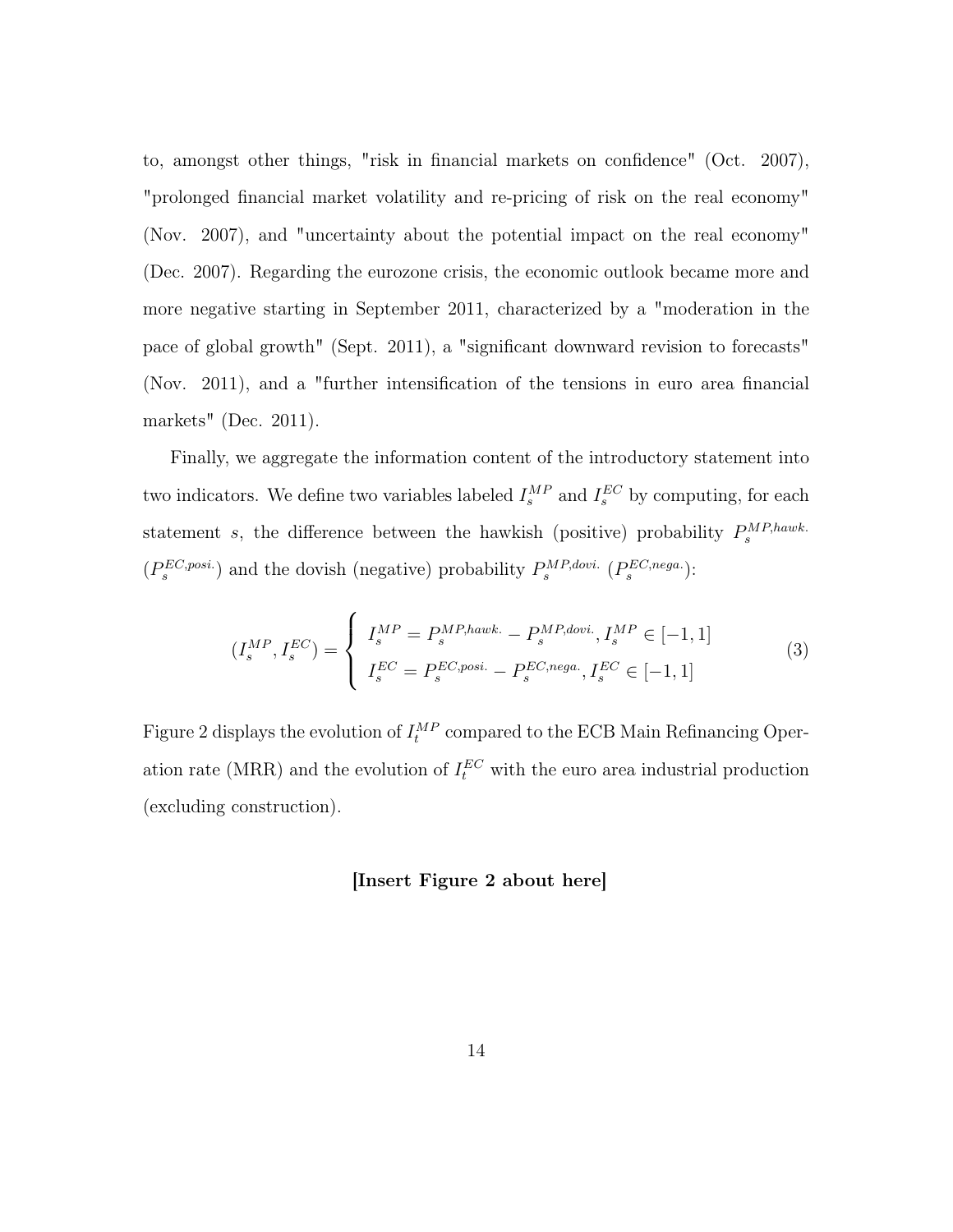#### 3.3 Comparison with alternative measures of tone

We relate our new indicators to two alternative measures for the content of the ECB introductory statements. First, using the LM dictionary, we compute, for a given statement s, the tone  $LM<sub>s</sub>$  as the difference between the number of positive and negative words in the introductory statement divided by the total number of words identified. By construction,  $LM_s \in [-1, +1]$  and is equal to 0 for a neutral speech. A positive (negative) value of  $LM_s$  represents a statement with a relatively positive (negative) wording. Second, in line with [Apel & Grimaldi](#page-29-1) [\(2012\)](#page-29-1), [Bennani &](#page-29-7) [Neuenkirch](#page-29-7) [\(2017\)](#page-29-7) divided a list of monetary policy-relevant keywords into dovish or hawkish categories. With their classification adjusted for the content of introductory statements, we use a similar calculation for  $LM<sub>s</sub>$  to assess the monetary inclination of the introductory statement. This measure is labeled  $BN<sub>s</sub>$ . Figure [3](#page-34-1) displays these two alternative measures with our new indicators. Table [2](#page-38-0) provides the pairwise correlation coefficients and their significance level. For the overall sample, the correlations are elevated (between 0.70 and 0.88) and significant at the 1% confidence level. The measure  $LM<sub>s</sub>$  captures more efficiently the information content related to the economic outlook while  $BN_s$ , following [Bennani & Neuenkirch](#page-29-7) [\(2017\)](#page-29-7) objective, successfully measures the monetary policy content of the introductory statements. However, starting mid-2011, the two alternative measures fail to consider negative communications following the sovereign debt crisis and the dovish tone, in line with the non-standard policies that have been implemented, such as the three-year LTRO, the forward guidance, and the TLTRO. Between June 2011 and December 2014, the correlations between the different measures range from 0.35 to 0.66 but are still sig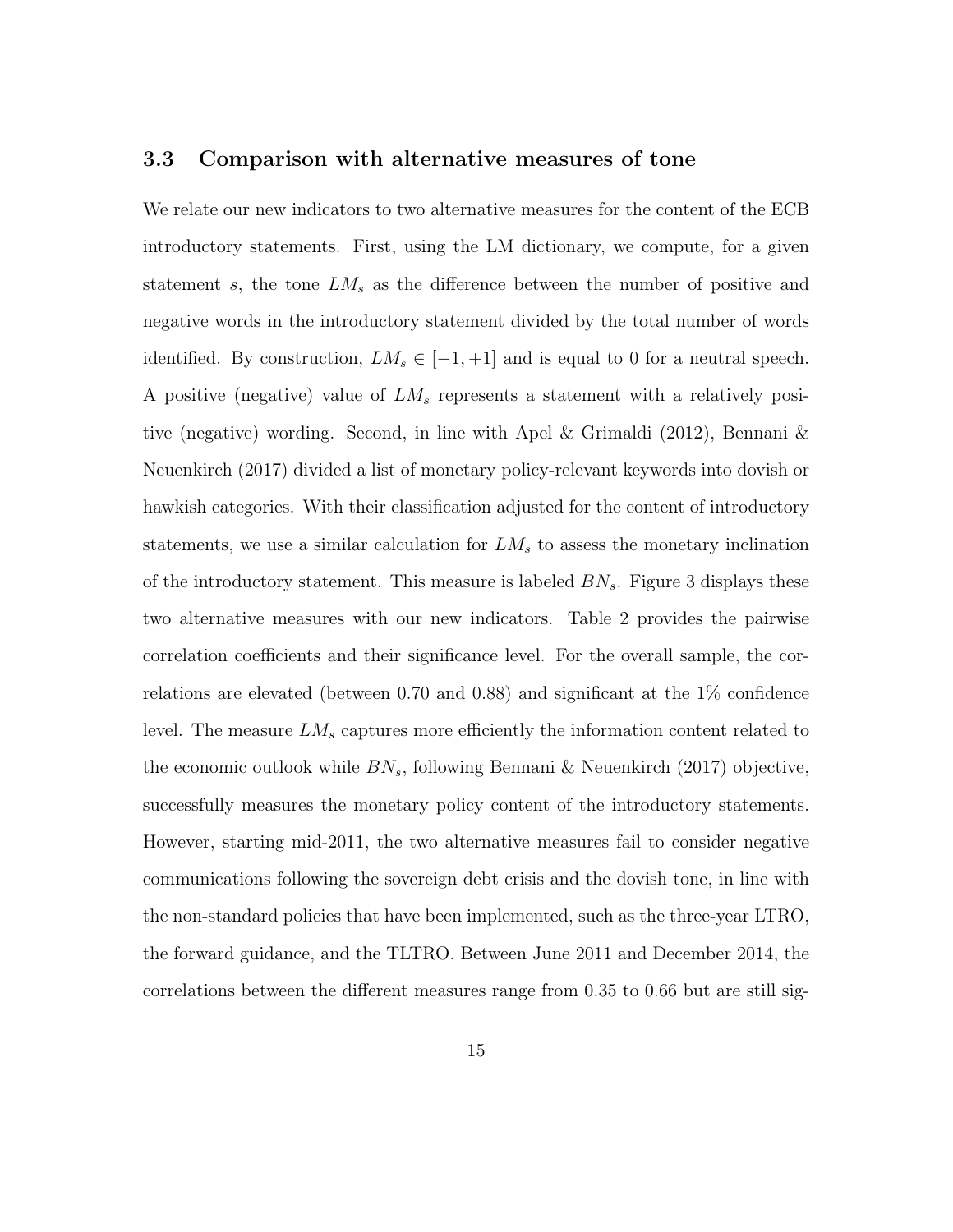nificant at the  $1\%$  or 5% confidence levels.

[Insert Figure [3](#page-34-1) about here]

[Insert Table [2](#page-38-0) about here]

# <span id="page-15-0"></span>4 Explaining and Forecasting ECB Monetary Policy Decisions

#### 4.1 Methodology

To assess the relation between the information content of the introductory statements and monetary policy decisions, we test empirically the explanatory power of our two indicators  $(I_t^{MP}$  and  $I_t^{EC}$ ) compared to  $LM_t$  and  $BN_t$  on both contemporaneous and future monetary policy decisions. More precisely, we consider the following Equation:

$$
ECB_t = \alpha + \beta_1 I_t^{MP} + \beta_2 I_t^{EC} + \rho ECB_{t-1} + \epsilon_t
$$
\n
$$
\tag{4}
$$

<span id="page-15-2"></span><span id="page-15-1"></span>where  $ECB_t$  is the ECB monetary policy decision at time t,  $I_t^{MP}$  and  $I_t^{EC}$  are our indicators of communication,  $\alpha$  is a constant, and  $\epsilon_t$  is an error term. We include the lagged decision  $ECB_{t-1}$  to control for the smoothing of monetary policy. In a forward-looking approach, Equation [4](#page-15-1) is rewritten as:

$$
ECB_{t+m} = \alpha + \beta_1 I_t^{MP} + \beta_2 I_t^{EC} + \rho ECB_t + \epsilon_t
$$
\n
$$
\tag{5}
$$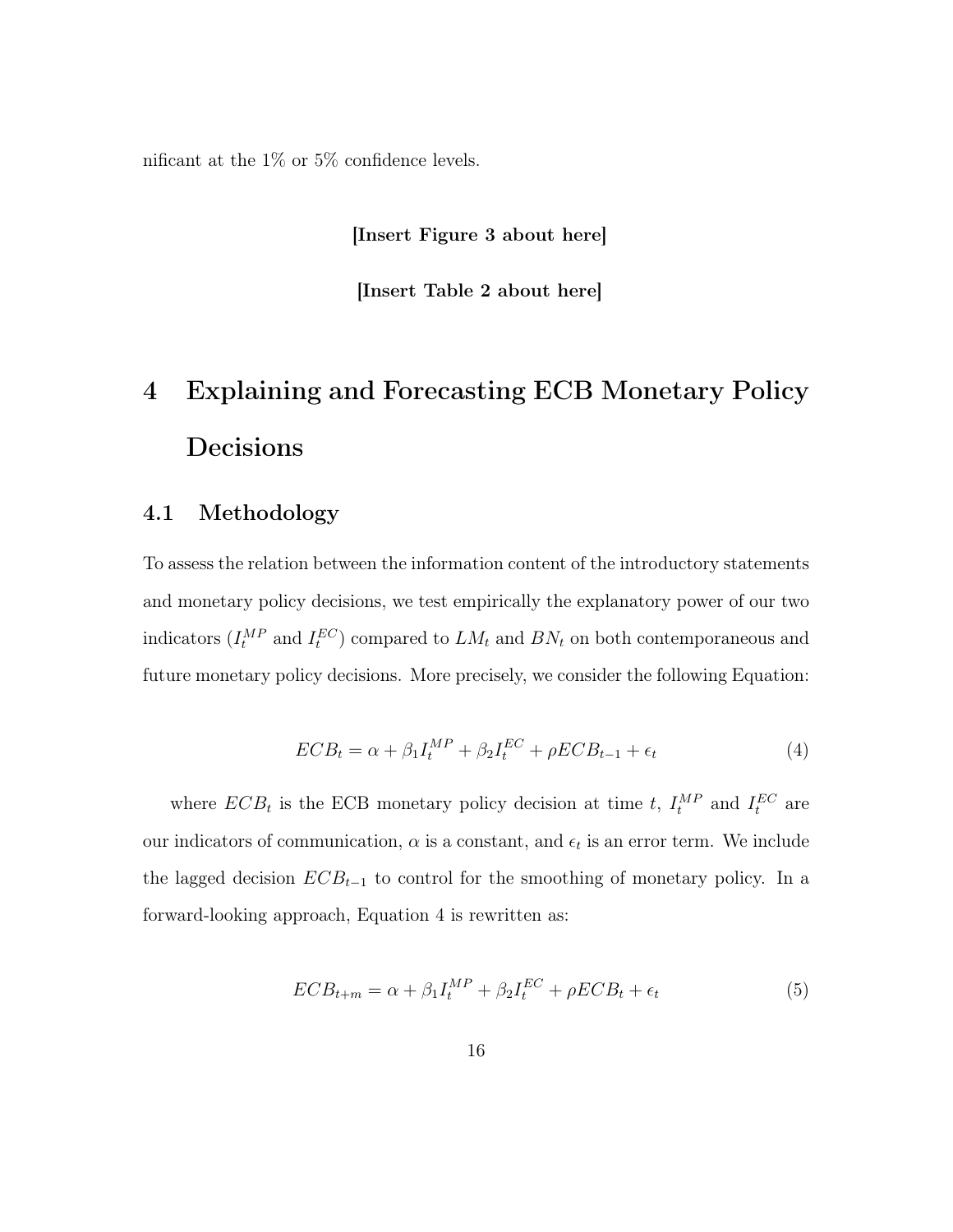with  $m = 1$  for the next Governing Council monetary policy decision and  $m = 2$ the two-period-ahead decision. To control for available economic information at the time of the introductory statement, we consider a forward-looking [Taylor](#page-32-6) [\(1993\)](#page-32-6) monetary policy rule [\(Orphanides](#page-31-8) [\(2001\)](#page-31-8)) with contemporaneous and forward-looking measures of inflation and output gap as in [Jansen & De Haan](#page-31-9) [\(2009\)](#page-31-9):

<span id="page-16-4"></span><span id="page-16-3"></span>
$$
ECB_t = \alpha + \beta_1 I_t^{MP} + \beta_2 I_t^{EC} + \gamma_1 (\pi_t - \pi^*) + \gamma_2 (y_t - y^*) + \gamma_3 \pi_t^e + \gamma_4 y_t^e + \rho ECB_{t-1} + \epsilon_t
$$
 (6)

$$
ECB_{t+m} = \alpha + \beta_1 I_t^{MP} + \beta_2 I_t^{EC} + \gamma_1 (\pi_t - \pi^*) + \gamma_2 (y_t - y^*) + \gamma_3 \pi_t^e + \gamma_4 y_t^e + \rho ECB_t + \epsilon_t
$$
 (7)

where  $(\pi_t - \pi^*)$  is the inflation gap defined as the difference between the current level of inflation (euro area HICP) available at the time of the statement<sup>[13](#page-16-0)</sup> and the ECB inflation target  $\pi^* = 2\%$ . The 12-month ahead inflation forecast from the ECB Quarterly Survey to Professional Forecasters (SPF) is used as a proxy for inflation expectations  $\pi_t^e$ . The output gap  $(y_t - y^*)$  is measured by the difference between the euro area industrial production (excluding construction, as in [Gerlach](#page-30-3)  $(2007)$ <sup>[14](#page-16-1)</sup> and the potential output y<sup>\*</sup> (from the trend of a Hodrick–Prescott filter).<sup>[15](#page-16-2)</sup>

<span id="page-16-0"></span><sup>&</sup>lt;sup>13</sup>The HICP inflation flash estimate is released at the end of the ongoing month but is subject to important revisions. The official HICP is available approximately 15 days after the end of the next month. To account for publication delay, we consider the official HICP data with a one-month lag. Our results are robust to alternative measures of inflation such as the HICP flash estimate or the unrevised HICP.

<span id="page-16-1"></span><sup>&</sup>lt;sup>14</sup>Industrial production for a month m is released around 13 days after the end of month  $m + 1$ . Again, to account for publication delay, we consider industrial production with a two-month lag.

<span id="page-16-2"></span><sup>&</sup>lt;sup>15</sup>The smoothing parameter  $\lambda$  is set to 14,400.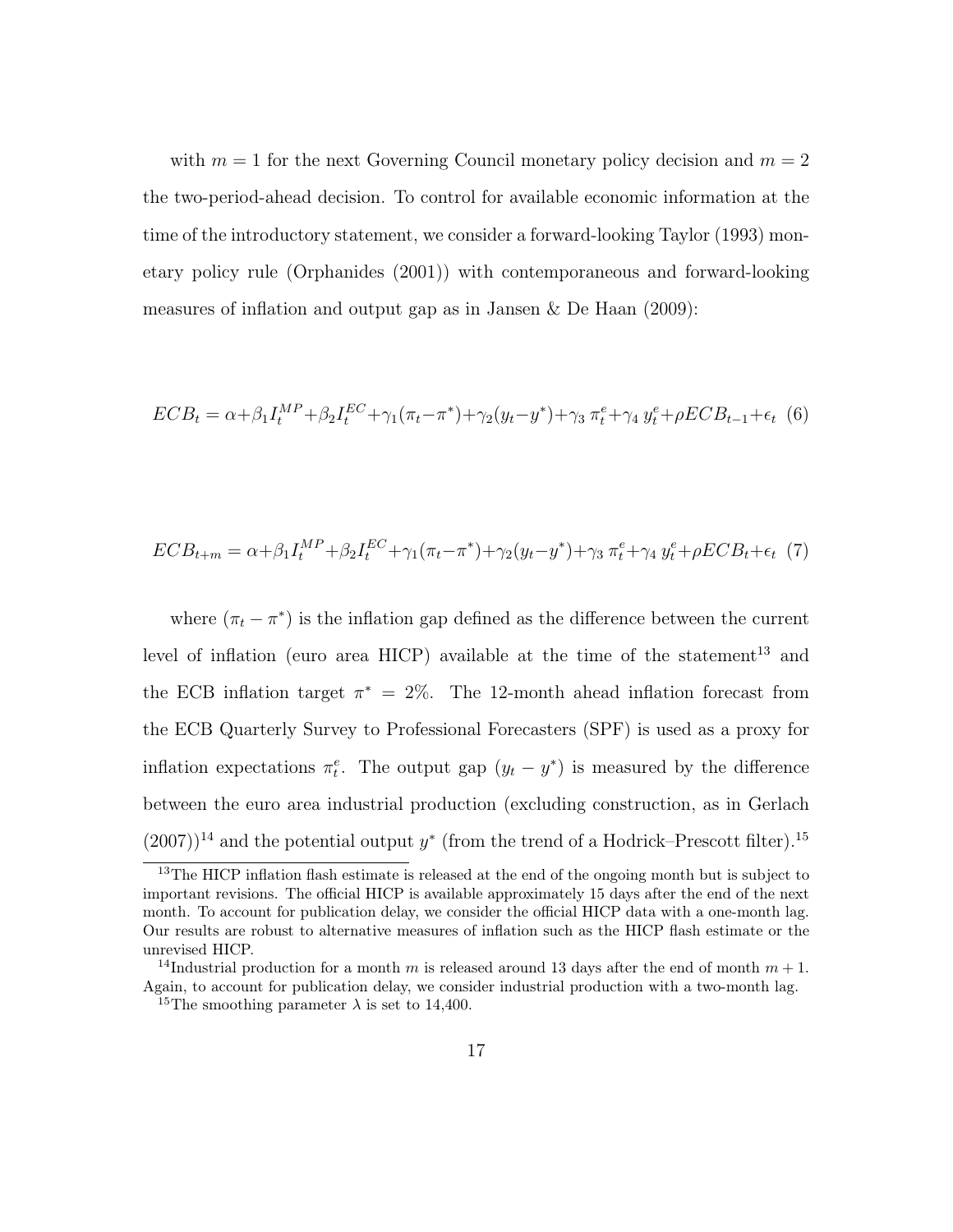Following [Sauer & Sturm](#page-32-8) [\(2007\)](#page-32-8), the output gap expectations  $y_t^e$  are derived from the European Commission Economic Sentiment Indicator (ESI) minus its long term average. The month-over-month difference of all macroeconomic variables is used in the estimation for stationarity. Appendix [A.4](#page-48-0) presents the macroeconomic variables and [A.5](#page-49-0) provides descriptive statistics and correlations.

If the central bank communication does not provide any information additional to previously released macroeconomic data, then both our indicators  $I_t^{MP}$  and  $I_t^{EC}$ should not be significant in Equations [6](#page-16-3) and [7.](#page-16-4) If central bank communication conveys relevant information, we expect a positive coefficient for  $I_t^{MP}$ : more hawkish (dovish) communication should be associated with more hawkish (dovish) monetary policy. We also expect a positive coefficient for  $I_t^{EC}$ : an optimistic (pessimistic) economic outlook from the Governing Council should be associated with a more hawkish (dovish) monetary policy.

We consider two variables to measure the ECB monetary policy  $(ECB_t)$ . First, we focus on interest rate decisions using the first difference of the Main Refinancing Operation interest rate (MRR hereafter,  $\Delta MRR_t = (-0.75, -0.5, -0.25, -0.15, 0, +0.25)$ ). During our sample period, the Governing Council increased the MRR by 25 basis points on ten occasions and decreased it on ten occasions (once by 75 basis points, once by 50 basis points, six times by 25 basis points, and twice by 15 basis points). However, focusing on the MRR fails to consider non-standard policies implemented right after the beginning of the financial crisis. In the spirit of [Jansen & De Haan](#page-31-9) [\(2009\)](#page-31-9) and in order to account for the non-standard ECB policies, we create a variable  $Decision_t$  (with  $Decision_t = (-2, -1, 0, +1)$ ), taking the value of 0 when there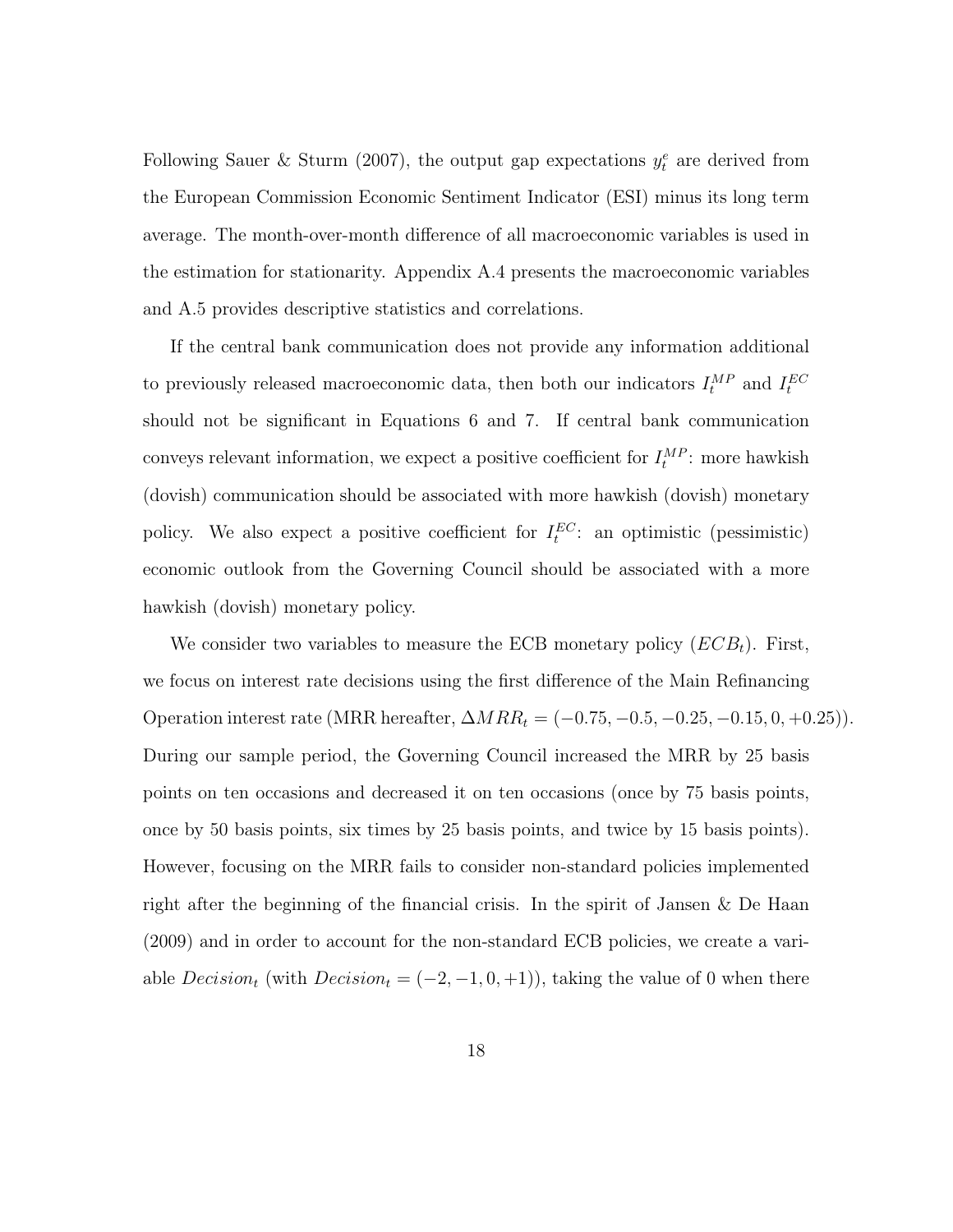is no change in the monetary policy stance,  $+1$  for a hawkish monetary policy decision (an increase of the key interest rate by 25 basis points in our sample), -1 for a dovish monetary policy decision (either through a standard or a non-standard measure), and -2 for a very dovish decision with both a decrease of the key interest rate and a non-standard monetary measure. Appendix [A.6](#page-50-0) lists all the non-standard policies announced during ECB press conferences and considered in our sample period. Figure [4](#page-35-0) presents both measures of ECB monetary policy  $(\Delta MRR_t$  and  $Decision_t)$ .

#### [Insert Figure [4](#page-35-0) about here]

#### 4.2 Empirical findings

As our two monetary policy measures  $ECB_t$  are discrete variables with six outcomes for  $\Delta MRR_t$  and four outcomes for  $Decision_t$ , we use an ordered probit model to estimate the coefficients  $\alpha, \beta_1, \beta_2, \gamma_1, \gamma_2, \gamma_3, \gamma_4$  $\alpha, \beta_1, \beta_2, \gamma_1, \gamma_2, \gamma_3, \gamma_4$  and  $\rho$  from Equations 4 to [7.](#page-16-4) We compare the performance of our indicators with two measures of tone using either the generic LM dictionary  $(LM_t)$  or the central bank-specific BN dictionary  $(BN_t)$ .

Table [3](#page-39-0) and [4](#page-40-0) summarize the results from a maximum likelihood estimation of Equations [4](#page-15-1) and [6](#page-16-3) (contemporaneous relationship). After controlling for both backward- and forward-looking macroeconomic variables, we find that  $I_t^{EC}$  is significant at the 1% level for  $\Delta MRR_t$  and  $Decision_t$ , while  $I_t^{MP}$  is significant at the 5% level when considering the change of the MRR. Hawkish/positive (dovish/negative) communication is associated with an increase (decrease) in ECB MRR and a more hawkish (dovish) monetary policy decision (standard and non-standard). As ex-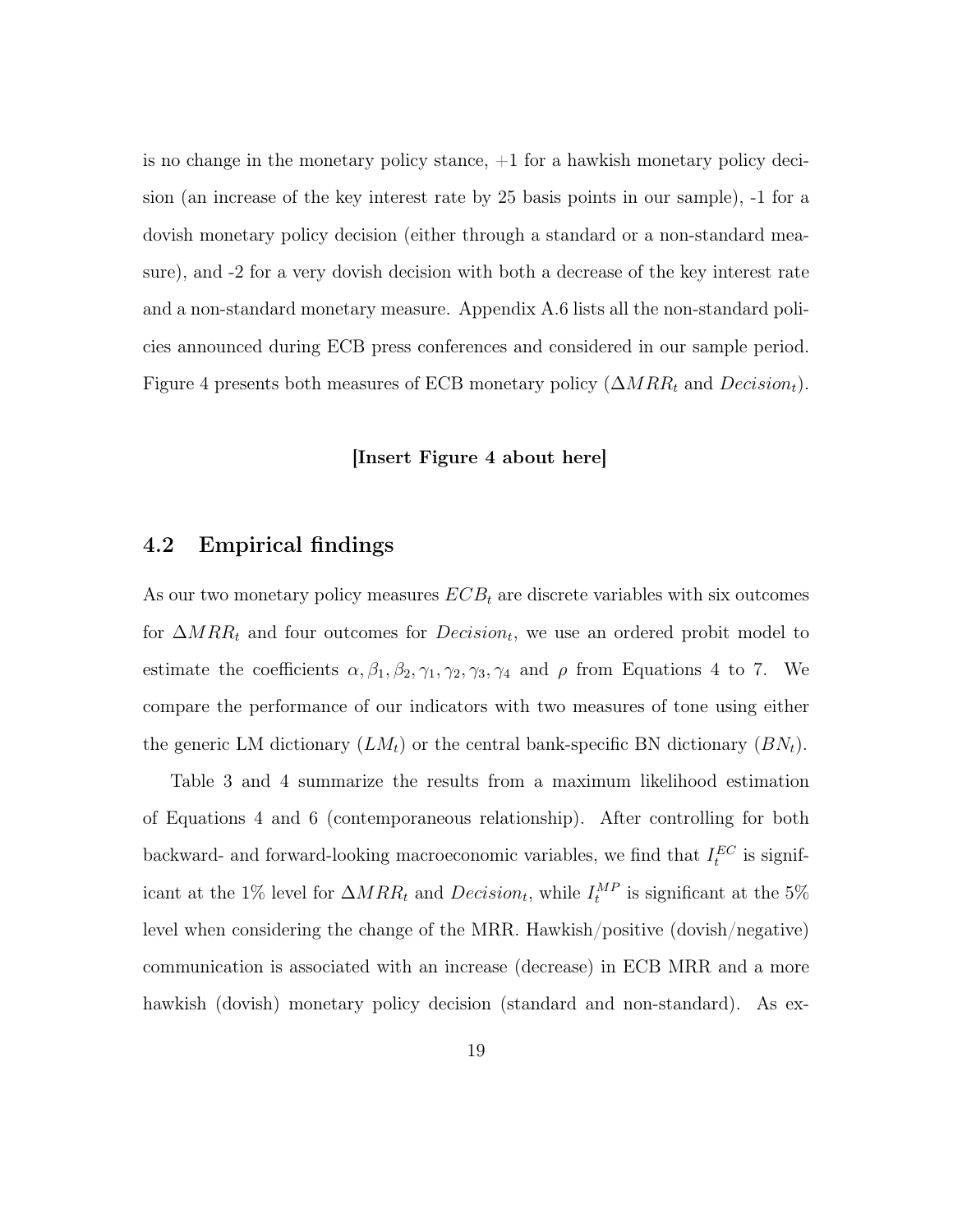pected, we also find that the inflation gap  $(\pi_t - \pi^*)$  is significant at the 5% confidence level. However, we do not find that our indicators strongly improve the explanation of the current monetary policy compared to a sentiment indicator from the LM dictionary. Thus, when explaining current ECB monetary policy, the use of the LM dictionary seems to be sufficient to capture ECB sentiment. However, when using forward-looking macroeconomic variables, our indicators significantly improve the two alternative measures  $(LM_t$  and  $BN_t)$  and previous results from [Jansen &](#page-31-9) [De Haan](#page-31-9) [\(2009\)](#page-31-9).

#### [Insert Tables [3,](#page-39-0) [4](#page-40-0) about here]

Tables [5](#page-41-0) and [6](#page-42-0) summarize the results from a maximum likelihood estimation of Equations [5](#page-15-2) and [7](#page-16-4) (future monetary policy decisions) for  $m = 1$  and  $m = 2$ . We find that  $I_t^{EC}$  is significant at the 1% confidence level while  $I_t^{MP}$  does not convey rele-vant information to explain future policy decisions.<sup>[16](#page-19-0)</sup> A positive (negative) economic outlook at time t forecasts a hawkish (dovish) ECB policy at time  $t+1$  and  $t+2$ . This result is consistent with Sturm  $\&$  De Haan [\(2011\)](#page-32-1), who empirically find that quantifying communication helps in predicting the next policy decision of the ECB. Compared to the two alternative measures, our field-specific quantification of the content of ECB introductory statements significantly improves the predictability of future monetary policy decisions. Deriving tonality and topics using our field-specific lexicon provides a significantly better fit compared to a model where sentiment is

<span id="page-19-0"></span><sup>&</sup>lt;sup>16</sup>For  $m = 1$  and when we consider  $Decision_t$  as the dependent variable,  $I_t^{MP}$  is significant at the 10% confidence level. In all other cases,  $I_t^{MP}$  is not significant.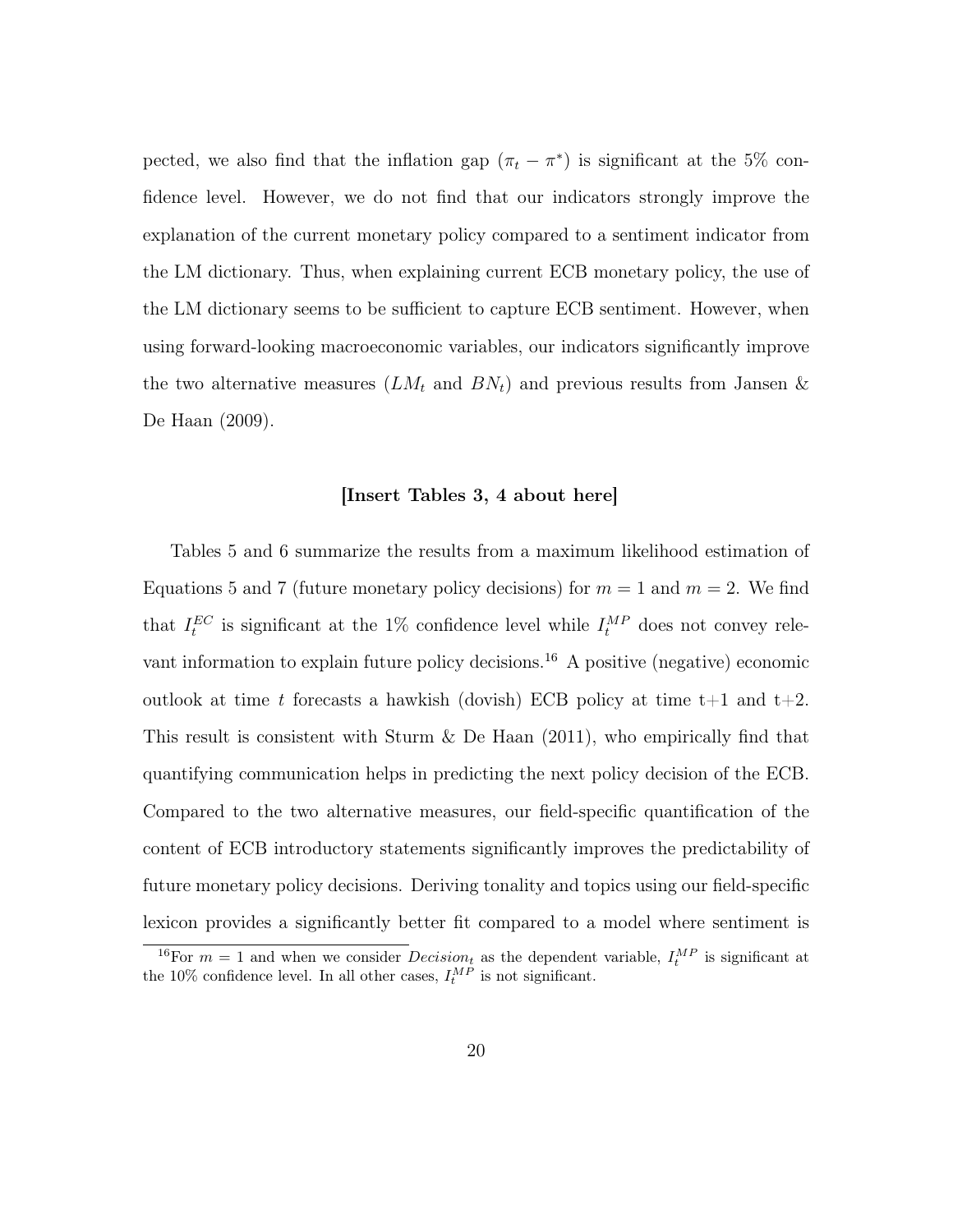computed using the LM dictionary or the modified version of the BN words list.

#### [Insert Tables [5,](#page-41-0) [6](#page-42-0) about here]

### <span id="page-20-0"></span>5 Forecasting Stock Market

#### 5.1 Methodology

In this section, we analyze stock market reactions to monetary policy statements. More precisely, we assess whether ECB communication explains the evolution of stock market return and volatility on statement days and/or predicts stock market return and volatility after ECB statements. For both contemporaneous relationship and forecast, we also analyze which components of ECB communication (monetary policy and/or economic outlook), if any, impact stock markets. For all regressions, we compare our results when ECB communication is quantified using the Loughran– McDonald and the Apel–Blix Grimaldi approaches.

We use daily closing values of the Eurostoxx50 (Eurostoxx) to compute stock market return and the "European VIX" (VSTOXX) for stock market volatility (Figure [5\)](#page-35-1). We measure ECB decision surprise as the difference between the Bloomberg consensus prior to the decision and the ECB rate announcement  $(MRR_t)$ .

$$
Surprise_t = MRR_t - Consensus_t \tag{8}
$$

#### [Insert Figure [5](#page-35-1) about here]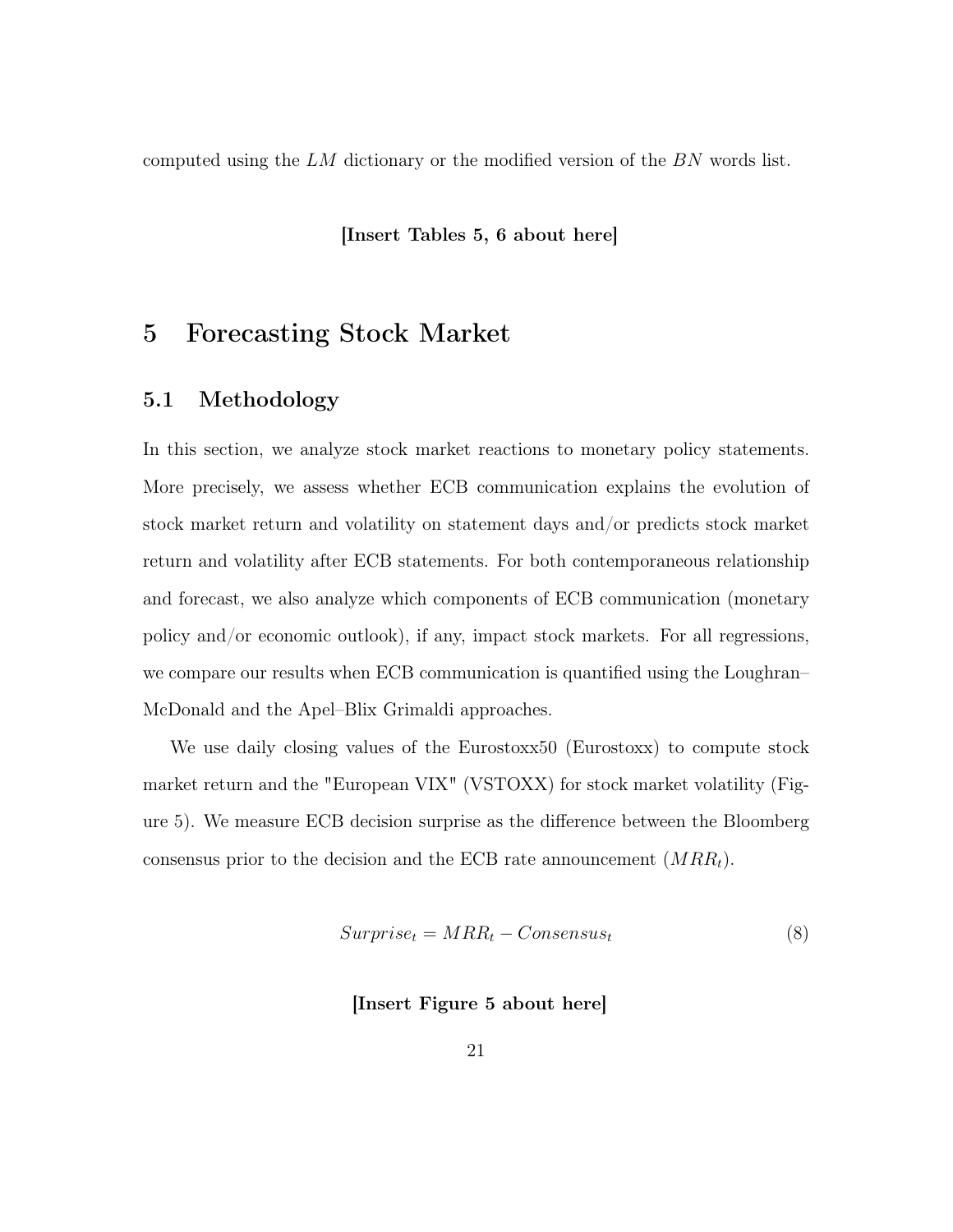To explain the link between monetary policy and stock market return on the day of the press conference  $(d=0)$  and on the day after the announcement  $(d=1)$ , we consider the following model:

<span id="page-21-1"></span>
$$
R_{t+d} = \alpha + \beta_1 * R_{t-d-1} + \beta_2 * Surrprise_t + \beta_3 * I_t^{MP} + \beta_4 * I_t^{EC} + \epsilon_t
$$
 (9)

where  $R_{t+d}$  represents the variation of the EuroStoxx50 on day  $t+d$  relative to the announcement date t. On the press conference day  $(d = 0)$  and given the previous results from [Rosa](#page-32-9) [\(2011\)](#page-32-9) on FOMC statement, we expect  $\beta_2$  to be negative as a positive surprise about the main refinancing rate (i.e, a rate higher than expected) should lead to a decrease in stock market prices. In the same way, we expect  $\beta_3$  to be negative if our monetary policy indicator incorporates information about future monetary policy stances not included in the surprise. We expect  $\beta_4$  to be positive, as good news about the economic outlook should improve companies' rationally discounted future cash flows.<sup>[17](#page-21-0)</sup> On the day after the announcement  $(d = 1)$ , we do not make any hypothesis about the significance or sign of the coefficients. If information about the current decision, economic outlook, and future monetary stance is correctly integrated into the market closing price, we should not find any price predictability after the announcement.

To explain the link between monetary policy and stock market volatility, we consider a model similar to Equation [9](#page-21-1) (replacing  $R_{t+d}$  by  $VOL_{t+d}$  and  $R_{t+d-1}$  by

<span id="page-21-0"></span><sup>&</sup>lt;sup>17</sup>Bad news about the economic outlook can also be good news for stock markets [\(Boyd et al.](#page-29-8) [2005\)](#page-29-8) if investors anticipate a more dovish monetary policy in the future due to a worsening of the economic situation. However, we conjecture that the indirect effect – from bad economic outlook to dovish monetary policy – should already be captured by our MP indicator.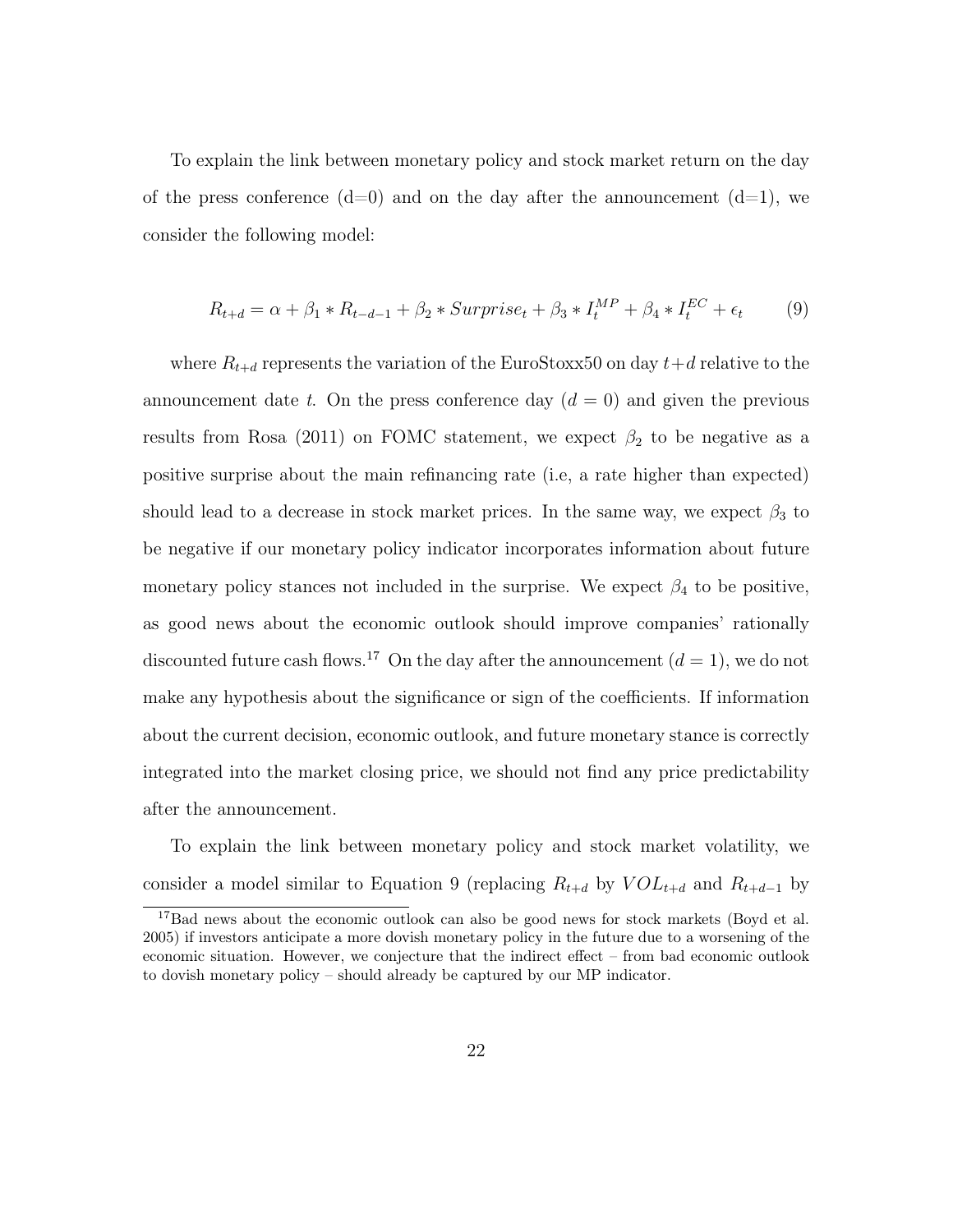<span id="page-22-0"></span> $VOL_{t+d-1}$ ) and a model where we consider the absolute surprise (instead of the surprise), as in [Rosa](#page-32-9)  $(2011)$ :

$$
VOL_{t+k,t+l} = \alpha + \beta_1 * VOL_{t+k-1} + \beta_2 * |Surrrise_t| + \beta_3 * I_t^{MP} + \beta_4 * I_t^{EC} + \epsilon_t \tag{10}
$$

where  $VOL_{t+d}$  represents the variation of the VSTOXX index on day  $t+d$  relative to the announcement date t. On the press conference day  $(d = 0)$ , we expect  $\beta_2$ to be positive since an unexpected decision should increase market volatility. We expect  $\beta_3$  to be positive, as a more dovish monetary policy, especially during a period of high uncertainty such as the 2008-2012 period, should decrease market volatility. We expect  $\beta_4$  to be negative since a better economic outlook should reduce volatility. After the announcement  $(d = 1)$ , we do not make any hypothesis about the significance or the signs of the coefficients.

To control for other macroeconomic news and to account for potential pre-release/postrelease drift, we add to previous models a dummy variable and a surprise variable when macroeconomic news (euro area quartely GDP, euro area monthly unemployment, FOMC meeeting, US nonfarm payroll, US jobless claims...) is published between one day before and one day after the ECB press conference. For example, during our sample period, we find that euro area GDP releases coincide with ECB press conferences on 10 occasions (exact same day) and are released one day before or one day after ECB press conferences on 8 occasions. As controlling for other macroeconomic announcements does not affect our conclusions, we do not report the detailed results for the sake of simplicity.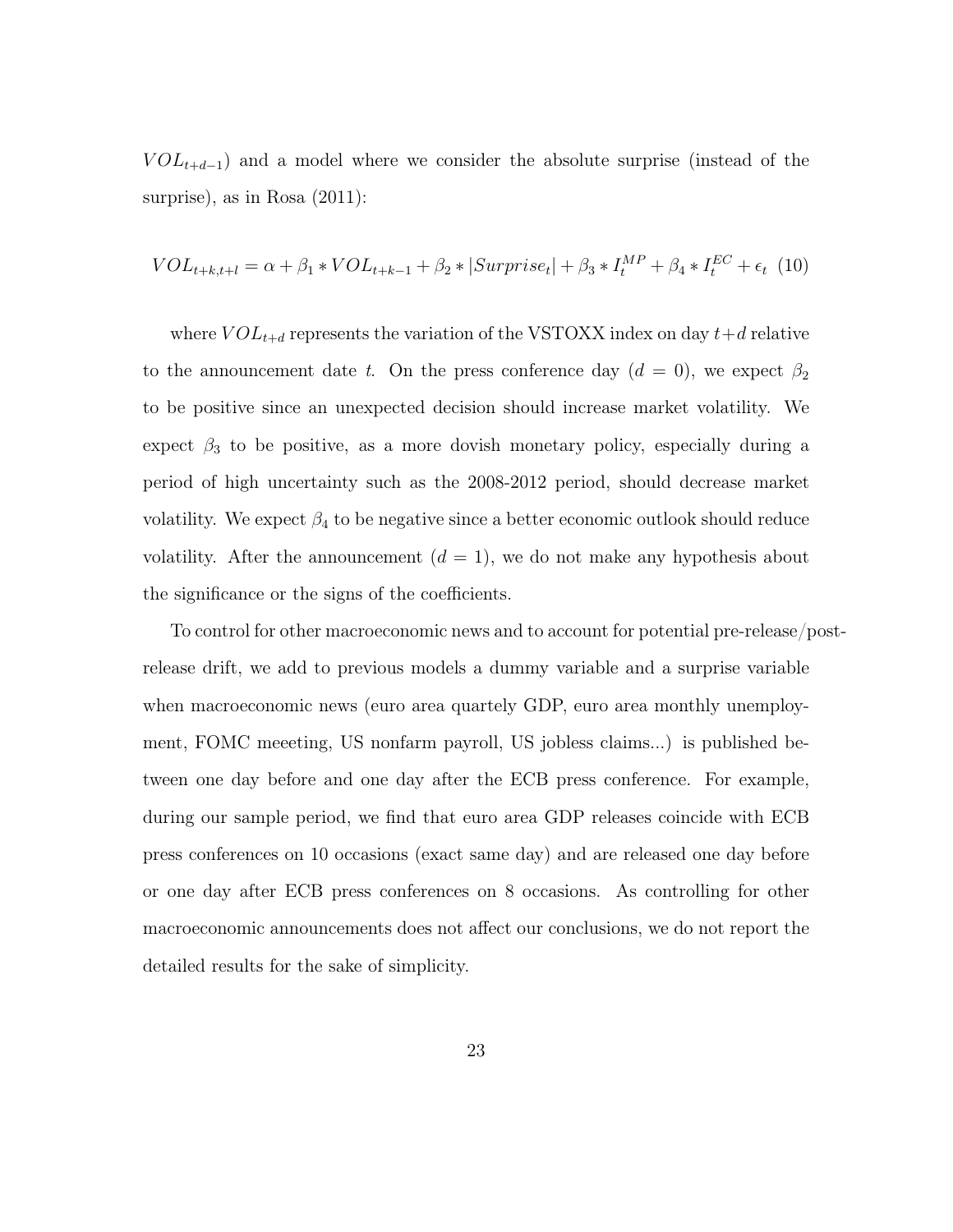#### 5.2 Empirical findings

Table [7](#page-43-0) presents our results for d=0 (contemporaneous relationship) for both the EuroStoxx and the VSTOXX. We also present results using the LM and BN dictionaries to quantify ECB communication.

#### [Insert Table [7](#page-43-0) about here]

We find that, similarly to [Ehrmann & Fratzscher](#page-30-9) [\(2007\)](#page-30-9) and [Ranaldo & Rossi](#page-31-10) [\(2010\)](#page-31-10), monetary policy communications significantly affect asset prices and volatility. Regarding the content of the introductory statement, our MP indicator is significant and of the expected sign at the 5% level for all models. When ECB statements about monetary policy are hawkish (dovish), stock markets increase (decrease) and volatility decreases (increases) on announcement day. Our EC indicator is also significant at the 10% level for models [1] and [5]: a positive (negative) economic outlook is associated with higher (lower) stock market return and lower (higher) volatility. For both stock prices and volatility, we find that the approach we used to derive our MP and EC indicators significantly outperforms sentiment-based indicator derived by considering the Loughran–McDonald dictionary and the Apel–Blix Grimaldi dictionary. This finding reinforces our results from the previous section on forecasting monetary policy.

Then, we analyze if ECB statement at day t helps in predicting stock markets at day  $t+1$ . Table [8](#page-44-0) presents our results for d=1 for the EuroStoxx and the VSTOXX. We do not find any significant results when considering MP and EC to forecast stock returns on the next trading day. Information seems to be instantaneously integrated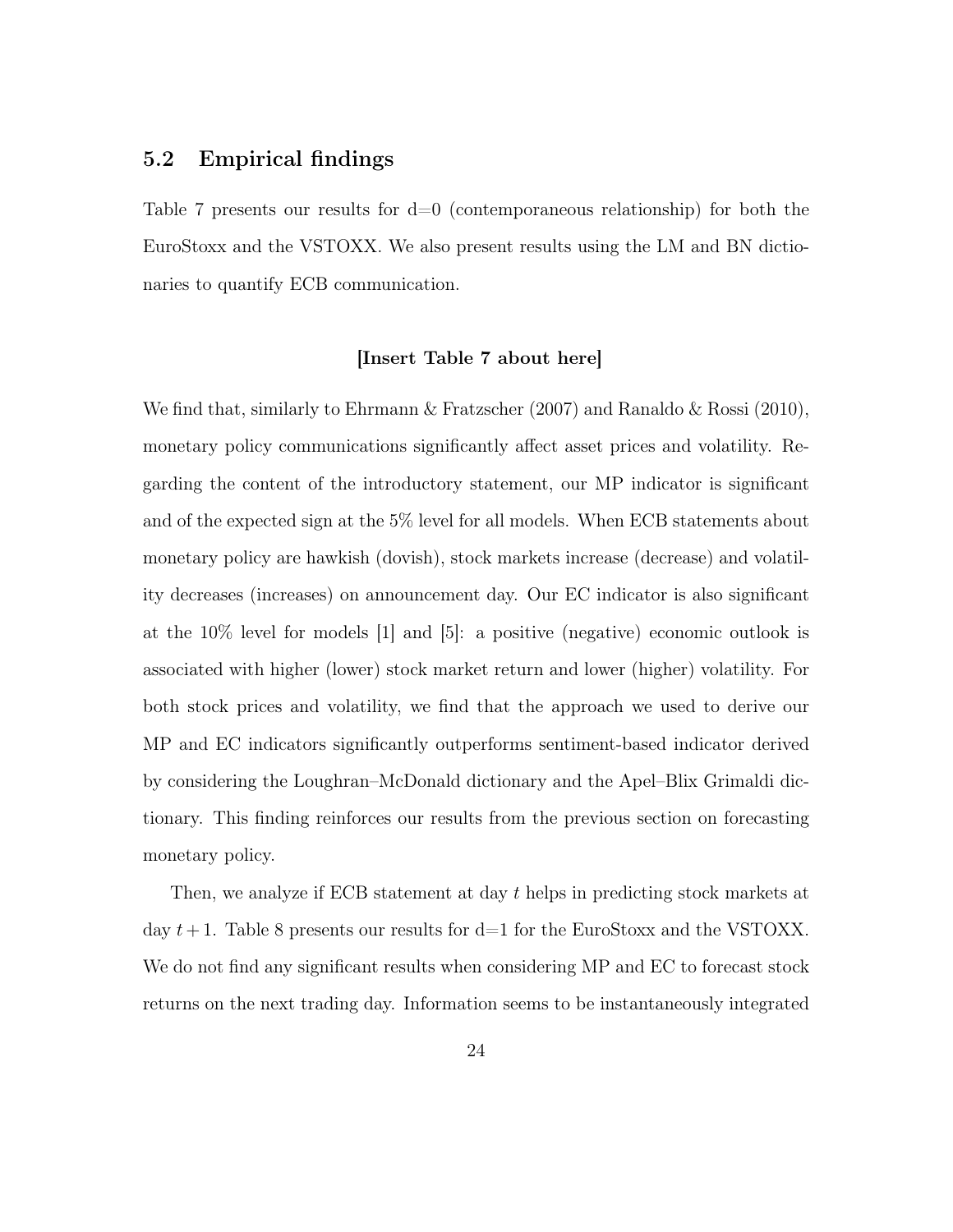into stock prices in such a way that there is no predictability on the day following ECB announcements, consistent with the efficient market hypothesis. However, we find significant results regarding the volatility of financial markets. Economic Outlook and Monetary Policy indicators derived from ECB statements at date t help in predicting volatility at day t+1, at the 5% level and at the 10% level, respectively.<sup>[18](#page-24-0)</sup>

#### [Insert Table [8](#page-44-0) about here]

This result holds only when ECB communication is measured using  $I_t^{MP}$  and  $I_t^{EC}$  indicators and disappears when communication is quantified through the LM and BN dictionaries. To identify the persistent impact of ECB communication on market volatility, the methodology used to derive quantitative forward-looking information from soft data is therefore of utmost importance. As "all words are not created equal," we provide empirical evidence showing that our weighted field-specific lexicon approach helps in capturing all the subtlety of central bank communication and improves our understanding of the impact of communication on financial markets.

<span id="page-24-0"></span><sup>&</sup>lt;sup>18</sup>Interestingly, while for  $d=0$  monetary policy is significant at the 5% level and economic outlook only at the 10% level, the situation reverses for  $d=1$ . We conjecture that this result could be explained by differences in the speed at which market participants process the "soft information" included in ECB statements, focusing first on monetary policy and monetary stance, and then more slowly incorporating information related to the economic outlook. We encourage further research in this area.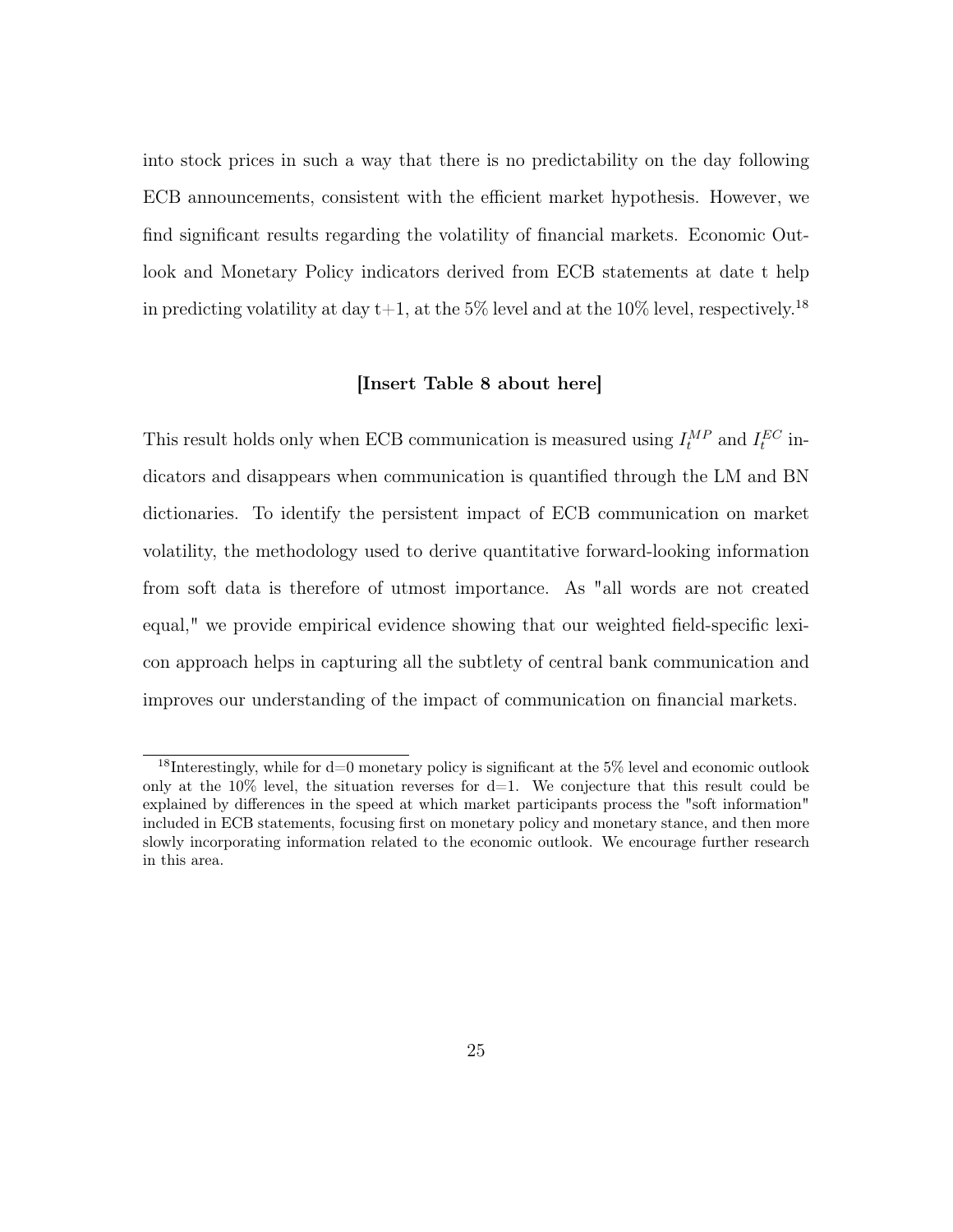### <span id="page-25-0"></span>6 Robustness check

In this section, we first provide a robustness check showing the results of a real time implementation of our methodology. Then, we present results comparing our indicator with two other measures of uncertainty used in the literature: the number of word related to "uncertainty" from the LM dictionary, as in [Jegadeesh & Wu](#page-31-3) [\(2015\)](#page-31-3), and a media-based measure of economic policy uncertainty from [Baker et al.](#page-29-9) [\(2016\)](#page-29-9).

#### 6.1 Real-time lexicon generation

In the methodology presented in Section [3,](#page-7-0) we classify all sentences in all ECB introductory statements from 2006 to 2014 in order to construct our field-specific lexicon. N-gram probabilities are computed on the full sample period in such a way that  $I_t^{MP}$  and  $I_t^{EC}$  indicators are in reality ex-post measures. Sentences classified after a period  $t$  may impact n-gram probabilities in  $t$ . To check the robustness of our indicators, we simulate a real-time implementation of our methodology, where only sentences classified in t are used to compute  $P_n^{i,c}$  from Equation [1.](#page-10-1) This approach is equivalent to a situation where a human analyzes and classifies each sentence of an introductory statement when it is pronounced before updating n-gram probabilities and computing  $P_n^{i,c}$ . We denote those two real-time (unrevised) indicators  $RT_t^{MF}$ and  $RT_t^{EC}$ .

Figure [6](#page-36-0) presents together the full lexicon indicators  $I_s^c$  and the real-time lexicon indicators  $RT_s^c$ . To confirm previous findings on the predictability of monetary pol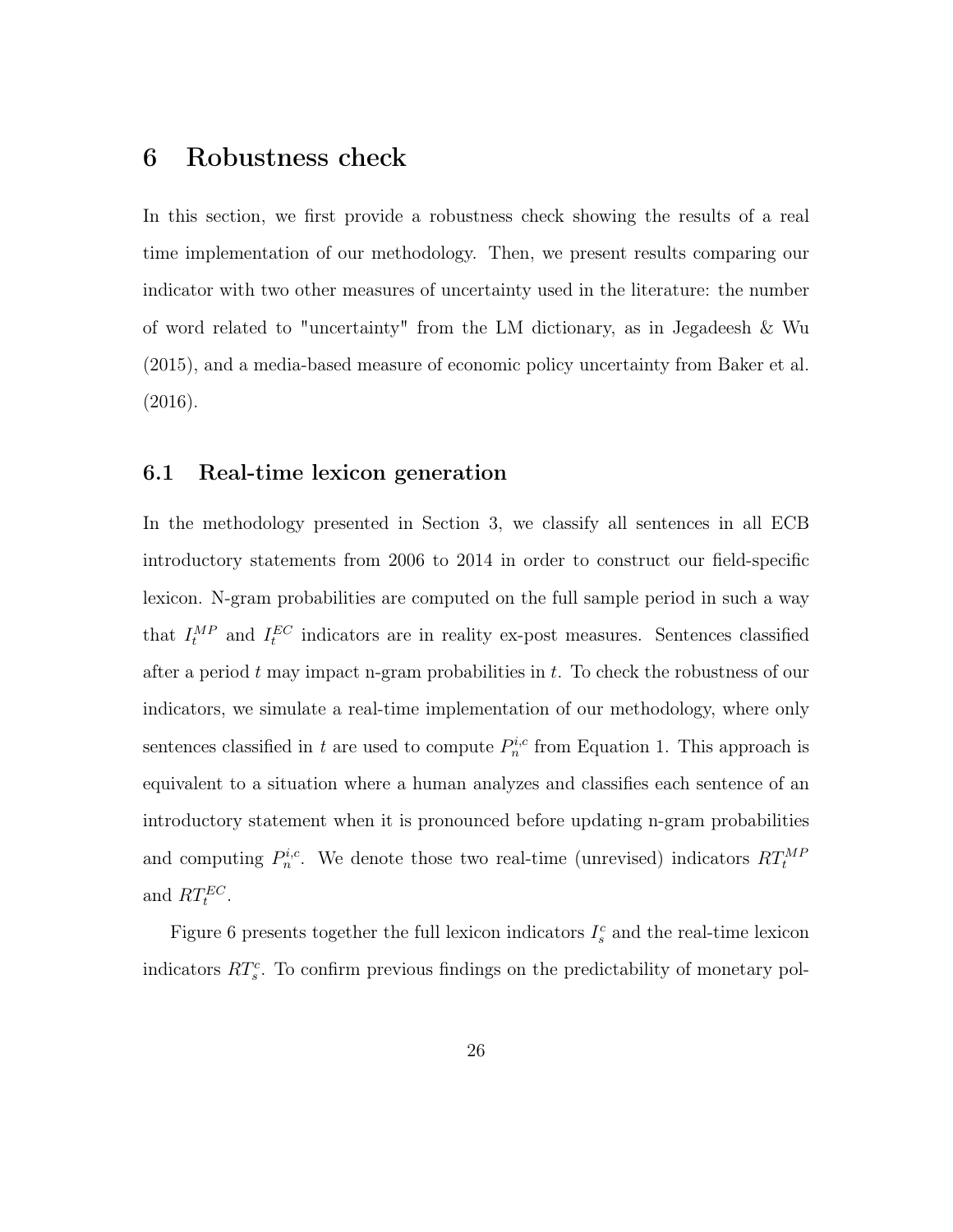icy, we replace our initial measures with their real-time equivalent in the empirical estimations from Section [4.](#page-15-0) To also consider the real-time information available to central bankers, we use the HICP flash estimate as our measure of inflation  $\pi_t$  in Equations [4](#page-15-1) to [7.](#page-16-4) Appendix [A.7](#page-51-0) and [A.8](#page-52-0) present a summary of the results. We find that the economic content of the introductory statements remains significant at the 1% confidence level. A negative (positive) real-time economic outlook predicts a dovish (hawkish) monetary policy decision at the next ECB meeting.

#### [Insert Figure [6](#page-36-0) about here]

However, the monetary policy indicator  $RT_s^{MP}$  is no longer significant. This finding is consistent with the fact that our real-time monetary indicator underestimates the dovish tonality of ECB communication after the Lehman Brothers bankruptcy (from September 2008 to September 2009). As in any supervised learning approach, a sufficient number of observations (classified sentences) is necessary to derive n-gram weights and to capture correctly, in real time, the tonality of ECB communication.

#### 6.2 Alternative measure of uncertainty

We also consider two alternative text-based measures of uncertainty in order to confirm (invalidate) our results on explaining (forecasting) market volatility. More precisely, we compute a measure of uncertainty by counting, in each ECB statement, the number of words included in the "uncertain words list" from the Loughran– McDonald dictionary (as in [Jegadeesh & Wu](#page-31-3) [\(2015\)](#page-31-3)). We denote this indicator  $ULM_t$ . We also consider the European media-based measure of economic policy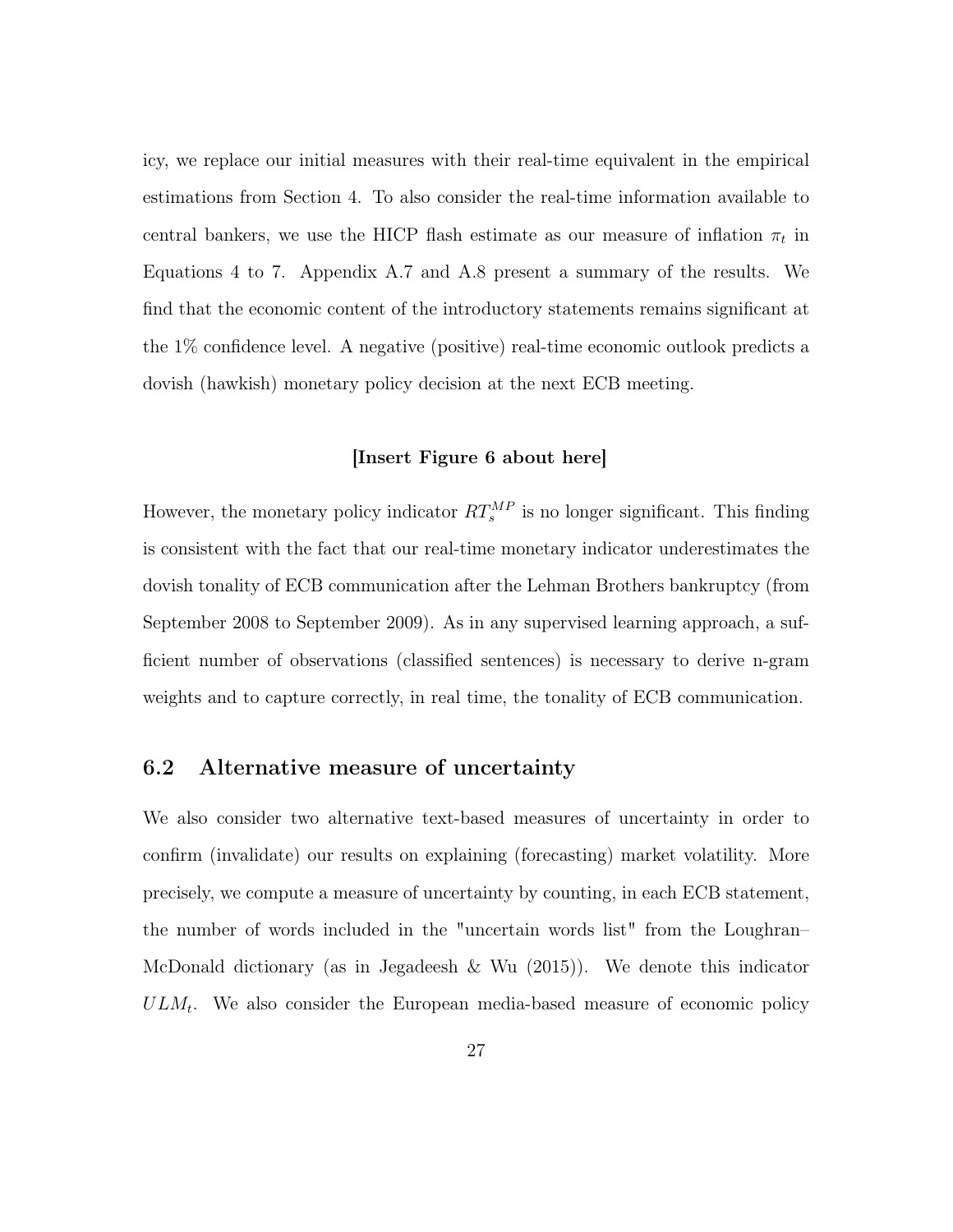uncertainty from [Baker et al.](#page-29-9)  $(2016).^{19}$  $(2016).^{19}$  $(2016).^{19}$  $(2016).^{19}$  We denote this indicator  $UBB_t$ .

Table [A.9](#page-53-0) presents the results from Equation [10](#page-22-0)  $(d = 0)$ , where we compare our indicators  $I_t^{MP}$  and  $I_t^{EC}$  to  $ULM_t$  and  $UBB_t$ . The results confirm that using our field-specific lexicon approach provides a better proxy of market uncertainty around ECB communication compared to other text-based indicators that are used in the literature.  $ULM_t$  and  $UBB_t$  do not successfully explain the evolution of market volatility on ECB announcement days. In an unreported test, we also find that our approach gives better results after the announcement (forecasting volatility).

# <span id="page-27-0"></span>7 Conclusion

Central bank communication has become a key instrument in the central bankers' toolbox. However, deriving quantitative indicators from soft textual data remains a challenging issues for both practitioners and academics. In this paper, we propose a novel approach using groups of words' term-weighting to better capture the subtlety of central bank communication We develop a publicly available field-specific lexicon to measure the stance of the monetary policy (dovish, neutral, hawkish) and the Governing Council's view on the Eurozone economy (positive, neutral, negative). Computing two indicators for each press conference, we construct a continuous time series quantifying the tone of the ECB communications between 2006 and 2014.

<span id="page-27-1"></span>We find that the content of the introductory statements helps in predicting future

 $19$ [http://www.policyuncertainty.com/media/Europe\\_Policy\\_Uncertainty\\_Data.xlsx](http://www.policyuncertainty.com/media/Europe_Policy_Uncertainty_Data.xlsx) - The European Uncertainty index is computed by counting the frequency of uncertainty-related words in news reports from Le Monde and Le Figaro for France, Handelsblatt and Frankfurter Allgemeine Zeitung for Germany, Corriere Della Sera and La Repubblica for Italy, El Mundo and El Pais for Spain, and The Times of London and Financial Times for the United Kingdom.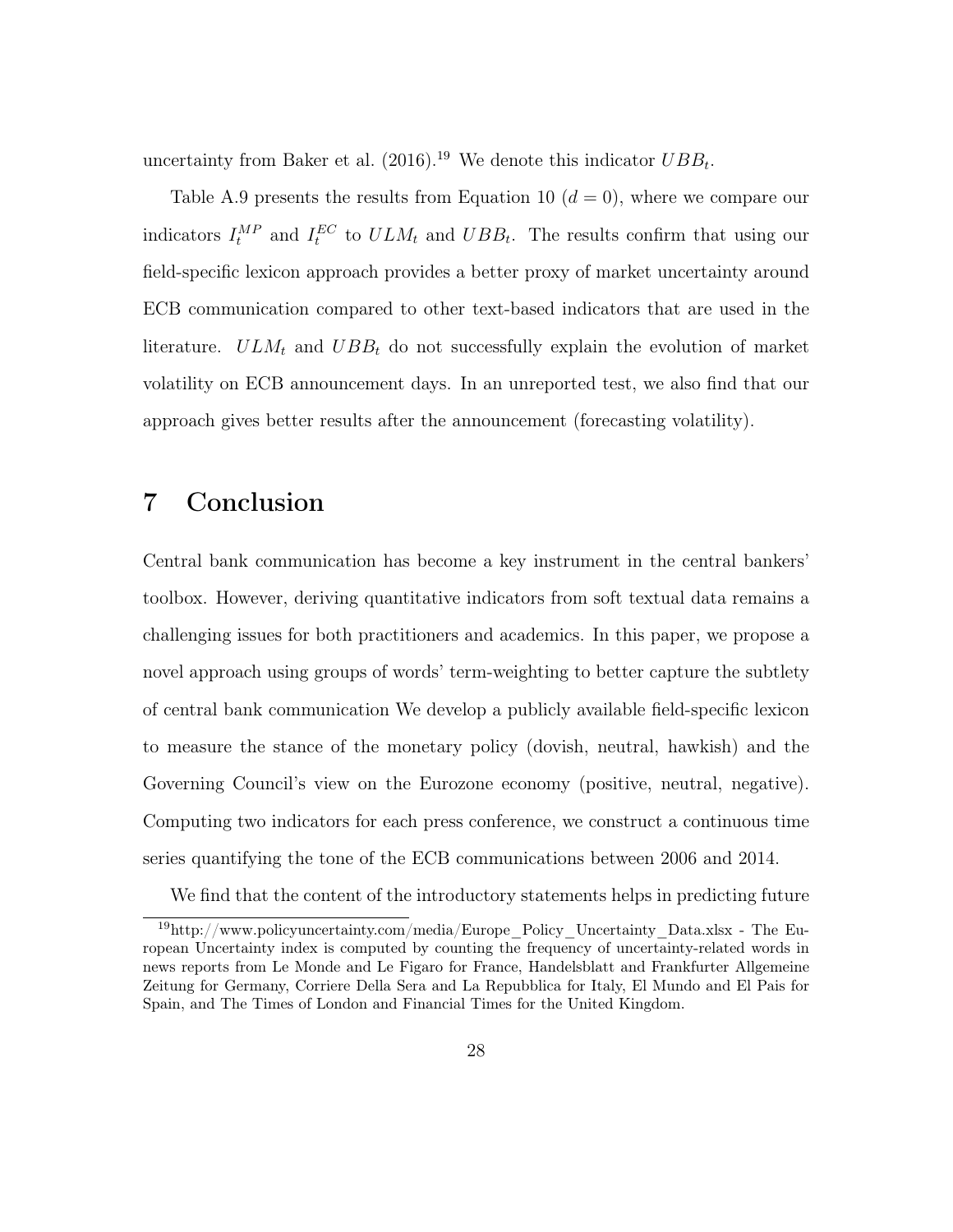ECB standard and non-standard monetary decisions, even after controlling for both backward- and forward-looking macroeconomic variables. A dovish (hawkish) textual content about monetary policy and a negative (positive) economic outlook both predict a dovish (restrictive) decision at the next ECB meeting. Quantifying ECB communication also helps in forecasting market volatility. A hawkish (dovish) textual content about monetary policy and a negative (positive) economic outlook predict an increase (decrease) in market volatility the day after the ECB statement. Our indicators significantly outperform a textual classification based on the Loughran– McDonald financial dictionary, the Apel–Blix Grimaldi dictionary, and a media-based measure of economic policy uncertainty.

Our results also shed light on the fact that researchers should be very cautious when relying on existing word lists to quantify central bank structured communication. As all words are not all created equal, we provide evidence that developing a field-specific weighted lexicon helps in capturing the forward-looking information contained in central bank communications.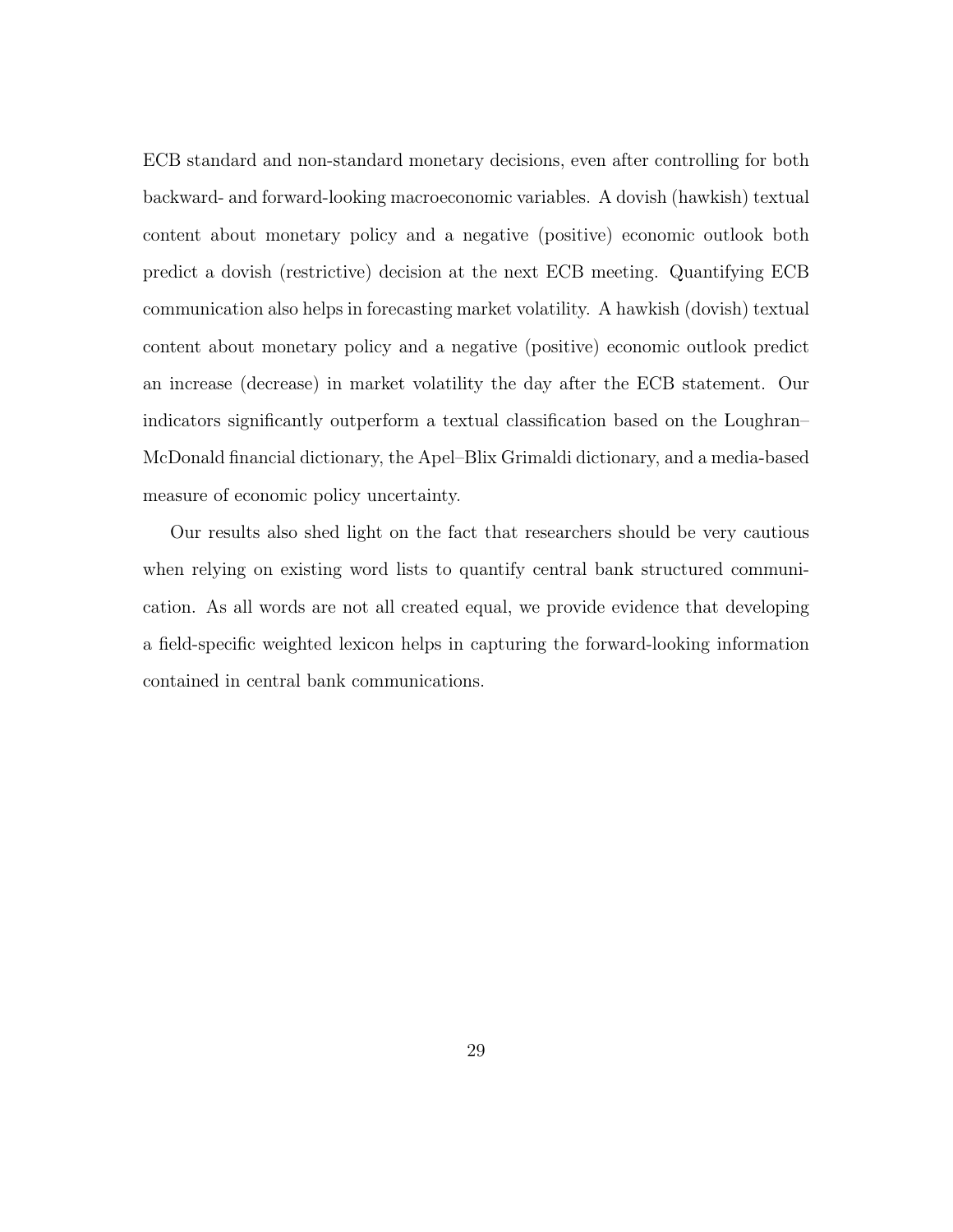# References

- <span id="page-29-6"></span>Amaya, D. & Filbien, J.-Y. (2015), 'The similarity of ECB's communication', Finance Research Letters 13, 234–242.
- <span id="page-29-1"></span>Apel, M. & Grimaldi, M. (2012), 'The information content of central bank minutes', Riksbank Research Paper Series (92).
- <span id="page-29-9"></span>Baker, S. R., Bloom, N. & Davis, S. J. (2016), 'Measuring economic policy uncertainty', The Quarterly Journal of Economics  $131(4)$ , 1593–1636.
- <span id="page-29-7"></span>Bennani, H. & Neuenkirch, M. (2017), 'The (home) bias of european central bankers: new evidence based on speeches', *Applied Economics* 49(11), 1114–1131.
- <span id="page-29-3"></span>Berger, H., de Haan, J. & Sturm, J.-E. (2011), 'Does money matter in the ECB strategy? New evidence based on ECB communication', International Journal of Finance & Economics  $16(1)$ , 16-31.
- <span id="page-29-0"></span>Blinder, A. S., Ehrmann, M., Fratzscher, M., De Haan, J. & Jansen, D.-J. (2008), 'Central bank communication and monetary policy: A survey of theory and evidence', Journal of Economic Literature  $46(4)$ , 910–45.
- <span id="page-29-2"></span>Boschen, J. F. & Mills, L. O. (1995), 'The relation between narrative and money market indicators of monetary policy', *Economic Inquiry* 33(1), 24–44.
- <span id="page-29-4"></span>Boukus, E. & Rosenberg, J. V. (2006), 'The information content of FOMC minutes', Working Paper .
- <span id="page-29-8"></span>Boyd, J. H., Hu, J. & Jagannathan, R. (2005), 'The stock market's reaction to unemployment news: Why bad news is usually good for stocks', The Journal of Finance  $60(2)$ , 649–672.
- <span id="page-29-5"></span>Cannon, S. (2015), 'Sentiment of the FOMC: Unscripted', Economic Review-Federal Reserve Bank of Kansas City p. 5.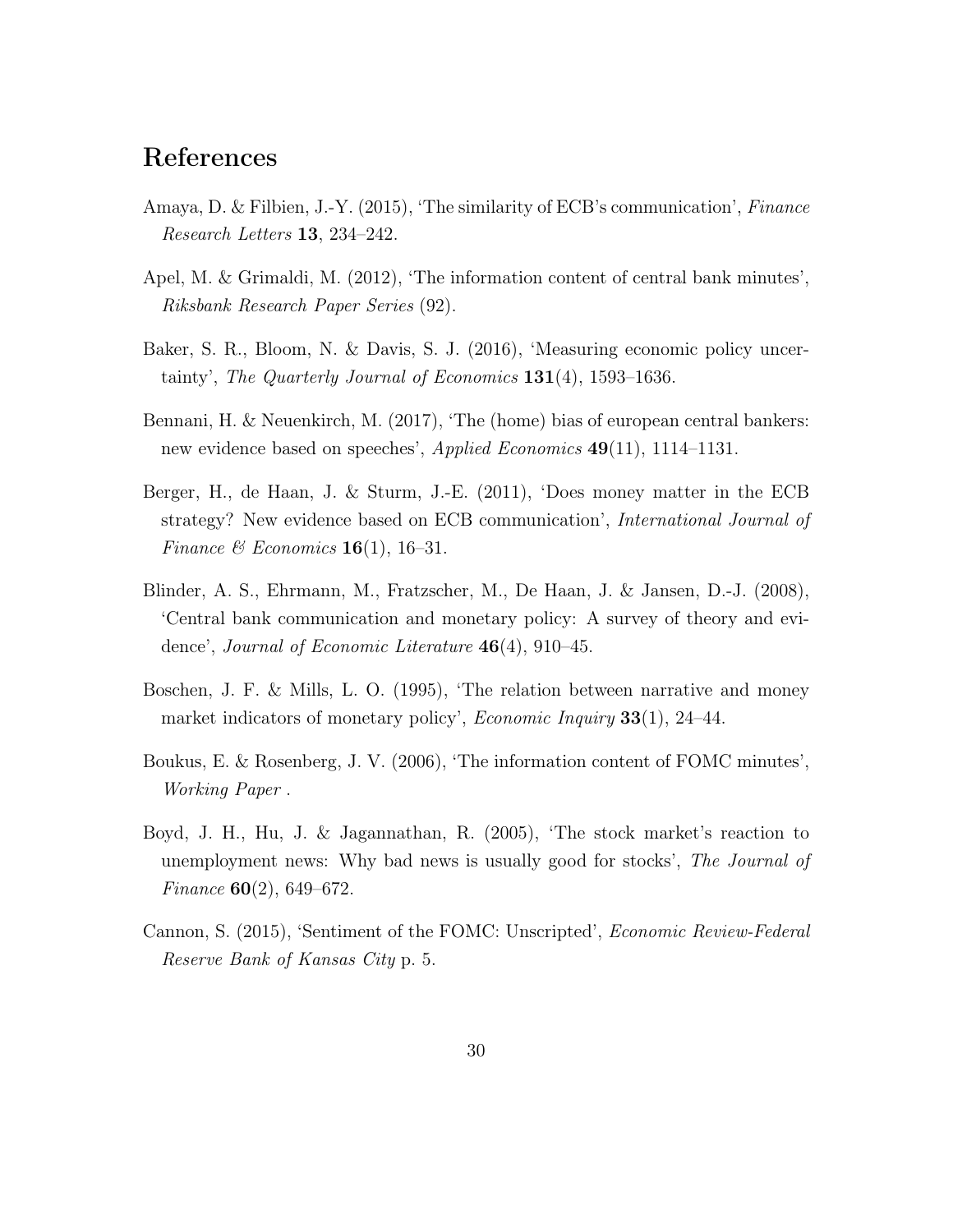- <span id="page-30-4"></span>Conrad, C. & Lamla, M. J. (2010), 'The high-frequency response of the eur-usd exchange rate to ECB communication', Journal of Money, Credit and Banking 42(7), 1391–1417.
- <span id="page-30-2"></span>Dewachter, H., Erdemlioglu, D., Gnabo, J.-Y. & Lecourt, C. (2014), 'The intraday impact of communication on euro-dollar volatility and jumps', *Journal of* International Money and Finance 43, 131–154.
- <span id="page-30-9"></span>Ehrmann, M. & Fratzscher, M. (2007), 'Communication by central bank committee members: Different strategies, same effectiveness?', Journal of Money, Credit and *Banking* **39** $(2-3)$ , 509–541.
- <span id="page-30-1"></span>Filardo, A. J. & Hofmann, B. (2014), 'Forward guidance at the zero lower bound', BIS Quarterly Review March .
- <span id="page-30-0"></span>Geraats, P. M. (2002), 'Central bank transparency', The Economic Journal  $112(483)$ , F532–F565.
- <span id="page-30-3"></span>Gerlach, S. (2007), 'Interest rate setting by the ECB, 1999-2006: Words and deeds', International Journal of Central Banking 3(3), 1–46.
- <span id="page-30-6"></span>Hansen, S., McMahon, M. & Prat, A. (2014), 'Transparency and deliberation within the fomc: a computational linguistics approach', Center for Economic Performance .
- <span id="page-30-7"></span>Heinemann, F. & Ullrich, K. (2008), 'Does it pay to watch central bankers' lips? the information content of ECB wording', Swiss Journal of Economics pp. 05–070.
- <span id="page-30-8"></span>Jansen, D.-J. & De Haan, J. (2005), 'Talking heads: the effects of ECB statements on the euro–dollar exchange rate', Journal of International Money and Finance  $24(2)$ ,  $343 - 361$ .
- <span id="page-30-5"></span>Jansen, D.-J. & De Haan, J. (2007), 'The importance of being vigilant: Has ECB communication influenced euro area inflation expectations?', Working Paper .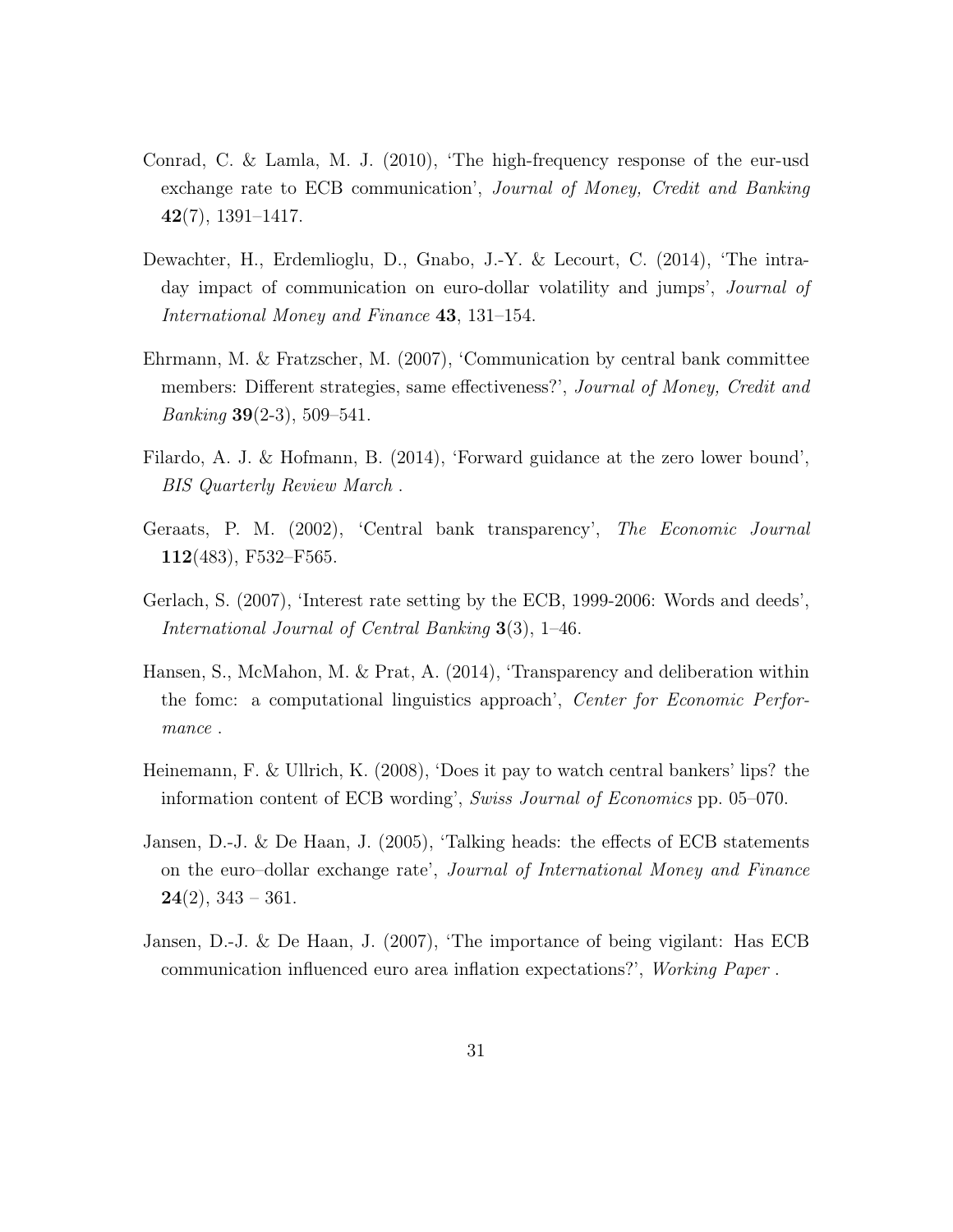- <span id="page-31-9"></span>Jansen, D.-J. & De Haan, J. (2009), 'Has ECB communication been helpful in predicting interest rate decisions? An evaluation of the early years of the economic and monetary union', *Applied Economics*  $41(16)$ , 1995–2003.
- <span id="page-31-5"></span>Jansen, D.-J., Moessner, R. et al. (2016), 'Communicating dissent on monetary policy: Evidence from central bank minutes', DNB Working Paper Series (512).
- <span id="page-31-3"></span>Jegadeesh, N. & Wu, D. (2015), 'Deciphering fedspeak: The information content of FOMC meetings', Working Paper .
- <span id="page-31-6"></span>Kearney, C. & Liu, S. (2014), 'Textual sentiment in finance: A survey of methods and models', International Review of Financial Analysis 33, 171–185.
- <span id="page-31-2"></span>Kohn, D. L., Sack, B. P. et al. (2004), 'Central bank talk: does it matter and why?', In: Bank of Canada (Ed.), Macroeconomics, Monetary Policy and Financial Stability pp. 175–206.
- <span id="page-31-0"></span>Loughran, T. & McDonald, B. (2011), 'When is a liability not a liability? Textual analysis, dictionaries, and  $10$ -ks', *The Journal of Finance*  $66(1)$ ,  $35-65$ .
- <span id="page-31-4"></span>Moniz, A. & de Jong, F. (2014), Predicting the impact of central bank communications on financial market investors' interest rate expectations, in 'European Semantic Web Conference', Springer, pp. 144–155.
- <span id="page-31-1"></span>Musard-Gies, M. (2006), 'Do ECBs statements steer short-term and long-term interest rates in the euro zone?', The Manchester School 74.
- <span id="page-31-8"></span>Orphanides, A. (2001), 'Monetary policy rules based on real-time data', The Amer*ican Economic Review*  $91(4)$ , pp. 964–985.
- <span id="page-31-7"></span>Porter, M. F. (1980), 'An algorithm for suffix stripping', Program 14(3), 130–137.
- <span id="page-31-10"></span>Ranaldo, A. & Rossi, E. (2010), 'The reaction of asset markets to swiss national bank communication', Journal of International Money and Finance  $29(3)$ , 486 – 503.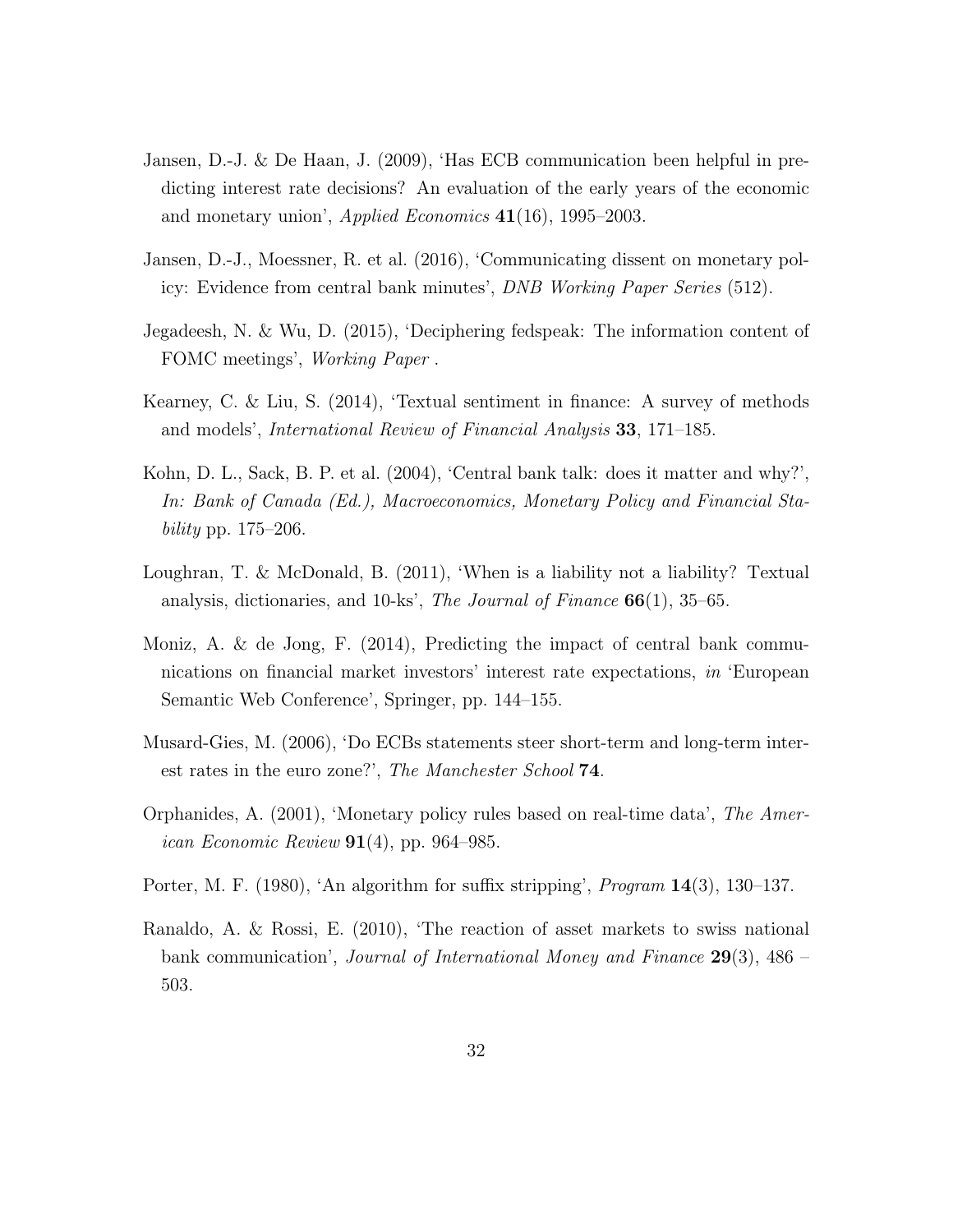- <span id="page-32-2"></span>Romer, C. D. & Romer, D. H. (1989), Does monetary policy matter? A new test in the spirit of Friedman and Schwartz, in 'NBER Macroeconomics Annual 1989, Volume 4', MIT Press, pp. 121–184.
- <span id="page-32-9"></span>Rosa, C. (2011), 'Words that shake traders: The stock market's reaction to central bank communication in real time', Journal of Empirical Finance 18(5), 915–934.
- <span id="page-32-3"></span>Rosa, C. & Verga, G. (2007), 'On the consistency and effectiveness of central bank communication: Evidence from the ECB', European Journal of Political Economy  $23(1), 146 - 175.$
- <span id="page-32-7"></span>Sadique, S., In, F., Veeraraghavan, M. & Wachtel, P. (2013), 'Soft information and economic activity: Evidence from the beige book', *Journal of Macroeconomics* 37, 81–92.
- <span id="page-32-8"></span>Sauer, S. & Sturm, J.-E. (2007), 'Using Taylor rules to understand european central bank monetary policy', German Economic Review 8(3), 375–398.
- <span id="page-32-5"></span>Schmeling, M. & Wagner, C. (2015), 'Does central bank tone move asset prices?', Working Paper .
- <span id="page-32-1"></span>Sturm, J.-E. & De Haan, J. (2011), 'Does central bank communication really lead to better forecasts of policy decisions? New evidence based on a Taylor rule model for the ECB', Review of World Economics  $147(1)$ , 41–58.
- <span id="page-32-6"></span>Taylor, J. B. (1993), 'Discretion versus policy rules in practice', Carnegie-Rochester Conference Series on Public Policy  $39(0)$ ,  $195 - 214$ .
- <span id="page-32-4"></span>Tetlock, P. C. (2007), 'Giving content to investor sentiment: The role of media in the stock market', The Journal of Finance  $62(3)$ , 1139–1168.
- <span id="page-32-0"></span>Woodford, M. (2005), 'Central bank communication and policy effectiveness', *NBER* Working Paper Series p. 11898.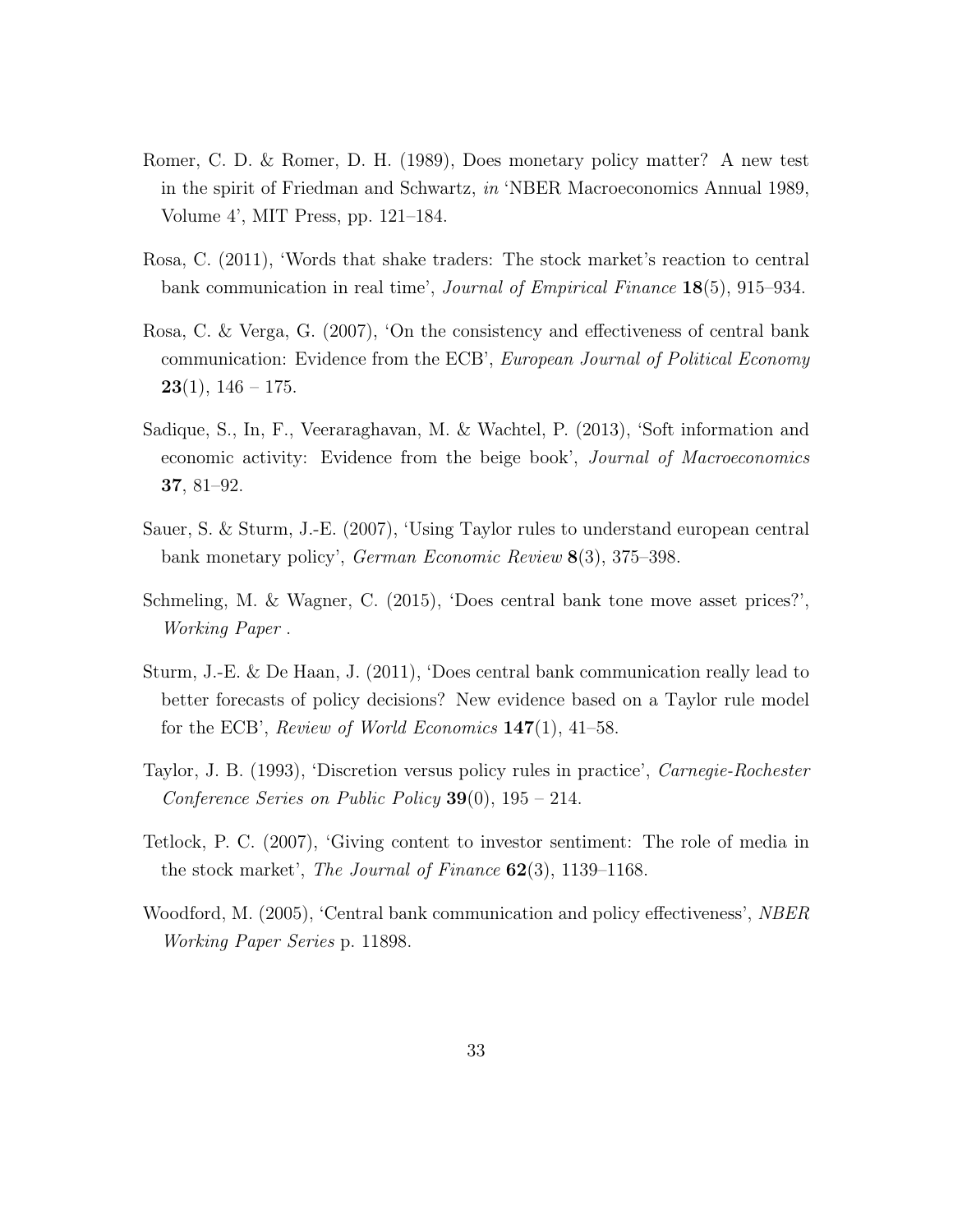# Figures



<span id="page-33-0"></span>**Figure 1:** Speech Probabilities for each category  $c$  and inclination  $i$ 

Notes: The two figures present for each category c (Monetary Policy, MP or Economic Outlook, EC) and each ECB introductory statement s, the inclinations i probabilities  $P_{c,i}^s$ . Regarding MP, the inclinations are hawkish, neutral or dovish. For EC, the inclinations are positive, neutral or negative. For each categories, the sum of probabilities for the three inclinations is equal to one.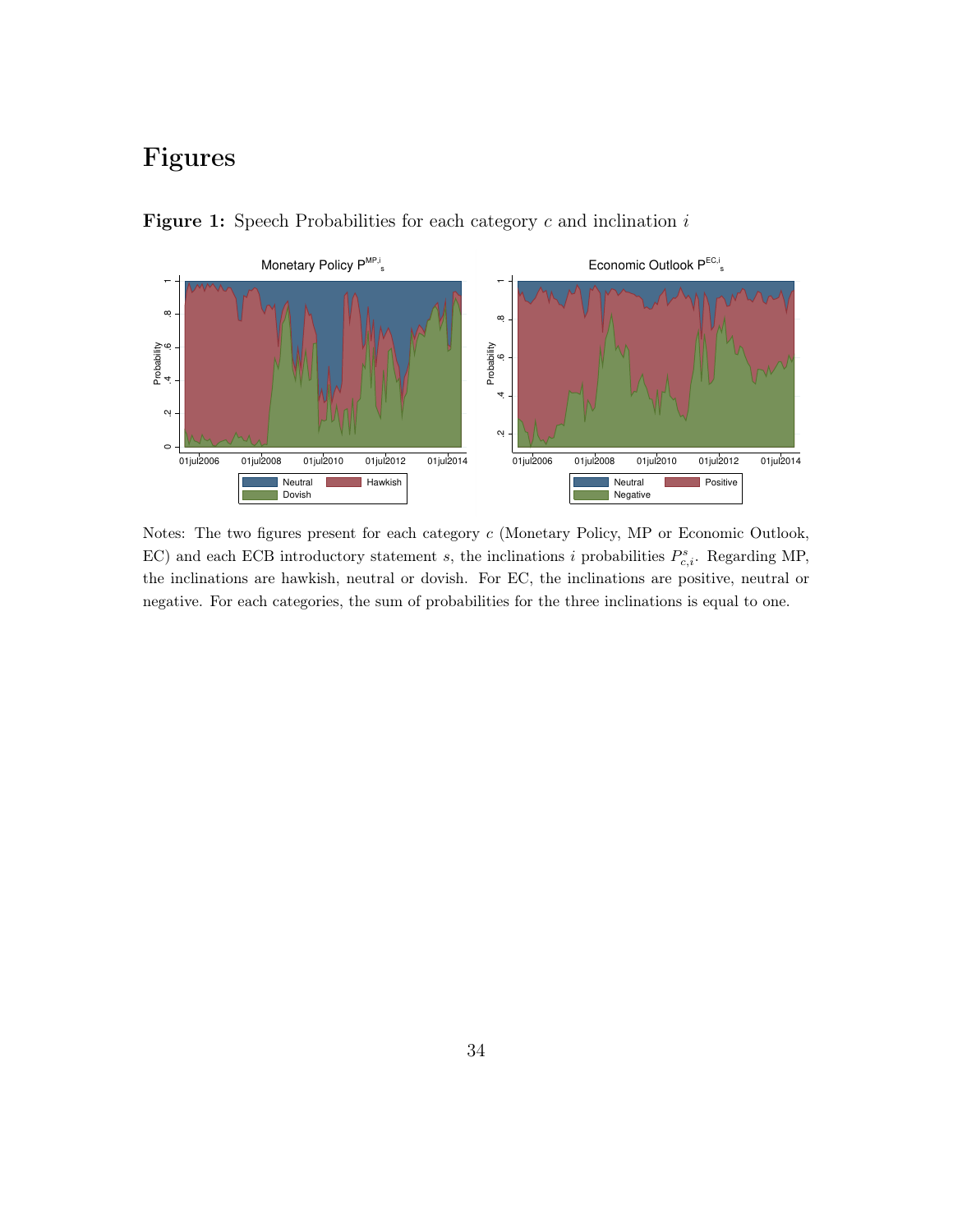<span id="page-34-0"></span>**Figure 2:** ECB communication on Monetary Policy  $(I_t^{MP})$  and Economic Outlook  $(I_t^{EC})$ 



Notes: The two figures present the two indicators of ECB communication between 2006 and 2014. The first indicator  $I_t^{MP}$  assesses the inclination of monetary policy decisions and is plotted on the same graph as the ECB main refinancing rate. The second indicator  $I_t^{EC}$  captures the inclination of the Governing Council view on the economic outlook of the euro area and is plotted on the same graph as the euro area industrial production excluding construction.

<span id="page-34-1"></span>Figure 3: Different measures for the content of ECB introductory statements



Notes: The figure presents the two indicators  $I_t^{MP}$  and  $I_t^{EC}$  with two alternative measures for the content of ECB introductory statements. The alternative measures are calculated using either the [Loughran & McDonald](#page-31-0) [\(2011\)](#page-31-0) dictionnary for LM or the [Bennani & Neuenkirch](#page-29-7) [\(2017\)](#page-29-7) list of words for BN.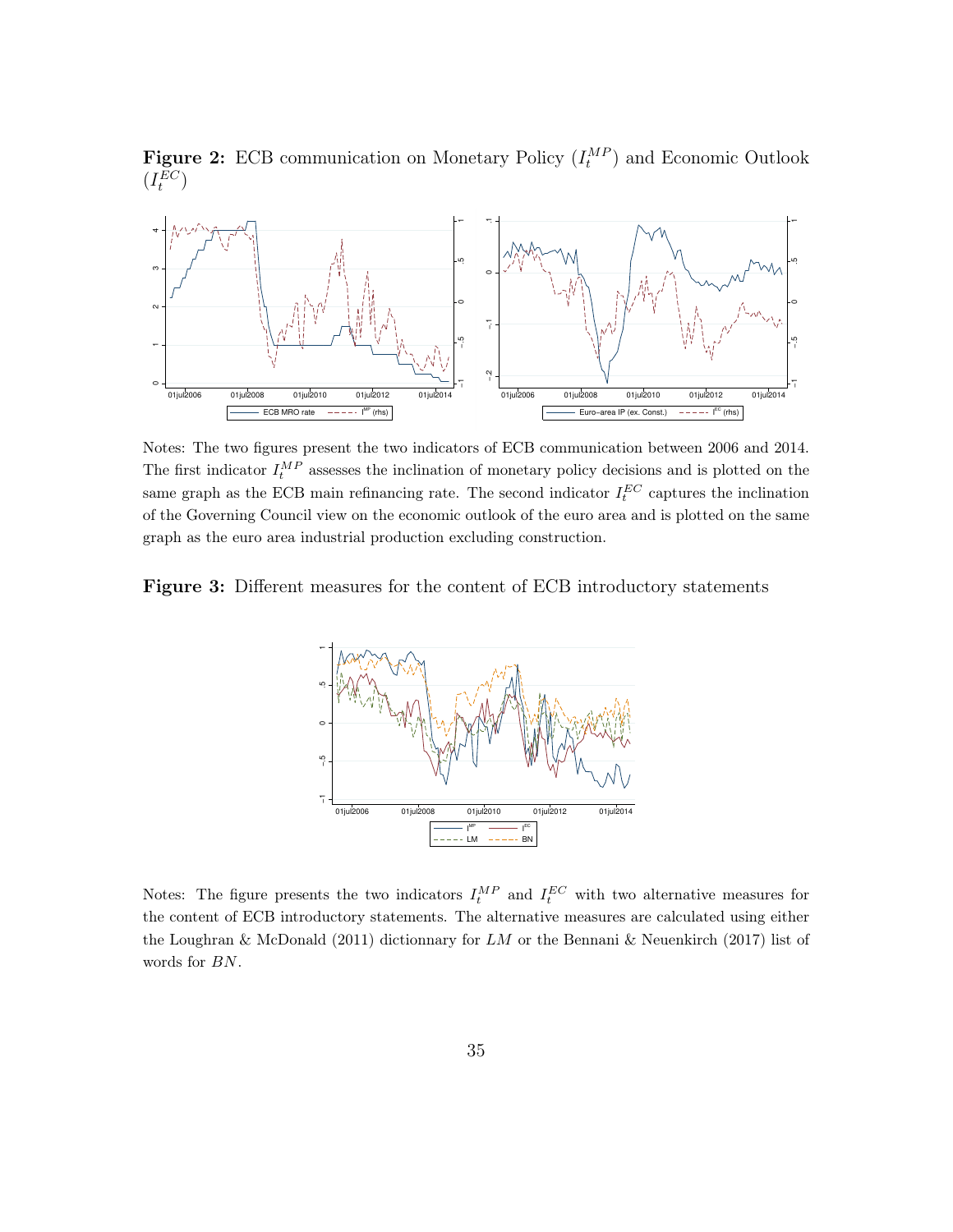

<span id="page-35-0"></span>**Figure 4:** Measures of the ECB monetary policy  $ECB_t$ 

Notes: The first figure plots the evolution of the ECB main refinancing rate (MRR) and its first difference between 2006 and 2014. The second figure represents ECB monetary policy decisions between 2006 and 2014. It takes the value of 1 for a restrictive decision, 0 when the monetary policy stance remains unchanged, -1 for an accomodative decision (either a decrease of interest rates or the announcement of a non-standard measure) and -2 for a very accomodative decision (a decrease of interest rates and the announcement of a non-standard measure).

<span id="page-35-1"></span>Figure 5: Variations of Stock Markets indicators



Notes: The figure presents the daily change (close to close) of the Eurostoxx 50 (lhs) and the Vstoxx (rhs) on the day of ECB press conferences between 2006 and 2014.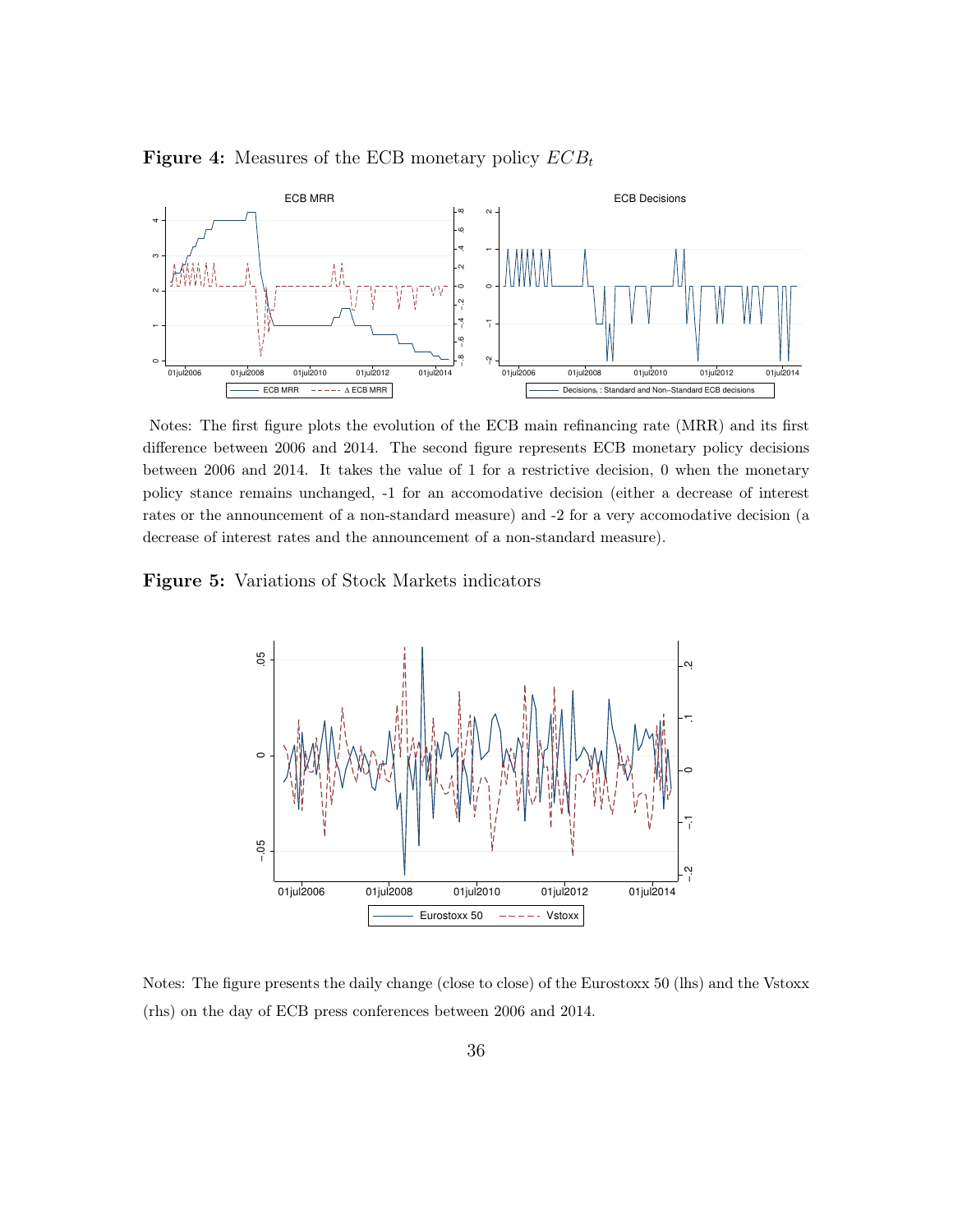

<span id="page-36-0"></span>Figure 6: real time introductory statement indicators

Notes: The figures present the evolution of the two indicators Monetary Policy  $I_t^{MP}$  and Economic Outlook  $I_t^{EC}$  calculated using the term-weigted lexicon of 2006 to 2014 (full lexicon), against their real time equivalent  $RT_t^{MP}$  and  $RT_t^{EC}$  calculated using the term-weigted lexicon available at time t and without revisions (real time lexicon).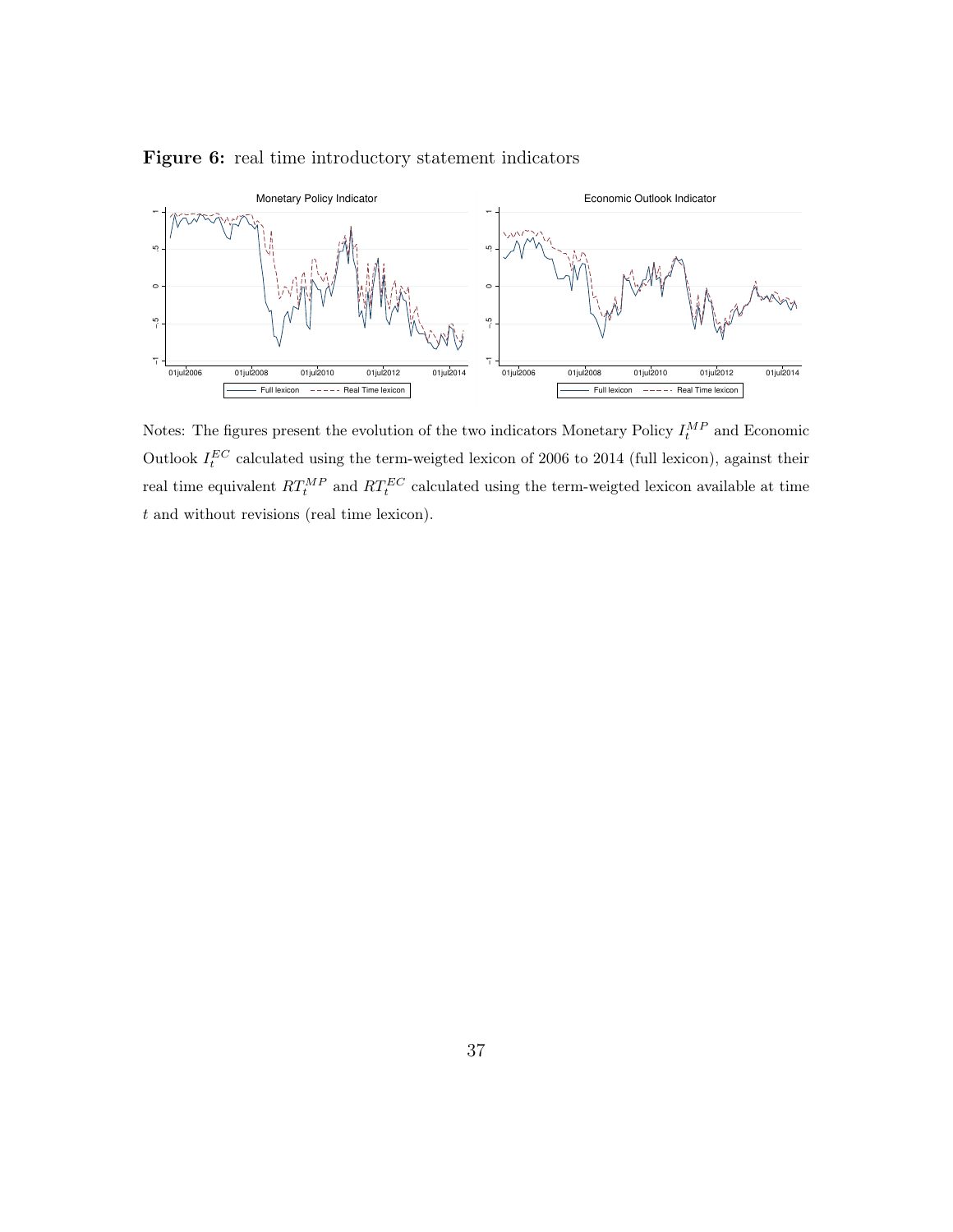# Tables

<span id="page-37-0"></span>

|  |  |  |  | Table 1: Term Frequency and Probabilities - Sample n-grams |  |  |
|--|--|--|--|------------------------------------------------------------|--|--|
|--|--|--|--|------------------------------------------------------------|--|--|

|                                               |                |      | Monetary Policy |      |      | Economic Outlook |      |      |
|-----------------------------------------------|----------------|------|-----------------|------|------|------------------|------|------|
| n-grams                                       | #              | Dovi | Neut            | Haw  | Posi | Neut             | Nega | None |
| act firm time manner ensur price stabil       | 15             | 0.0  | 0.0             | 0.93 | 0.0  | 0.0              | 0.0  | 0.06 |
| remain present lower level extend period time | 11             | 1.0  | 0.0             | 0.0  | 0.0  | 0.0              | 0.0  | 0.0  |
| purchas                                       | 110            | 0.27 | 0.04            | 0.04 | 0.6  | 0.0              | 0.02 | 0.54 |
| cover bond purchas                            | $\overline{4}$ | 1.0  | 0.0             | 0.0  | 0.0  | 0.0              | 0.0  | 0.0  |
| close readi consid all avail instrument       | 3              | 1.0  | 0.0             | 0.0  | 0.0  | 0.0              | 0.0  | 0.0  |
| decid reduc key ecb interest rate             | $\overline{7}$ | 1.0  | 0.0             | 0.0  | 0.0  | 0.0              | 0.0  | 0.0  |
| decid increas key ecb interest rate           | 9              | 0.0  | 0.0             | 1.0  | 0.0  | 0.0              | 0.0  | 0.0  |
| decid leav key ecb interest rate unchang      | 22             | 0.0  | 1.0             | 0.0  | 0.0  | 0.0              | 0.0  | 0.0  |
| uncertainti                                   | 178            | 0.01 | 0.01            | 0.00 | 0.18 | 0.10             | 0.59 | 0.09 |
| uncertainti remain elev                       | 15             | 0.0  | 0.0             | 0.0  | 0.66 | 0.13             | 0.2  | 0.0  |
| uncertainti result turmoil financi            | 6              | 0.0  | 0.0             | 0.0  | 0.0  | 0.0              | 1.0  | 0.0  |
| improv domest demand                          | 8              | 0.0  | 0.0             | 0.0  | 1.0  | 0.0              | 0.0  | 0.0  |
| advers                                        | 38             | 0.0  | 0.0             | 0.0  | 0.1  | 0.0              | 0.85 | 0.05 |
| develop                                       | 799            | 0.06 | 0.15            | 0.11 | 0.14 | 0.06             | 0.18 | 0.31 |
| world economi                                 | 39             | 0.0  | 0.0             | 0.0  | 0.46 | $\Omega$         | 0.46 | 0.08 |
| advers develop world economi                  | 8              | 0.0  | 0.0             | 0.0  | 0.0  | 0.0              | 1.0  | 0.0  |
| consumpt growth                               | 22             | 0.0  | 0.0             | 0.0  | 0.91 | 0.0              | 0.09 | 0.0  |
| lower consumpt growth                         | $\overline{2}$ | 0.0  | 0.0             | 0.0  | 0.0  | 0.0              | 1.0  | 0.0  |
| been revis                                    | 40             | 0.0  | 0.0             | 0.0  | 0.35 | 0.04             | 0.54 | 0.04 |
| been revis downward                           | 15             | 0.0  | 0.0             | 0.0  | 0.0  | 0.06             | 0.87 | 0.06 |
| been revis upward                             | 13             | 0.0  | 0.0             | 0.0  | 0.84 | 0.07             | 0.07 | 0.0  |
| been revis slightli upward                    | 3              | 0.0  | 0.0             | 0.0  | 0.75 | 0.0              | 0.0  | 0.25 |
| dampen                                        | 102            | 0.06 | 0.00            | 0.0  | 0.07 | 0.03             | 0.65 | 0.16 |
| dampen underli growth momentum                | 9              | 0.0  | 0.0             | 0.0  | 0.0  | 0.0              | 1.0  | 0.0  |

Notes: This table shows, for a list of selected n-grams, the total number of occurrence and the probabilities  $P_n^{i,c}$ associated. For example, the word "uncertainty" was pronounced 178 times during ECB introductory statement between January 2006 and December 2014, of which 105 times (59%) in sentence associated with a "negative economic outlook". The 4-grams "uncertainti result turmoil financi" was pronounces 6 times and is always associated with a negative economic outlook.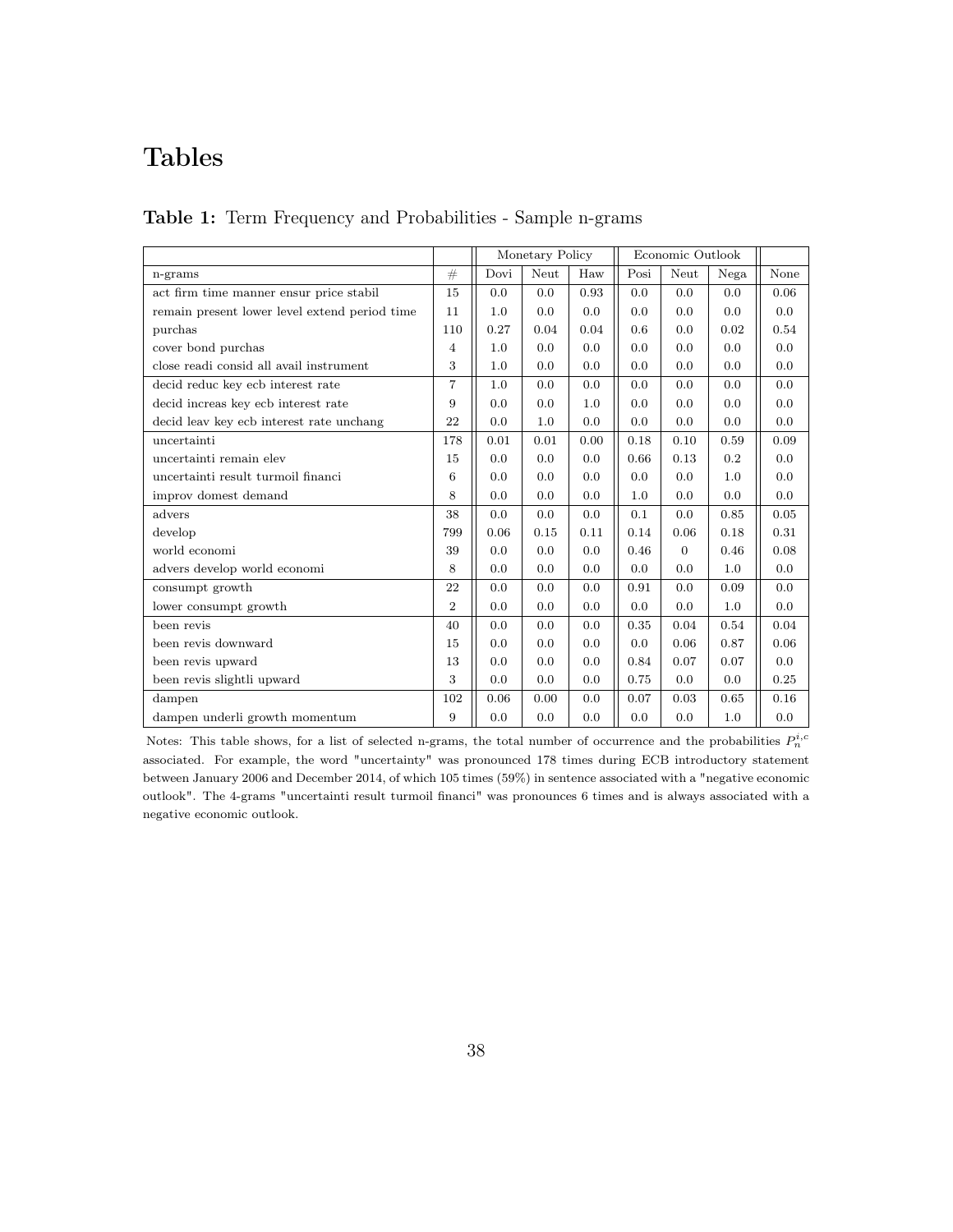|          |                                     |     | Full Sample (106 obs.) |              |                    | June 2011 to Dec. 2014 (43 obs.)         |        |          |
|----------|-------------------------------------|-----|------------------------|--------------|--------------------|------------------------------------------|--------|----------|
|          | TЕC                                 | ŢМР | $LM_t$                 | $BN_{\rm s}$ | $I_{\cdot}^{EC}$   | $I^{MP}$                                 | $LM_t$ | $BN_{s}$ |
| TEC.     |                                     |     |                        |              |                    |                                          |        |          |
| $I^{MP}$ | $10.712***$ 1                       |     |                        |              | 0.174              |                                          |        |          |
|          | $LM_t$   0.702*** 0.610***          |     |                        |              | $0.448***0.351***$ |                                          |        |          |
|          | $BN_s$   $0.805***0.884***0.719***$ |     |                        |              |                    | $0.380^{**}$ $0.661^{***}$ $0.592^{***}$ |        |          |

<span id="page-38-0"></span>Table 2: Pearson correlations for the content of ECB introductory statements

Note : Superscripts \*\*\*, \*\*, and \* indicate statistical significance at the 1%, 5% and 10% level, respectively.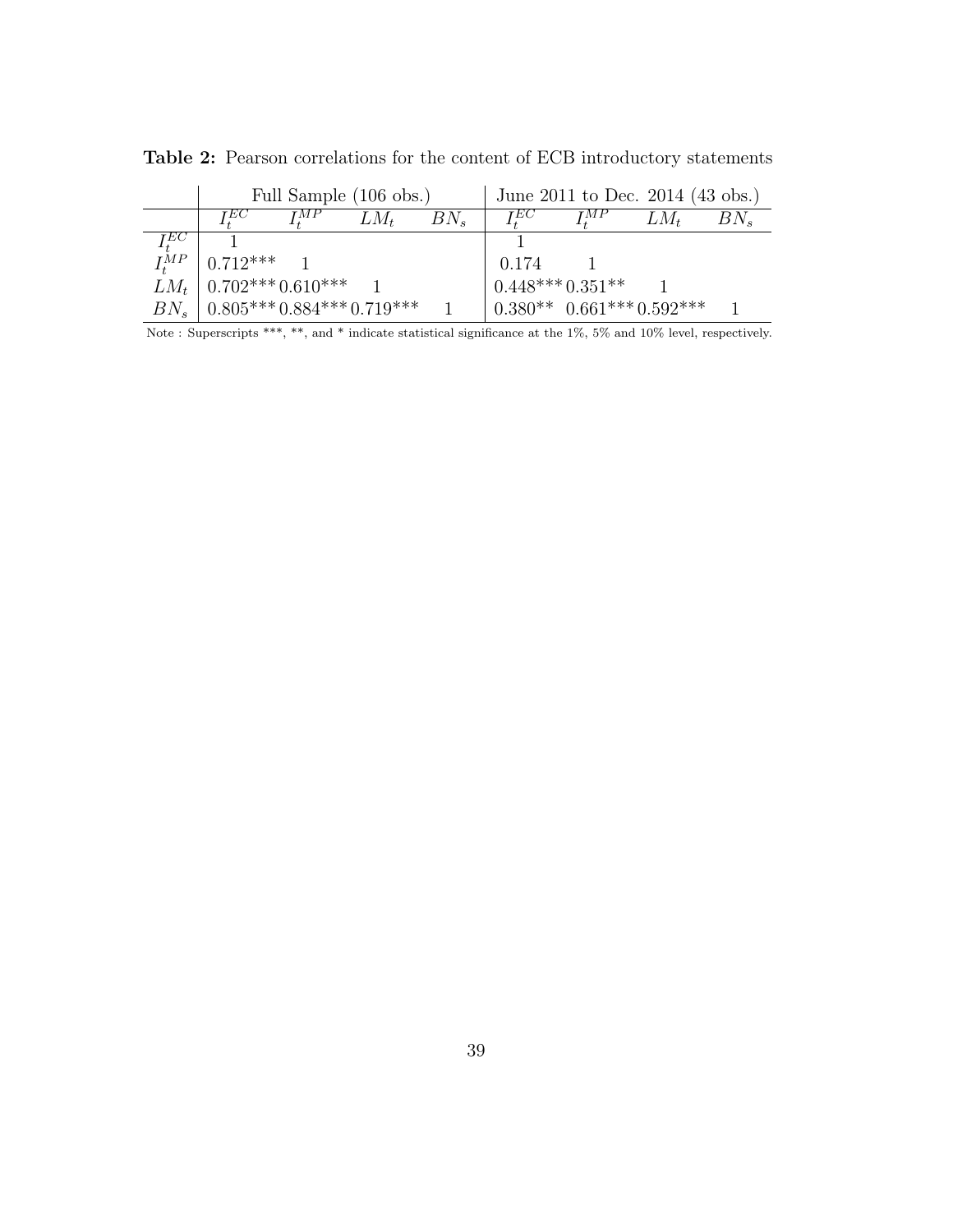| $3.680***$<br>$(0.106)$<br>3.947***<br>(12.683)<br>(1.181)<br>(1.109)<br>$(0.555)$<br>$-0.049$<br>(0.875)<br>$-0.708$<br>$-8.952$<br>0.030<br>0.316<br>106<br>$3.511***$<br>$(13.896)$ $0.244$<br>(0.766)<br>$(1.056)$<br>6.703<br>(0.543)<br>0.237<br>0.521<br>106<br>$(0.113)$<br>3.019***<br>(1.115)<br>$5.038***$<br>$(1.231)$<br>-12.288<br>$(15.409)$<br>0.492<br>$(0.603)$<br>$-0.034$<br>(0.809)<br>$-1.702$<br>0.389<br>106<br>5.704***<br>(14.315)<br>(0.773)<br>$(1.114)$<br>-0.758<br>(0.589)<br>$-1.069$<br>0.739<br>0.346<br>106<br>$5.225***$<br>$4.525***$<br>$1.675**$<br>(1.330)<br>$-19.266$<br>(1.119)<br>(15.315)<br>(0.117)<br>$-2.240*$<br>(1.197)<br>$(0.585)$<br>$-0.035$<br>(0.767)<br>0.681<br>0.429<br>106<br>$3.619***$<br>$1.143**$<br>(0.496)<br>(15.390)<br>(0.794)<br>(0.541)<br>$(1.237)$ $1.005$<br>$0.871\,$<br>$-0.420$<br>0.321<br>106<br>$-292***$<br>(12.325)<br>(0.949)<br>$-10.357$<br>(0.084)<br>(0.919)<br>$(0.500)$<br>-0.022<br>0.310<br>0.583<br>0.193<br>106<br>$2.226**$<br>(15.558)<br>$(0.878)$ (878)<br>1220:0<br>(0.496)<br>0.583<br>106<br>(0.643)<br>0.0683<br>106<br>$Pseudo - R^2$<br>Observations<br>$\Delta(\pi_t-\pi^*)$<br>$\Delta(y_t-y^*)$<br>${\it LM}_t$<br>$BN_t$<br>$\Delta\pi_t^e$<br>${\cal I}_t^{MP}$<br>$\Delta y_t^e$<br>$I_t^{EC}$ |                                 |            | sase Model<br>щ |  | $I_t^c$ | $LM_t$ | $BN_t$ |  |
|-------------------------------------------------------------------------------------------------------------------------------------------------------------------------------------------------------------------------------------------------------------------------------------------------------------------------------------------------------------------------------------------------------------------------------------------------------------------------------------------------------------------------------------------------------------------------------------------------------------------------------------------------------------------------------------------------------------------------------------------------------------------------------------------------------------------------------------------------------------------------------------------------------------------------------------------------------------------------------------------------------------------------------------------------------------------------------------------------------------------------------------------------------------------------------------------------------------------------------------------------------------------------------------------------------------|---------------------------------|------------|-----------------|--|---------|--------|--------|--|
|                                                                                                                                                                                                                                                                                                                                                                                                                                                                                                                                                                                                                                                                                                                                                                                                                                                                                                                                                                                                                                                                                                                                                                                                                                                                                                             | $\overline{\Delta M R R_{t-1}}$ | $2.750***$ |                 |  |         |        |        |  |
|                                                                                                                                                                                                                                                                                                                                                                                                                                                                                                                                                                                                                                                                                                                                                                                                                                                                                                                                                                                                                                                                                                                                                                                                                                                                                                             |                                 |            |                 |  |         |        |        |  |
|                                                                                                                                                                                                                                                                                                                                                                                                                                                                                                                                                                                                                                                                                                                                                                                                                                                                                                                                                                                                                                                                                                                                                                                                                                                                                                             |                                 |            |                 |  |         |        |        |  |
|                                                                                                                                                                                                                                                                                                                                                                                                                                                                                                                                                                                                                                                                                                                                                                                                                                                                                                                                                                                                                                                                                                                                                                                                                                                                                                             |                                 |            |                 |  |         |        |        |  |
|                                                                                                                                                                                                                                                                                                                                                                                                                                                                                                                                                                                                                                                                                                                                                                                                                                                                                                                                                                                                                                                                                                                                                                                                                                                                                                             |                                 |            |                 |  |         |        |        |  |
|                                                                                                                                                                                                                                                                                                                                                                                                                                                                                                                                                                                                                                                                                                                                                                                                                                                                                                                                                                                                                                                                                                                                                                                                                                                                                                             |                                 |            |                 |  |         |        |        |  |
|                                                                                                                                                                                                                                                                                                                                                                                                                                                                                                                                                                                                                                                                                                                                                                                                                                                                                                                                                                                                                                                                                                                                                                                                                                                                                                             |                                 |            |                 |  |         |        |        |  |
|                                                                                                                                                                                                                                                                                                                                                                                                                                                                                                                                                                                                                                                                                                                                                                                                                                                                                                                                                                                                                                                                                                                                                                                                                                                                                                             |                                 |            |                 |  |         |        |        |  |
|                                                                                                                                                                                                                                                                                                                                                                                                                                                                                                                                                                                                                                                                                                                                                                                                                                                                                                                                                                                                                                                                                                                                                                                                                                                                                                             |                                 |            |                 |  |         |        |        |  |
|                                                                                                                                                                                                                                                                                                                                                                                                                                                                                                                                                                                                                                                                                                                                                                                                                                                                                                                                                                                                                                                                                                                                                                                                                                                                                                             |                                 |            |                 |  |         |        |        |  |
|                                                                                                                                                                                                                                                                                                                                                                                                                                                                                                                                                                                                                                                                                                                                                                                                                                                                                                                                                                                                                                                                                                                                                                                                                                                                                                             |                                 |            |                 |  |         |        |        |  |
|                                                                                                                                                                                                                                                                                                                                                                                                                                                                                                                                                                                                                                                                                                                                                                                                                                                                                                                                                                                                                                                                                                                                                                                                                                                                                                             |                                 |            |                 |  |         |        |        |  |
|                                                                                                                                                                                                                                                                                                                                                                                                                                                                                                                                                                                                                                                                                                                                                                                                                                                                                                                                                                                                                                                                                                                                                                                                                                                                                                             |                                 |            |                 |  |         |        |        |  |
|                                                                                                                                                                                                                                                                                                                                                                                                                                                                                                                                                                                                                                                                                                                                                                                                                                                                                                                                                                                                                                                                                                                                                                                                                                                                                                             |                                 |            |                 |  |         |        |        |  |
|                                                                                                                                                                                                                                                                                                                                                                                                                                                                                                                                                                                                                                                                                                                                                                                                                                                                                                                                                                                                                                                                                                                                                                                                                                                                                                             |                                 |            |                 |  |         |        |        |  |
|                                                                                                                                                                                                                                                                                                                                                                                                                                                                                                                                                                                                                                                                                                                                                                                                                                                                                                                                                                                                                                                                                                                                                                                                                                                                                                             |                                 |            |                 |  |         |        |        |  |
|                                                                                                                                                                                                                                                                                                                                                                                                                                                                                                                                                                                                                                                                                                                                                                                                                                                                                                                                                                                                                                                                                                                                                                                                                                                                                                             |                                 |            |                 |  |         |        |        |  |
|                                                                                                                                                                                                                                                                                                                                                                                                                                                                                                                                                                                                                                                                                                                                                                                                                                                                                                                                                                                                                                                                                                                                                                                                                                                                                                             |                                 |            |                 |  |         |        |        |  |
|                                                                                                                                                                                                                                                                                                                                                                                                                                                                                                                                                                                                                                                                                                                                                                                                                                                                                                                                                                                                                                                                                                                                                                                                                                                                                                             |                                 |            |                 |  |         |        |        |  |
|                                                                                                                                                                                                                                                                                                                                                                                                                                                                                                                                                                                                                                                                                                                                                                                                                                                                                                                                                                                                                                                                                                                                                                                                                                                                                                             |                                 |            |                 |  |         |        |        |  |

<span id="page-39-0"></span>Table 3: Results from ordered probit models with the change of the ECB MRR  $(\Delta MRR)$ : Estimation of Table 3: Results from ordered probit models with the change of the ECB MRR (∆MRR<sub>t</sub>): Estimation of  $\ddot{\cdot}$ 

The dependent variable is the change of the ECB MRR. Robust standard errors are reported in parenthesis and superscripts \*\*\*, and \* indicate The dependent variable is the change of the ECB MRR. Robust standard errors are reported in parenthesis and superscripts \*\*\*, \*\*, and \* indicate Notes: The tables report the results from an ordered probit model estimated with maximum likelihood between January 2006 and December 2014. Notes: The tables report the results from an ordered probit model estimated with maximum likelihood between January 2006 and December 2014. statistical significance at the 1%, 5% and 10% level, respectively. statistical significance at the 1%, 5% and 10% level, respectively.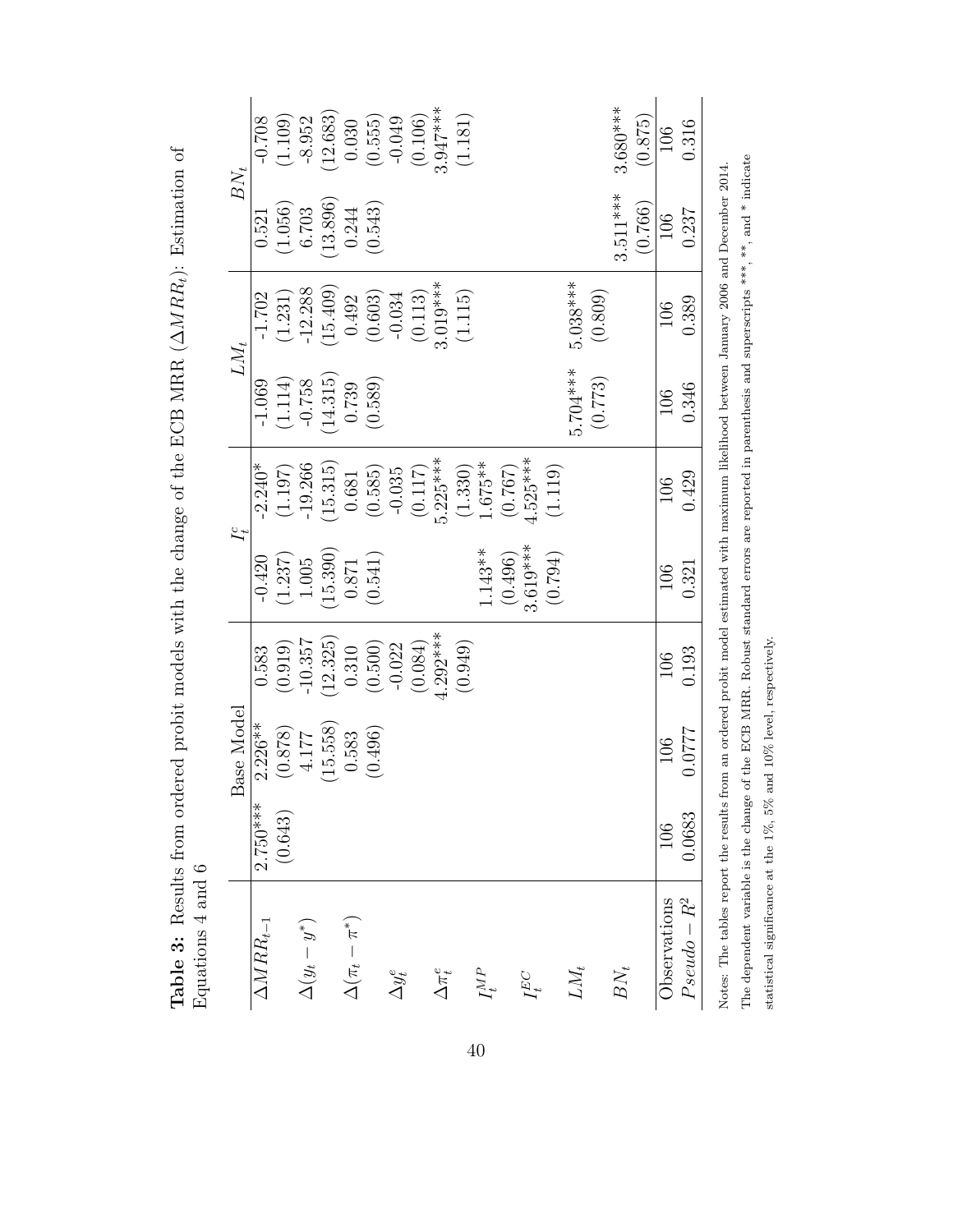<span id="page-40-0"></span>Table 4: Results from ordered probit models with ECB Policy Variable (Decision<sub>t</sub>): Estimation of Equations **Table 4:** Results from ordered probit models with ECB Policy Variable ( $Decision_t$ ): Estimation of Equations [4](#page-15-1) and [6](#page-16-3)

| $BN_t$     | $-0.750***$      | (0.198)            | $-1.358$          | (13.224) | $-0.656$              | $(0.470)$<br>(0.74.0) |                | (0.078) | $2.583***$      | (0.801) |            |         |            |         |            |         | $3.263***$ | (0.588) | 106          | 0.268        |
|------------|------------------|--------------------|-------------------|----------|-----------------------|-----------------------|----------------|---------|-----------------|---------|------------|---------|------------|---------|------------|---------|------------|---------|--------------|--------------|
|            | $-0.514**$       | (0.217)            | 10.887            | (13.058) | $-0.250$              | (0.467)               |                |         |                 |         |            |         |            |         |            |         | $3.425***$ | (0.561) | 106          | 0.220        |
| $LM_t$     | $-0.815***$      | (0.217)            | $-6.922$          | (15.922) | $-0.381$              | (0.493)               | $-0.022$       | (0.069) | $1.851**$       | (0.785) |            |         |            |         | $5.074***$ | (0.940) |            |         | 106          | 0.333        |
|            | $-0.712***$      | $(0.224)$<br>1.029 |                   | (14.977) | $-0.112$              | (0.496)               |                |         |                 |         |            |         |            |         | 5.517***   | (0.956) |            |         | 106          | 0.313        |
| $I_t^c$    | $-0.903***$      | (0.262)            | $-6.681$          | (13.660) | $-0.523$              | (0.503)               | $-0.062$       | (0.085) | $2.966***$      | (0.834) | $.266***$  | (0.390) | $2.060***$ | (0.626) |            |         |            |         | 106          | 0.339        |
|            | $-0.634**$       | (0.270)            | 7.085             | 13.155   | $-0.024$              | (0.452)               |                |         |                 |         | $1.285***$ | (0.336) | $2.129***$ | (0.615) |            |         |            |         | 106          | 0.285        |
|            | $-0.131$         | (0.148)            | $-5.360$          | (11.822) | $-0.079$              | (0.457)               | $-0.035$       | (0.063) | $3.387***$      | (0.680) |            |         |            |         |            |         |            |         | 106          | 0.111        |
| Base Model | 0.166            | (0.141)            | 9.911             | (12.838) | 0.454                 | (0.435)               |                |         |                 |         |            |         |            |         |            |         |            |         | 106          | 0.023        |
|            | $0.245*$         | (0.138)            |                   |          |                       |                       |                |         |                 |         |            |         |            |         |            |         |            |         | 106          | 0.010        |
|            | $Decision_{t-1}$ |                    | $\Delta(y_t-y^*)$ |          | $\Delta(\pi_t-\pi^*)$ |                       | $\Delta y_t^e$ |         | $\Delta\pi_t^e$ |         | $I_t^{MP}$ |         | $I_t^{EC}$ |         | $LM_t$     |         | $BN_t$     |         | Observations | $Pseudo-R^2$ |

The dependent variable represents ECB monetary policy decisions *Decision*<sub>t</sub>. Robust standard errors are reported in parenthesis and superscripts \*\*\*, \*\*\*, and \* indicate statistical significance at the 1%, 5% and 10% le Notes: The tables report the results from an ordered probit model estimated with maximum likelihood between January 2006 and December 2014. The dependent variable represents ECB monetary policy decisions Decisiont. Robust standard errors are reported in parenthesis and superscripts \*\*\*, and \* indicate statistical significance at the 1%, 5% and 10% level, respectively.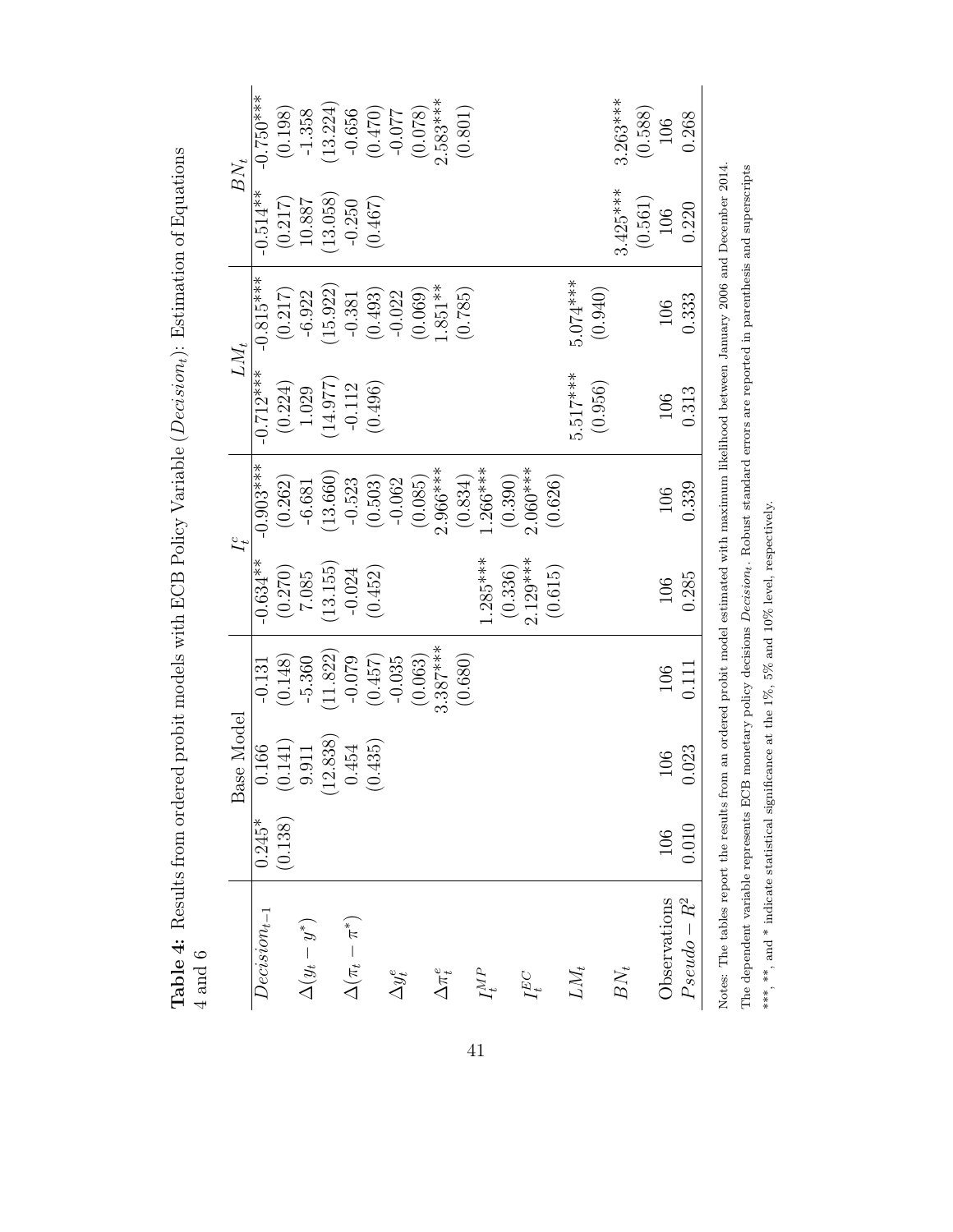<span id="page-41-0"></span>

| l                                                                                                                                                                                                                                                                             |   |
|-------------------------------------------------------------------------------------------------------------------------------------------------------------------------------------------------------------------------------------------------------------------------------|---|
| ،<br>پا                                                                                                                                                                                                                                                                       |   |
| $\frac{1}{2}$                                                                                                                                                                                                                                                                 |   |
| .<br>.                                                                                                                                                                                                                                                                        |   |
|                                                                                                                                                                                                                                                                               |   |
|                                                                                                                                                                                                                                                                               |   |
| $T \sim FCR$ MRR $(ANPR)$                                                                                                                                                                                                                                                     |   |
|                                                                                                                                                                                                                                                                               |   |
|                                                                                                                                                                                                                                                                               |   |
| $+$ $+$ $+$                                                                                                                                                                                                                                                                   |   |
|                                                                                                                                                                                                                                                                               |   |
|                                                                                                                                                                                                                                                                               |   |
| (你十分1万mm string that and his hour of the string that a string to his string that a string to his string that a string of the string of the string of the string of the string of the string of the string of the string of th<br>in ardarad nish it analala with tha an ma oi |   |
|                                                                                                                                                                                                                                                                               |   |
|                                                                                                                                                                                                                                                                               |   |
|                                                                                                                                                                                                                                                                               |   |
|                                                                                                                                                                                                                                                                               |   |
|                                                                                                                                                                                                                                                                               |   |
|                                                                                                                                                                                                                                                                               |   |
|                                                                                                                                                                                                                                                                               |   |
|                                                                                                                                                                                                                                                                               | Į |
|                                                                                                                                                                                                                                                                               |   |
|                                                                                                                                                                                                                                                                               | ١ |
| j                                                                                                                                                                                                                                                                             | I |
| $\overline{a}$                                                                                                                                                                                                                                                                |   |
| Í                                                                                                                                                                                                                                                                             | ļ |

|                                                   |                                                                                               | $\overline{\mathbf{a}}$                                                                                                      | $\overline{\phantom{a}}$                                                                                                     |                                                                                                                                 |                                                                                                                    |                                                                                                                       | $m = 2$                                                                                                                                 |                                                                                                                  |
|---------------------------------------------------|-----------------------------------------------------------------------------------------------|------------------------------------------------------------------------------------------------------------------------------|------------------------------------------------------------------------------------------------------------------------------|---------------------------------------------------------------------------------------------------------------------------------|--------------------------------------------------------------------------------------------------------------------|-----------------------------------------------------------------------------------------------------------------------|-----------------------------------------------------------------------------------------------------------------------------------------|------------------------------------------------------------------------------------------------------------------|
| $\overline{\Delta} \overline{M} \overline{R} R_t$ | 0.931                                                                                         | $-1.257$                                                                                                                     | $-0.083$                                                                                                                     | $-0.420$                                                                                                                        | 1.841                                                                                                              | 0.016                                                                                                                 | 1.139                                                                                                                                   | $1.505$                                                                                                          |
|                                                   |                                                                                               | (1.021)                                                                                                                      |                                                                                                                              |                                                                                                                                 | $\left( 1.191\right)$ 13.802                                                                                       | $(1.205)$<br>7.860                                                                                                    |                                                                                                                                         |                                                                                                                  |
| $\Delta(y_t - y^*)$                               |                                                                                               |                                                                                                                              |                                                                                                                              |                                                                                                                                 |                                                                                                                    |                                                                                                                       |                                                                                                                                         |                                                                                                                  |
|                                                   | $\begin{array}{c} (0.705) \\ 21.160^{*} \\ (12.131) \\ 0.007 \\ (0.434) \\ 0.083 \end{array}$ |                                                                                                                              | $\begin{array}{c} (0.922) \\ 20.199 \\ (12.652) \\ -0.033 \\ (0.439) \\ 0.092 \\ (1.103) \\ 1.776 \\ (1.139) \\ \end{array}$ | $\begin{array}{l} (0.936) \\ 22.721^* \\ (12.658) \\ (0.464) \\ 0.091 \\ (0.107) \\ 1.429 \\ (1.239) \\ (1.259) \\ \end{array}$ | $\begin{array}{c} (9.181) \\ 0.805^* \\ (0.474) \\ 0.091 \\ (0.102) \\ (0.102) \\ 0.287 \\ (1.190) \\ \end{array}$ |                                                                                                                       | $\begin{array}{l} (1.248) \\ 12.525 \\ (9.348) \\ 0.813^* \\ (0.482) \\ (0.097) \\ (0.099) \\ (0.090) \\ (-1.101 \\ 1.228) \end{array}$ | $\begin{array}{l} (1.195)\\ 14.050\\ 10.065)\\ 0.687\\ (0.500)\\ 0.995\\ (0.103)\\ -0.300\\ (1.267) \end{array}$ |
| $\Delta(\pi_t-\pi^*)$                             |                                                                                               |                                                                                                                              |                                                                                                                              |                                                                                                                                 |                                                                                                                    |                                                                                                                       |                                                                                                                                         |                                                                                                                  |
|                                                   |                                                                                               |                                                                                                                              |                                                                                                                              |                                                                                                                                 |                                                                                                                    |                                                                                                                       |                                                                                                                                         |                                                                                                                  |
| $\Delta y_t^e$                                    |                                                                                               |                                                                                                                              |                                                                                                                              |                                                                                                                                 |                                                                                                                    |                                                                                                                       |                                                                                                                                         |                                                                                                                  |
|                                                   | $(0.102)$<br>2.321**                                                                          |                                                                                                                              |                                                                                                                              |                                                                                                                                 |                                                                                                                    |                                                                                                                       |                                                                                                                                         |                                                                                                                  |
| $\Delta\pi^\text{e}_t$                            |                                                                                               |                                                                                                                              |                                                                                                                              |                                                                                                                                 |                                                                                                                    |                                                                                                                       |                                                                                                                                         |                                                                                                                  |
|                                                   | (1.168)                                                                                       |                                                                                                                              |                                                                                                                              |                                                                                                                                 |                                                                                                                    |                                                                                                                       |                                                                                                                                         |                                                                                                                  |
| ${\cal I}_t^{MP}$                                 |                                                                                               | $\begin{array}{c} 15.239\\ (14.411)\\ -0.092\\ 0.537)\\ 0.138\\ 0.103)\\ 0.103)\\ (1.097)\\ (1.097)\\ (1.097)\\ \end{array}$ |                                                                                                                              |                                                                                                                                 |                                                                                                                    | $\begin{array}{l} (11.576) \\ 0.892^* \\ (0.504) \\ 0.121 \\ (0.097) \\ (0.097) \\ (1.096) \\ (1.0357 \\ \end{array}$ |                                                                                                                                         |                                                                                                                  |
|                                                   |                                                                                               | (0.371)                                                                                                                      |                                                                                                                              |                                                                                                                                 |                                                                                                                    | (0.348)                                                                                                               |                                                                                                                                         |                                                                                                                  |
| $I_t^{EC}$                                        |                                                                                               | $3.604***$                                                                                                                   |                                                                                                                              |                                                                                                                                 |                                                                                                                    | $2.995***$                                                                                                            |                                                                                                                                         |                                                                                                                  |
|                                                   |                                                                                               | (0.722)                                                                                                                      |                                                                                                                              |                                                                                                                                 |                                                                                                                    | (0.710)                                                                                                               |                                                                                                                                         |                                                                                                                  |
| ${\it LM}_t$                                      |                                                                                               |                                                                                                                              | $1.724***$                                                                                                                   |                                                                                                                                 |                                                                                                                    |                                                                                                                       | $1.194*$                                                                                                                                |                                                                                                                  |
|                                                   |                                                                                               |                                                                                                                              | (0.744)                                                                                                                      |                                                                                                                                 |                                                                                                                    |                                                                                                                       | (0.708)                                                                                                                                 |                                                                                                                  |
| $BN_t$                                            |                                                                                               |                                                                                                                              |                                                                                                                              | $2.010***$                                                                                                                      |                                                                                                                    |                                                                                                                       |                                                                                                                                         | $.125***$                                                                                                        |
|                                                   |                                                                                               |                                                                                                                              |                                                                                                                              | (0.566)                                                                                                                         |                                                                                                                    |                                                                                                                       |                                                                                                                                         | (0.400)                                                                                                          |
| Observations                                      | 106                                                                                           | 106                                                                                                                          |                                                                                                                              | 106                                                                                                                             | 106<br>0.0980                                                                                                      | 106                                                                                                                   | 106<br>0.116                                                                                                                            | $\frac{106}{ }$                                                                                                  |
| Pseudo                                            | 0.139                                                                                         | 0.326                                                                                                                        | 106<br>0.175                                                                                                                 | 0.209                                                                                                                           |                                                                                                                    | 0.234                                                                                                                 |                                                                                                                                         | 0.125                                                                                                            |
| $R^2$                                             |                                                                                               |                                                                                                                              |                                                                                                                              |                                                                                                                                 |                                                                                                                    |                                                                                                                       |                                                                                                                                         |                                                                                                                  |

standard errors are reported in parenthesis and superscripts \*\*\*, \*\*\*, and \* indicate statistical significance at the 1%, 5% and 10% level, respectively. standard errors are reported in parenthesis and superscripts \*\*\*, \*\*, and \* indicate statistical significance at the 1%, 5% and 10% level, respectively. nber 2014. Notes: The tables report the results from an ordered probit model estimated with maximum likelihood between January 2006 and December 2014. The dependent variable is the one period ahead  $(m = 1)$  or two period ahead  $(m = 2)$  value of the change of the ECB MRR  $\Delta MRR_{t+m}$ . Robust The dependent variable is the one period ahead ( $m = 1$ ) or two period ahead ( $m = 2$ ) value of the change of the ECB MRR ∆MRR<sub>t+m</sub>. Robust  $46.24$  $1 \times 101$  IIIa uts from an ordered probit mo Notes: The tables report the res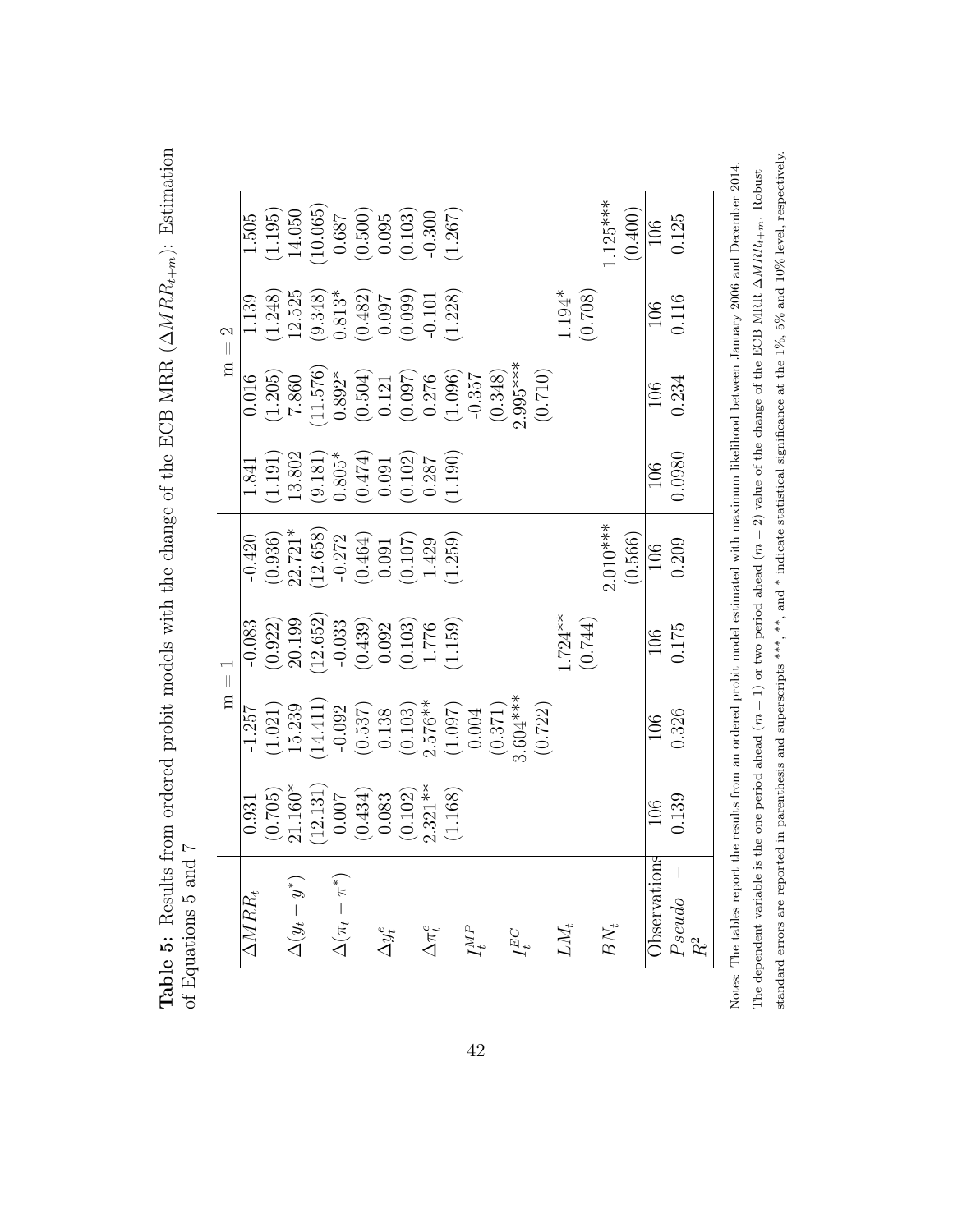<span id="page-42-0"></span>

| ٥<br>í                   | ١ |  | All The Hotel Hard Chappen of |  | Fom ordered probit models with ECR Policy Variable (De<br>$\frac{1}{2}$ | $\zeta$<br>$\mathbf{r}$<br>i<br>ľ, |
|--------------------------|---|--|-------------------------------|--|-------------------------------------------------------------------------|------------------------------------|
| $\overline{a}$<br>١<br>l | ŗ |  |                               |  |                                                                         |                                    |

| $m = 2$ | (0.208)<br>0.165<br>0.163                                                                            | $\begin{array}{l} 13.611\\ (9.692)\\ (0.479)\\ (0.489)\\ (0.020)\\ (0.088)\\ (0.088)\\ (0.0895) \end{array}$<br>$\begin{array}{c} (0.211) \\ 12.135 \\ (9.070) \\ 0.605 \\ (0.472) \\ 0.023 \end{array}$ |                                                                                                                      |                       |                                                                                                            |                | $(0.087)$<br>0.588                              |                 | (0.887)             |  |         |            |                          |            | (0.615)<br>0.997 | $1.082***$ |                        | $(0.383)$ $106$<br>0.110<br>106<br>0.0972 |
|---------|------------------------------------------------------------------------------------------------------|----------------------------------------------------------------------------------------------------------------------------------------------------------------------------------------------------------|----------------------------------------------------------------------------------------------------------------------|-----------------------|------------------------------------------------------------------------------------------------------------|----------------|-------------------------------------------------|-----------------|---------------------|--|---------|------------|--------------------------|------------|------------------|------------|------------------------|-------------------------------------------|
|         | $-0.026$                                                                                             | $\begin{array}{c} (0.219) \\ 9.457 \end{array}$                                                                                                                                                          | $\begin{array}{c} (11.301) \\ 0.461 \\ 0.482) \\ 0.031 \\ 0.084) \\ (0.084) \\ 0.412 \\ 0.835) \\ 0.256 \end{array}$ |                       |                                                                                                            |                |                                                 |                 |                     |  | (0.278) | .596***    |                          | (0.590)    |                  |            |                        | 106<br>0.172                              |
|         | $0.339*$<br>(0.196)                                                                                  | 13.651                                                                                                                                                                                                   | $\begin{array}{c} (9.077) \\ 0.658 \\ (0.465) \\ (0.465) \end{array}$                                                |                       |                                                                                                            |                | $\begin{array}{c} (0.088) \\ 0.922 \end{array}$ |                 | (0.855)             |  |         |            |                          |            |                  |            |                        | 0.0855<br>106                             |
|         | $0.583***$                                                                                           | $\begin{array}{c} (0.189) \\ 17.240 \\ (12.683) \\ -0.559 \\ (0.541) \\ 0.084 \end{array}$                                                                                                               |                                                                                                                      |                       |                                                                                                            |                | $(0.093)$<br>1.968**                            |                 | (0.974)             |  |         |            |                          |            |                  |            | $2.475***$             | $(0.506)$ $106$<br>0.209                  |
|         | $0.653***$                                                                                           | $\begin{array}{c} (0.185) \\ 14.341 \end{array}$                                                                                                                                                         | $\begin{array}{c} (12.530) \\ -0.271 \\ (0.490) \\ 0.080 \end{array}$                                                |                       |                                                                                                            |                | $(0.087)$<br>1.998**                            |                 | (0.801)             |  |         |            |                          | $2.711***$ |                  | (0.701)    |                        | $\frac{106}{0.175}$                       |
| $m = 1$ | $0.910***$<br>(0.234)                                                                                | 10.023                                                                                                                                                                                                   |                                                                                                                      |                       | $\begin{array}{c} (14.080) \\ -0.539 \\ (0.562) \\ 0.123 \\ (0.087) \\ (0.087) \\ 2.607^{***} \end{array}$ |                |                                                 |                 | $(0.921)$<br>0.577* |  | (0.313) | $2.592***$ |                          | (0.620)    |                  |            |                        | 106<br>0.296                              |
|         | $\begin{array}{c} -0.140 \\ (0.126) \\ 15.972 \\ (12.037) \\ -0.132 \\ (0.481) \\ 0.063 \end{array}$ |                                                                                                                                                                                                          |                                                                                                                      |                       |                                                                                                            |                | $(0.089)$<br>2.727***                           |                 | (0.830)             |  |         |            |                          |            |                  |            |                        | $\frac{106}{0.0991}$                      |
|         | $Decision_t$                                                                                         | $\Delta(y_t-y^*)$                                                                                                                                                                                        |                                                                                                                      | $\Delta(\pi_t-\pi^*)$ |                                                                                                            | $\Delta y_t^e$ |                                                 | $\Delta\pi_t^e$ |                     |  |         |            | $I_t^{MP}$<br>$I_t^{EC}$ |            |                  |            | $BN_t$<br>${\it LM}_t$ | Observations                              |

Notes: The tables report the results from an ordered probit model estimated with maximum likelihood between January 2006 and December 2014. The dependent variable is the one period ahead  $(m = 1)$  or two period ahead  $(m = 2)$  value of the ECB monetary policy decisions  $Decision_{t+m}$ . The dependent variable is the one period ahead  $(m=1)$  or two period ahead  $(m=2)$  value of the ECB monetary policy decisions  $Decison_t_{+m}$ . Robust standard errors are reported in parenthesis and superscripts \*\*\*, and \* indicate statistical significance at the 1%, 5% and 10% level, Robust standard errors are reported in parenthesis and superscripts \*\*\*, \*\*, and \* indicate statistical significance at the  $1\%, 5\%$  and  $10\%$  level, Ĺ  ${\tt respectively}.$ respectively. Notes: Th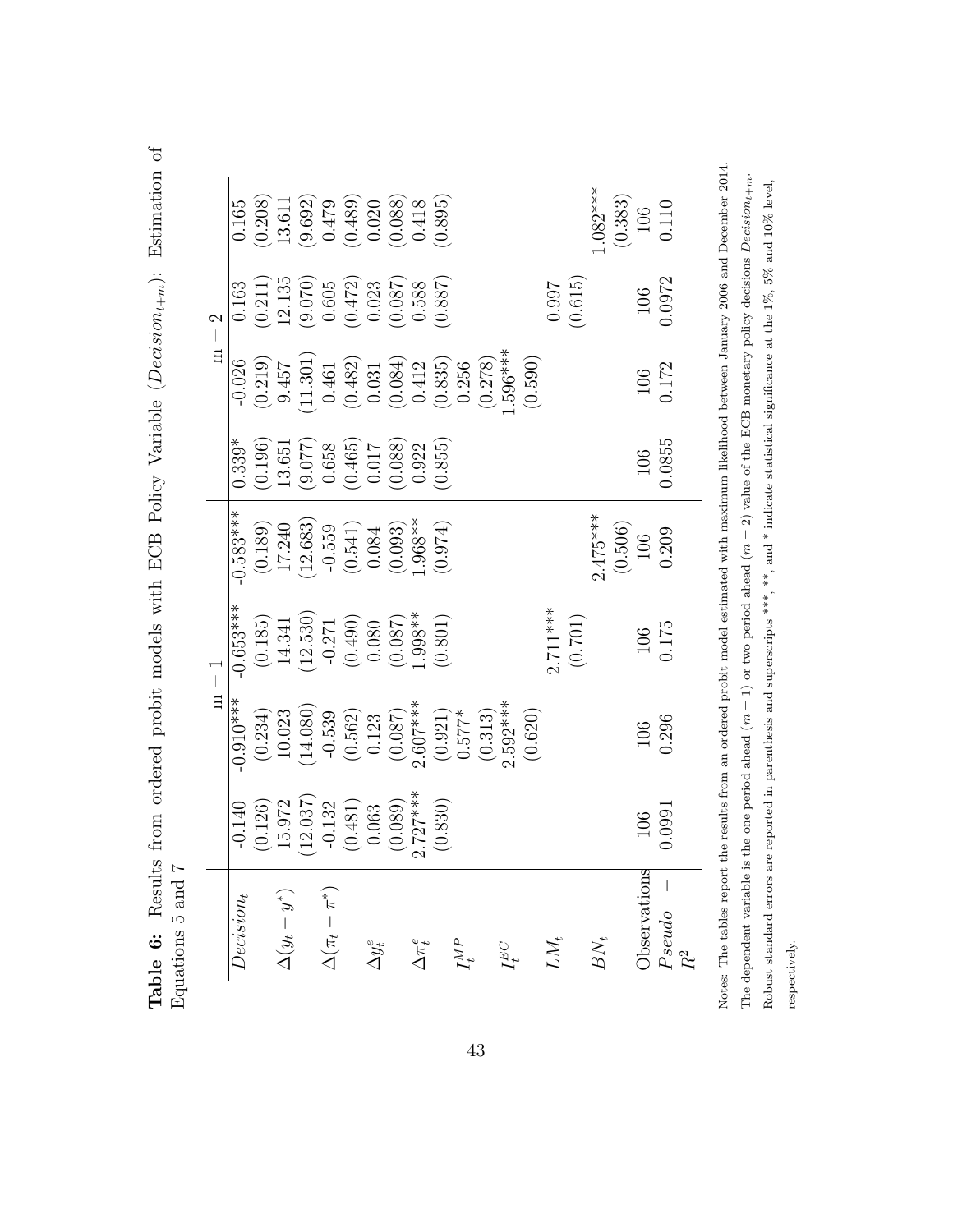<span id="page-43-0"></span>

| $VOL_{\rm t}$ | $\vert \mathbf{z} \vert$<br>$\overline{6}$ | 0.0003<br>0.0024 | (0.0103)<br>(0.0069)           |              |          | $-0.1929*$<br>$-0.2301**$ | (0.1105)<br>(0.1015) |           |                       |                   | $\frac{0.1246}{(0.0840)}$<br>$\begin{array}{c} 0.1317 \\ (0.0812) \end{array}$ |              |                         |            |          | $-0.0315$ | (0.0243) | 0.0009    | (0.0188) | 106<br>106   | 0.0116<br>0.0239 |
|---------------|--------------------------------------------|------------------|--------------------------------|--------------|----------|---------------------------|----------------------|-----------|-----------------------|-------------------|--------------------------------------------------------------------------------|--------------|-------------------------|------------|----------|-----------|----------|-----------|----------|--------------|------------------|
|               | $\overline{5}$                             | $-0.0028$        | (0.0063)                       |              |          | $-0.1966$                 | (0.1207)             |           |                       | 0.0866            | (0.0906)                                                                       | $0.0342**$   | $(0.0150)$<br>-0.0493*  |            | (0.0292) |           |          |           |          | 106          | 0.0519           |
|               | $\overline{4}$                             | $-0.0057$        | $(0.0062)$<br>-0.0793          |              | (0.1377) |                           |                      |           |                       | 0.0652            | (0.0957)                                                                       | $0.0356***$  | (0.0144)                | $-0.0413$  | (0.0290) |           |          |           |          | 106          | 0.0329           |
|               | $\boxed{3}$                                | $-0.0001$        | $\left(0.0025\right)$ $0.0610$ |              | (0.0481) |                           |                      |           | $-0.1696$<br>(0.1370) |                   |                                                                                |              |                         |            |          |           |          | $-0.0034$ | (0.0044) | 106          | 0.0216           |
| $R_{t}$       | $\overline{\mathbb{Z}}$                    | $-0.0016$        | $\left(0.0016\right)$ $0.0562$ |              | (0.0524) |                           |                      | $-0.1502$ | (0.1324)              |                   |                                                                                |              |                         |            |          | 0.0050    | (0.0062) |           |          | 106          | 0.0228           |
|               |                                            | $-0.0006$        | (0.0014)                       | 0.0626       | (0.0481) |                           |                      | $-0.2206$ | (0.1359)              |                   |                                                                                | $-0.0100***$ | $(0.0034)$<br>$0.0125*$ |            | (0.0067) |           |          |           |          | 106          | 0.0726           |
|               |                                            | Constant         |                                | $Surprise_t$ |          | $Surprise_t$              |                      | $H_{t-1}$ |                       | $\sqrt{OL_{t-1}}$ |                                                                                | $I_t^{MP}$   |                         | $L_t^{EC}$ |          | LM,       |          | $BN_t$    |          | Observations | $Adj. - R^2$     |

Table 7: Contemporaneous relationship regression results  $(d=0)$ **Table 7:** Contemporaneous relationship regression results  $(d=0)$ 

Note: The table reports the results from a linear regression  $(d=0)$  of Equation 9 and Equation 10. The dependent variable on model [1], [2] and [3] is Note: The table reports the results from a linear regression (d=0) of Equation [9](#page-21-1) and Equation [10.](#page-22-0) The dependent variable on model [1], [2] and [3] is the percentage change of the Eurostoxx 50 on ECB statement days. The dependent variable on model  $[4]$ ,  $[5]$  and  $[6]$  is the percentage change of the VSTOXX on ECB statement day. Robust standard errors are reported in parenthesis and superscripts \*\*\*, \*\*, and \* indicate statistical significance the percentage change of the Eurostoxx 50 on ECB statement days. The dependent variable on model [4], [5] and [6] is the percentage change of the VSTOXX on ECB statement day. Robust standard errors are reported in parenthesis and superscripts \*\*\*, \*\*, and \* indicate statistical significance at the  $1\%, 5\%$  and  $10\%$  level, respectively. at the 1%, 5% and 10% level, respectively.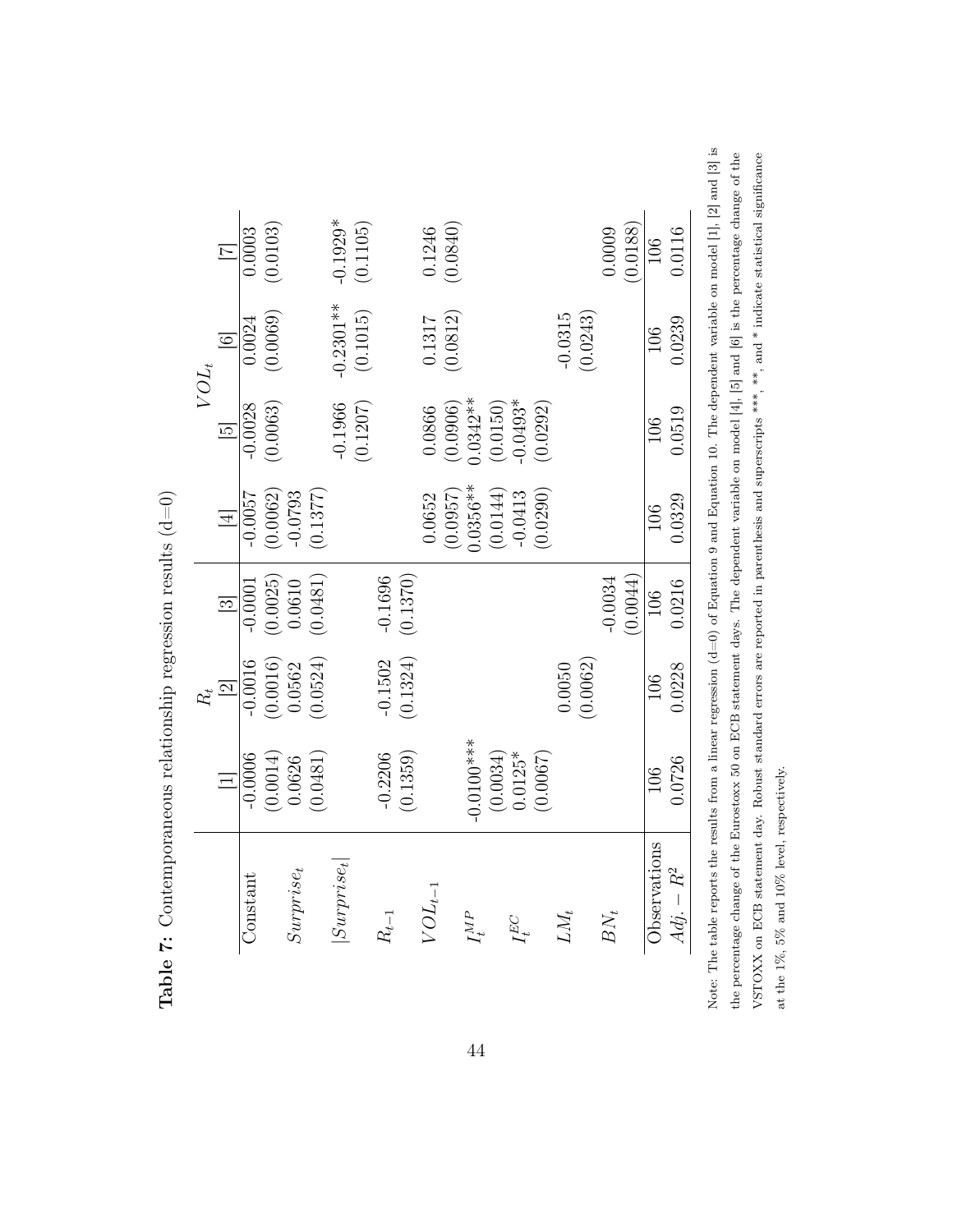<span id="page-44-0"></span>

| $VOL_{t+1}$ | $\overline{6}$ | $-0.0045$<br>$-0.0056$ | (0.0081)<br>(0.0049) |              |          | $-0.0286$<br>$-0.0088$ | (0.0436)<br>(0.0435) |           |          |         | (0.0890)<br>(0.0676) |            |          |                           |          | 0.0154    | (0.0208) | $-0.0010$ | (0.0152) | 106<br>106   |        |
|-------------|----------------|------------------------|----------------------|--------------|----------|------------------------|----------------------|-----------|----------|---------|----------------------|------------|----------|---------------------------|----------|-----------|----------|-----------|----------|--------------|--------|
|             | $\frac{5}{2}$  | $-0.0065$              | (0.0046)             |              |          | $-0.0595$              | (0.0554)             |           |          | 0.0595  | (0.0717)             | $0.0174*$  |          | $(0.0094)$<br>$0.0378**$  | (0.0184) |           |          |           |          | 106          | 0.0133 |
|             | $\overline{4}$ | $-0.0071$              | (0.0044)             | 0.0366       | (0.0420) |                        |                      |           |          | 0.0688  | (0.0725)             | $0.0172*$  |          | $(0.0095)$<br>$-0.0349**$ | (0.0172) |           |          |           |          | 106          | 0.0111 |
|             | $\boxed{3}$    | 0.0020                 | (0.0025)             | $-0.0200*$   | (0.0109) |                        |                      | 0.1659    | (0.1076) |         |                      |            |          |                           |          |           |          | $-0.0004$ | (0.0043) | 106          | 0.0153 |
|             | $R_{t+1}$ [2]  | 0.0020                 | (0.0014)             | $-0.0190**$  | (0.0084) |                        |                      | $0.1718*$ | (0.1007) |         |                      |            |          |                           |          | $-0.0046$ | (0.0062) |           |          | 106          |        |
|             | $\equiv$       |                        | 0.0013)              | $-0.0192$    | (0.0118) |                        |                      | 0.1456    | (0.1117) |         |                      | $-0.0036$  | (0.0027) | 0.0062                    | (0.0051) |           |          |           |          | 106          | 0.0201 |
|             |                | Constant               |                      | $Surprise_t$ |          | $Surprise_t$           |                      | R,        |          | $VOL_t$ |                      | $I_t^{MP}$ |          | H<br>H                    |          | $M_t$     |          | $BN_t$    |          | Observations | $R^2$  |

the percentage change of the Eurostoxx 50 on the day after ECB statement. The dependent variable on model  $[4]$ ,  $[5]$  and  $[6]$  is the percentage change Note: The table reports the results from a linear regression  $(d=1)$  of Equation 9 and Equation 10 The dependent variable on model [1], [2] and [3] is the percentage change of the Eurostoxx 50 on the day after ECB statement. The dependent variable on model [4], [5] and [6] is the percentage change Note: The table reports the results from a linear regression (d=1) of Equation [9](#page-21-1) and Equation [10](#page-22-0) The dependent variable on model [1], [2] and [3] is of the VSTOXX on the day after ECB statement. Robust standard errors are reported in parenthesis and superscripts \*\*\*, \*\*, and \* indicate of the VSTOXX on the day after ECB statement. Robust standard errors are reported in parenthesis and superscripts \*\*\*, \*\*, and \* indicate statistical significance at the 1%, 5% and 10% level, respectively. statistical significance at the 1%, 5% and 10% level, respectively.

Table 8: Next day regression results  $(d=1)$ **Table 8:** Next day regression results  $(d=1)$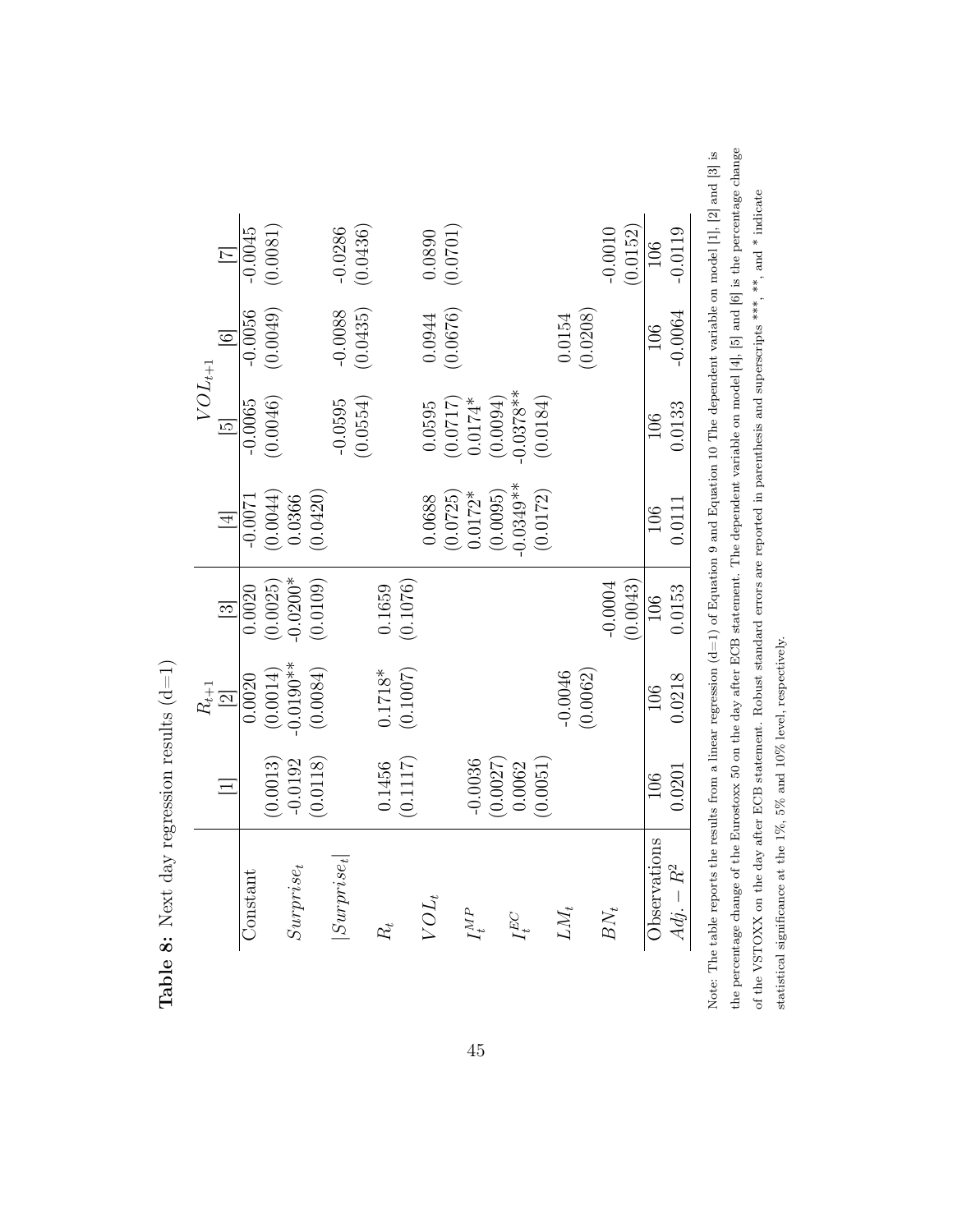# A Appendix

# <span id="page-45-0"></span>A.1 ECB Statement sentences classification : Topic Monetary Policy

| Accomodative |                                                                        |
|--------------|------------------------------------------------------------------------|
| 04/12/2008   | On the basis of its regular economic and monetary analyses, the Gov-   |
|              | erning Council decided to reduce the key ECB interest rates by a       |
|              | further 75 basis points.                                               |
| 02/10/2013   | The Governing Council confirms that it expects the key ECB interest    |
|              | rates to remain at present or lower levels for an extended period of   |
|              | time.                                                                  |
| 13/01/2011   | Accordingly, the Governing Council will continue to monitor all de-    |
|              | velopments over the period ahead very closely.                         |
| 04/09/2014   | The newly decided measures, together with the targeted longer term     |
|              | refinancing operations which will be conducted in two weeks, will have |
|              | a sizeable impact on our balance sheet.                                |
| Neutral      |                                                                        |
| 02/11/2006   | On the basis of our regular economic and monetary analyses, we de-     |
|              | cided at today s meeting to leave the key ECB interest rates un-       |
|              | changed.                                                               |
| 05/11/2009   | The current rates remain appropriate.                                  |
| 04/12/2014   | In this context, early next year the Governing Council will reassess   |
|              | the monetary stimulus achieved, the expansion of the balance sheet     |
|              | and the outlook for price developments.                                |
| Restrictive  |                                                                        |
| 05/10/2006   | At today s meeting, we decided to increase the key ECB interest rates  |
|              | by 25 basis points.                                                    |
| 06/07/2006   | Therefore, if our assumptions and baseline scenario are confirmed,     |
|              | a progressive withdrawal of monetary accommodation remains war-        |
|              | ranted.                                                                |
| 06/09/2007   | Accordingly, the Governing Council will monitor very closely all de-   |
|              | velopments.                                                            |
| 14/01/2010   | The Governing Council will also continue to implement the grad-        |
|              | ual phasing out of the extraordinary liquidity measures that are not   |
|              | needed to the same extent as in the past.                              |

Note : This table displays several examples of sentences classified by the authors as related to the monetary policy content with a dovish, neutral or hawkish inclination.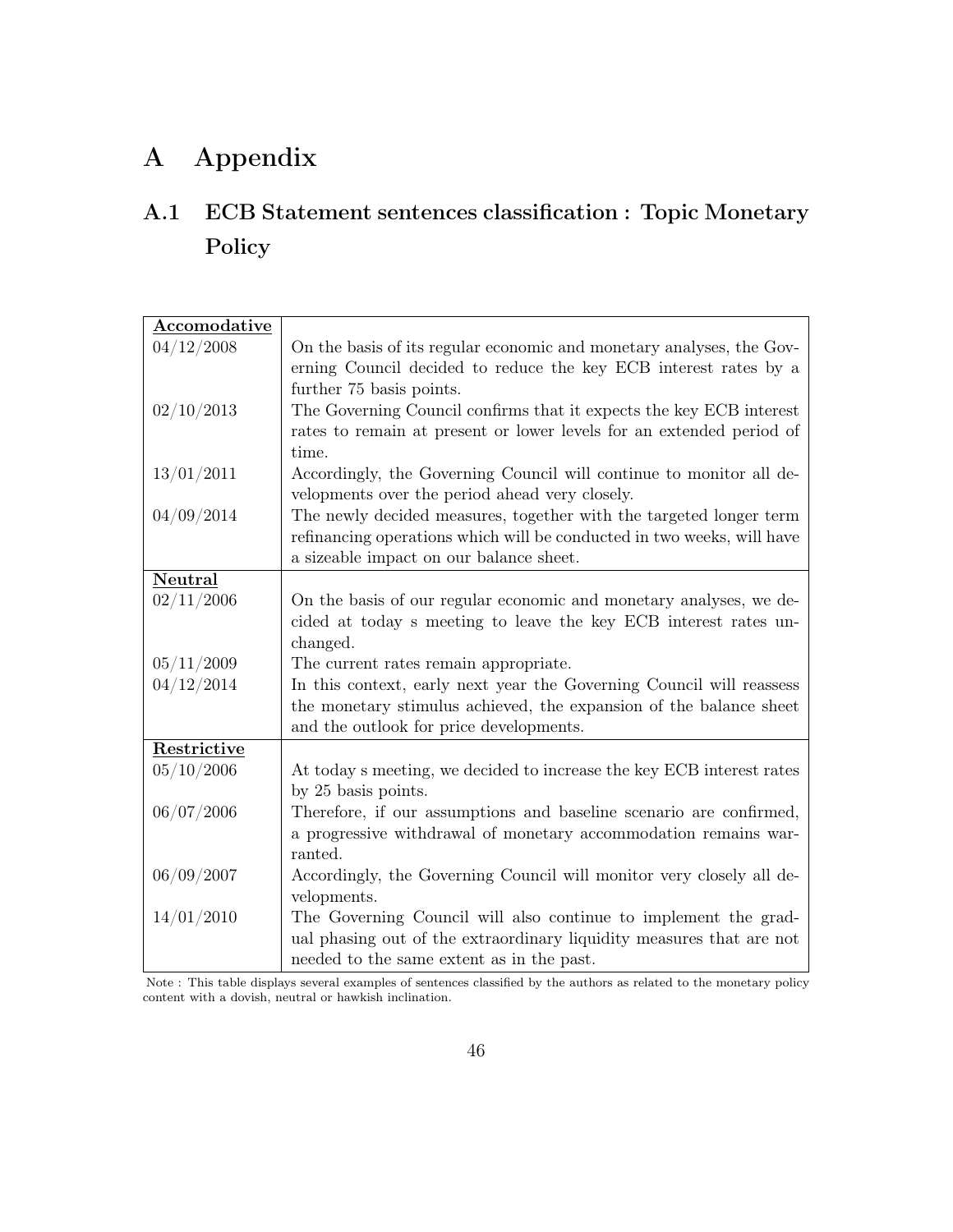| Positive   |                                                                                |
|------------|--------------------------------------------------------------------------------|
| 07/12/2006 | Domestic demand in the euro area is expected to maintain its relatively        |
|            | strong momentum.                                                               |
| 05/03/2009 | Over the course of 2010, the economy is expected to gradually recover.         |
| 07/07/2011 | Euro area exports should continue to be supported by the ongoing expan-        |
|            | sion in the world economy.                                                     |
| 01/08/2013 | Furthermore, the overall improvements in financial markets seen since last     |
|            | summer appear to be gradually working their way through to the real            |
|            | economy, as should the progress made in fiscal consolidation.                  |
| Neutral    |                                                                                |
| 03/08/2006 | Turning to price developments, according to Eurostat s flash estimate,         |
|            | annual HICP inflation was 2.5 in July 2006, unchanged from June and            |
|            | May.                                                                           |
| 05/07/2007 | The risks surrounding this favourable outlook for economic growth are          |
|            | broadly balanced over the shorter term.                                        |
| 03/12/2009 | The Governing Council continues to view the risks to this outlook as           |
|            | broadly balanced.                                                              |
| Negative   |                                                                                |
| 06/12/2007 | However, the reappraisal of risk in financial markets is still evolving and is |
|            | accompanied by continued uncertainty about the potential impact on the         |
|            | real economy.                                                                  |
| 06/11/2008 | To sum up, the intensification and broadening of the financial market          |
|            | turmoil is likely to dampen global and euro area demand for a rather           |
|            | protracted period of time.                                                     |
| 03/11/2011 | In the Governing Council s assessment, the downside risks to the economic      |
|            | outlook for the euro area are confirmed in an environment of particularly      |
|            | high uncertainty.                                                              |
| 07/03/2013 | The GDP outcome for the fourth quarter of 2012 was weak, with Eurostat         |
|            | s second estimate indicating a contraction of 0.6 quarter on quarter.          |
|            |                                                                                |

# <span id="page-46-0"></span>A.2 ECB Statement sentences classification : Topic Economic Outlook

Note : This table displays several examples of sentences classified by the authors as related to the economic outlook content with a positive, neutral or negative inclination.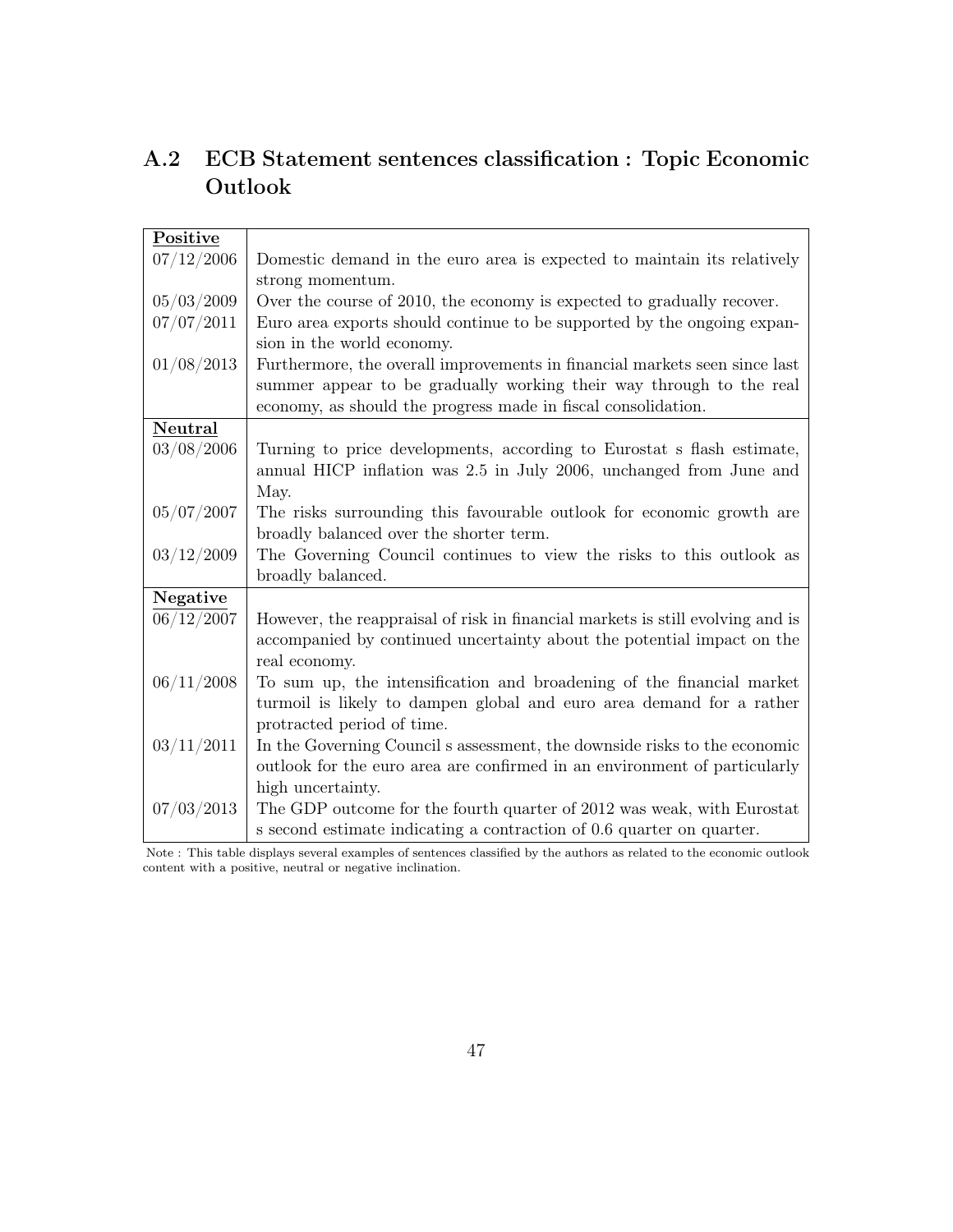<span id="page-47-0"></span>

|  |  |  |  |  |  | A.3 ECB Statement sentences classification : Topic NONE |
|--|--|--|--|--|--|---------------------------------------------------------|
|--|--|--|--|--|--|---------------------------------------------------------|

| Data sentences             |                                                        |
|----------------------------|--------------------------------------------------------|
| 09/01/2014                 | According to Eurostat s flash estimate, euro area an-  |
|                            | nual HICP inflation was 0.8% in December 2013, com-    |
|                            | pared with 0.9% in November.                           |
| 06/06/2012                 | The June 2012 Eurosystem staff macroeconomic pro-      |
|                            | jections for the euro area foresee annual real GDP     |
|                            | growth in a range between $0.5\%$ and $0.3\%$ for 2012 |
|                            | and between $0.0\%$ and $2.0\%$ for 2013.              |
| 04/04/2012                 | The annual growth rate of M3 was 2.8% in February      |
|                            | $2012$ , compared with $2.5\%$ in January.             |
| Repetition                 |                                                        |
| Each speech                | Ladies and gentlemen, the Vice President and I are     |
|                            | very pleased to welcome you to our press conference.   |
| Each speech                | Let me now explain our assessment in greater detail,   |
|                            | starting with the economic analysis.                   |
| $+70$ times                | Over the medium term, inflation expectations remain    |
|                            | firmly anchored in line with price stability.          |
| 29 times                   | we will continue to monitor very closely all develop-  |
|                            | ments over the period ahead.                           |
| Other Topic or explanation |                                                        |
| 08/07/2010                 | A lagged response of loans to non financial corpora-   |
|                            | tions to developments in economic activity is a normal |
|                            | feature of the business cycle.                         |

Note : This table displays several examples of sentences classified by the authors as not related to either the monetary policy or economic content.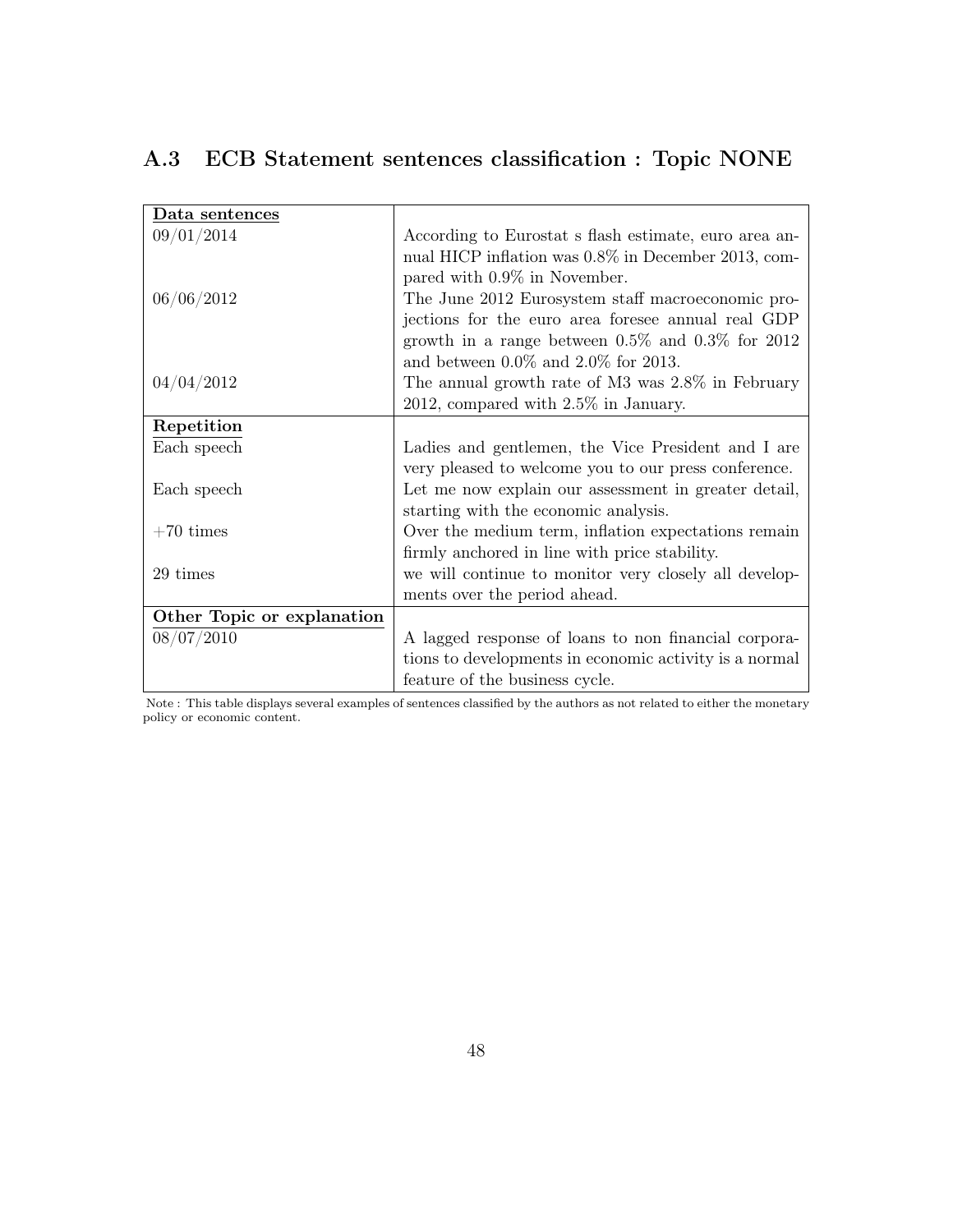# <span id="page-48-0"></span>A.4 Macroeconomic Variables



Notes: The two figures present the macroeconomic variables used as independent variables in our model at a monthly frequency between 2006 and 2014. The first part focuses on backward looking variables with the month-to-month variation of the output (rhs) and inflation gaps. The second part presents forward looking variables namely the month-to-month variations of inflation forecasts and Economic Sentiment Indicator (ESI, rhs).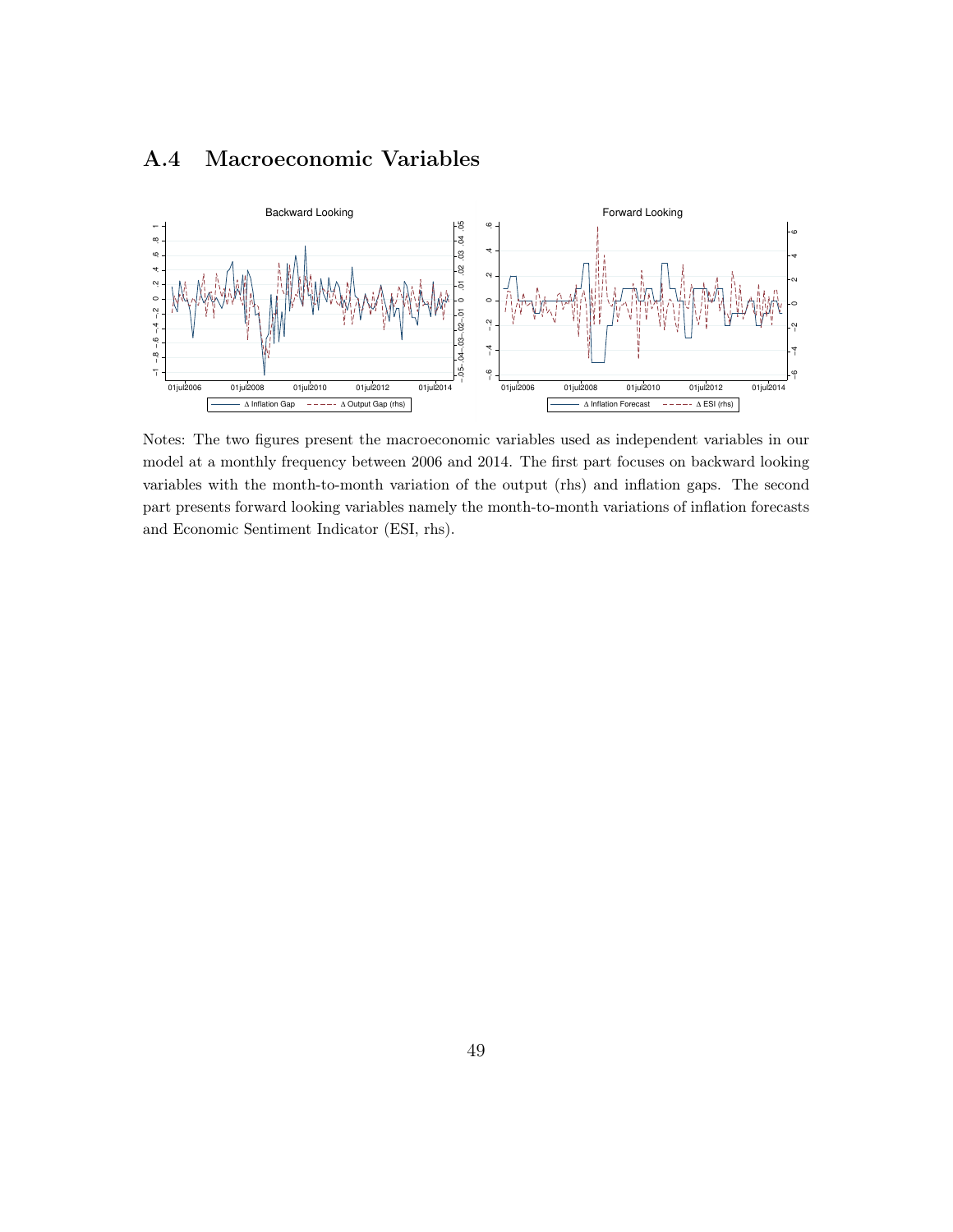|                       | Mean        | Std. Deviation | Min.        | Max.     | ADF t-statistic |
|-----------------------|-------------|----------------|-------------|----------|-----------------|
| $R_t$                 | 1.712       | 1.354          | .05         | 4.25     | $-0.127$        |
| $\Delta R_t$          | $-.016$     | .149           | $-.75$      | .25      | $-6.590$        |
| $(\pi_t - \pi^*)$     | $-.001$     | .010           | $-.026$     | .021     | $-0.955$        |
| $\Delta(\pi_t-\pi^*)$ | $-.001$     | .003           | $-.010$     | .007     | $-7.928$        |
| $(y_t - y^*)$         | .001        | .037           | $-.117$     | .078     | $-1.540$        |
| $\Delta(y_t - y^*)$   | $-.000$     | .011           | $-.038$     | .026     | $-9.189$        |
| $\Delta y_t^e$        | $-.0068299$ | 1.56758        | $-4.679339$ | 6.495041 | $-14.150$       |
| $\Delta \pi_f^e$      | $-.0186916$ | .172731        | $-.5$       | .3       | $-3.794$        |
| $\Delta Eurostoxx_t$  | $-0.002$    | .017           | $-.062$     | .057     | $-11.344$       |
| $\Delta VOL_t$        | $-.003$     | $-.067$        | $-1.644$    | .236     | $-10.057$       |

# <span id="page-49-0"></span>A.5 Descriptive Statistics

Notes: The ADF test null hypothesis  $H_0$  assumes the existence of a unit root. Values in bold reject  $H_0$  at the 1% confidence level (the 99% critical value is equal to -3.508) with 0 lag.

| Correlation Matrix    |                     |                       |                |                  |  |
|-----------------------|---------------------|-----------------------|----------------|------------------|--|
|                       | $\Delta(y_t - y^*)$ | $\Delta(\pi_t-\pi^*)$ | $\Delta y_t^e$ | $\Delta \pi_t^e$ |  |
| $\Delta(y_t - y^*)$   | 1.0000              |                       |                |                  |  |
| $\Delta(\pi_t-\pi^*)$ | 0.2415              | 1.0000                |                |                  |  |
| $\Delta y_t^e$        | $-0.1698$           | $-0.1729$             | 1.0000         |                  |  |
| $\Delta \pi^e_t$      | 0.3861              | 0.3718                | $-0.2153$      | 1.0000           |  |
| $I_t^{MP}$            | 0.2875              | 0.2564                | $-0.1515$      | 0.4212           |  |
| $I_t^{EC}$            | 0.1580              | 0.2501                | $-0.1689$      | 0.4151           |  |
| $LM_t$                | 0.2530              | 0.2495                | $-0.1973$      | 0.5266           |  |
| $BN_t$                | 0.2308              | 0.3303                | $-0.1570$      | 0.5059           |  |

Note : This table displays Pearson correlation coefficients of our independant variables between 2006 and 2014 at a monthly frequency.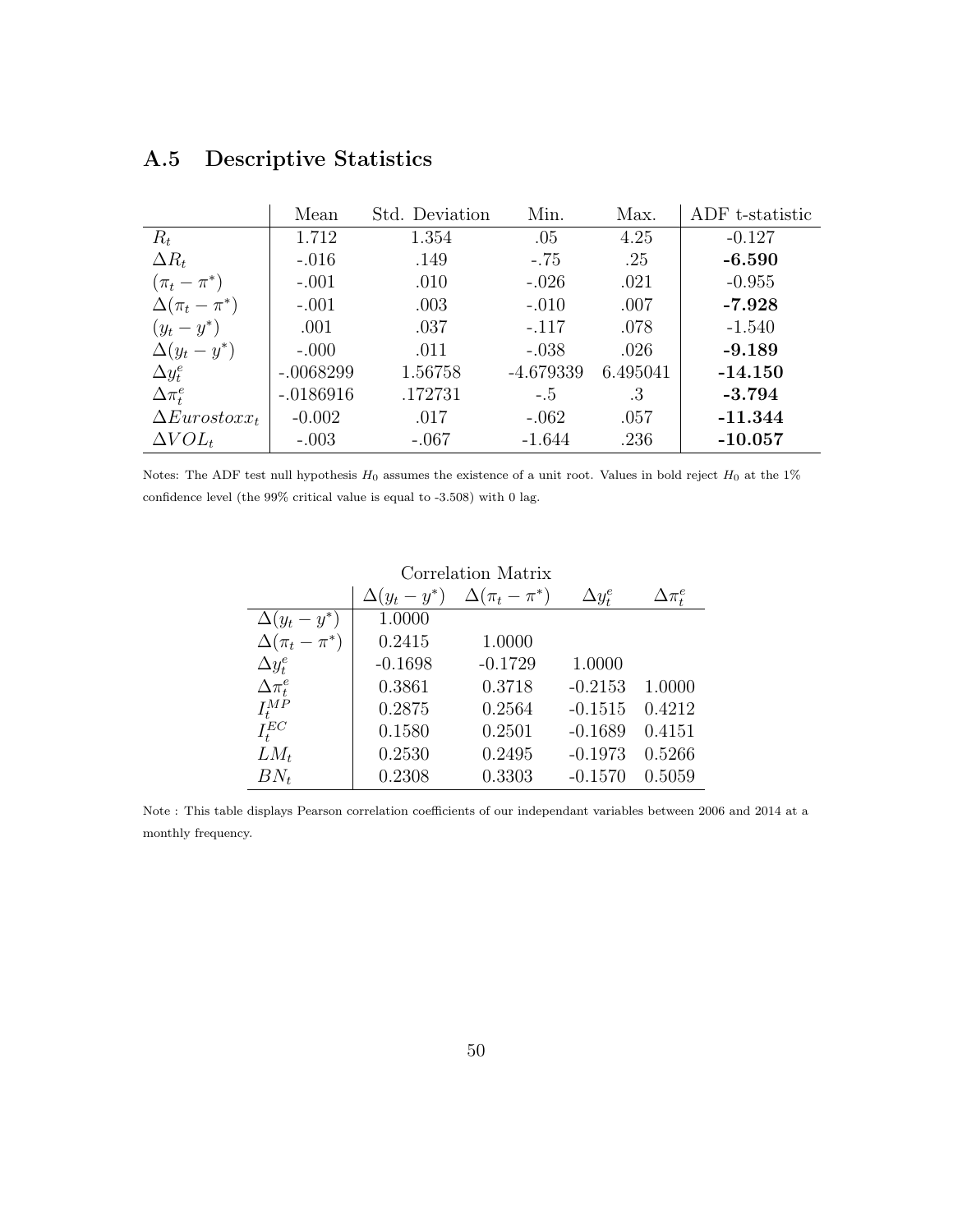| Date                    | Reference     | Wording from Introductory Statement                                                                                        |
|-------------------------|---------------|----------------------------------------------------------------------------------------------------------------------------|
| $\sqrt{05/07/2009^1}$   | CBPP1         | the Governing Council decided today to proceed with its enhanced credit support                                            |
|                         | 1Y LTRO       | approach.<br>we will conduct liquidity-providing longer-term refinancing operations with a ma-                             |
|                         |               | turity of 12 months                                                                                                        |
| 08/04/2011              | 6M LTRO       | the Governing Council today also decided to conduct a liquidity-providing sup-                                             |
|                         |               | plementary longer-term refinancing operation (LTRO) with a maturity of approxi-                                            |
|                         |               | mately six months                                                                                                          |
| 10/06/2011              | <b>LTRO</b>   | The Governing Council has decided to conduct two longer term refinancing opera-                                            |
|                         |               | tions LTROs, one with a maturity of approximately 12 months in October and the                                             |
|                         |               | other with a maturity of approximately 13 months in December.                                                              |
|                         | CBPP2         | Furthermore, the Governing Council has decided to launch a new covered bond                                                |
|                         |               | purchase programme ${\rm CBPP2}$ .                                                                                         |
| 12/08/2011 <sup>1</sup> | 3Y LTRO       | First, to conduct two longer-term refinancing operations (LTROs) with a maturity                                           |
|                         |               | of 36 months and the option of early repayment after one year.                                                             |
|                         | Collaterals   | Second, to increase collateral availability by reducing the rating threshold for certain<br>asset-backed securities (ABS). |
|                         | Reserve Ratio | Third, to reduce the reserve ratio, which is currently $2$ , to $1$ .                                                      |
| 09/06/2012              | <b>OMT</b>    | the Governing Council today decided on the modalities for undertaking Outright                                             |
|                         |               | Monetary Transactions OMTs in secondary markets for sovereign bonds in the euro                                            |
|                         |               | area.                                                                                                                      |
| 07/04/2013              | ${\rm FG}$    | The Governing Council expects the key ECB interest rates to remain at present or                                           |
|                         |               | lower levels for an extended period of time.                                                                               |
| $06/05/2014^1$          | <b>TLTRO</b>  | targeted longer term refinancing operations                                                                                |
|                         | <b>SMP</b>    | we have decided to suspend the weekly fine tuning operation sterilising the liquidity                                      |
|                         |               | injected under the Securities Markets Programme.                                                                           |
|                         | <b>ABS</b>    | preparatory work related to outright purchases of asset backed securities                                                  |
| $09/04/2014^1$          | <b>ABS</b>    | In addition, the Governing Council decided to start purchasing non financial private                                       |
|                         |               | sector assets.                                                                                                             |
|                         | CBPP3         | the Eurosystem will also purchase a broad portfolio of euro denominated covered                                            |
|                         |               | bonds issued by MFIs domiciled in the euro area under a new covered bond purchase                                          |
|                         |               | programme CBPP3.                                                                                                           |

### <span id="page-50-0"></span>A.6 ECB Non Standard Policies Announcements

 $\Xi$ 

<sup>1</sup> : The Governing Council also announced an interest rate cut before the Press Conference.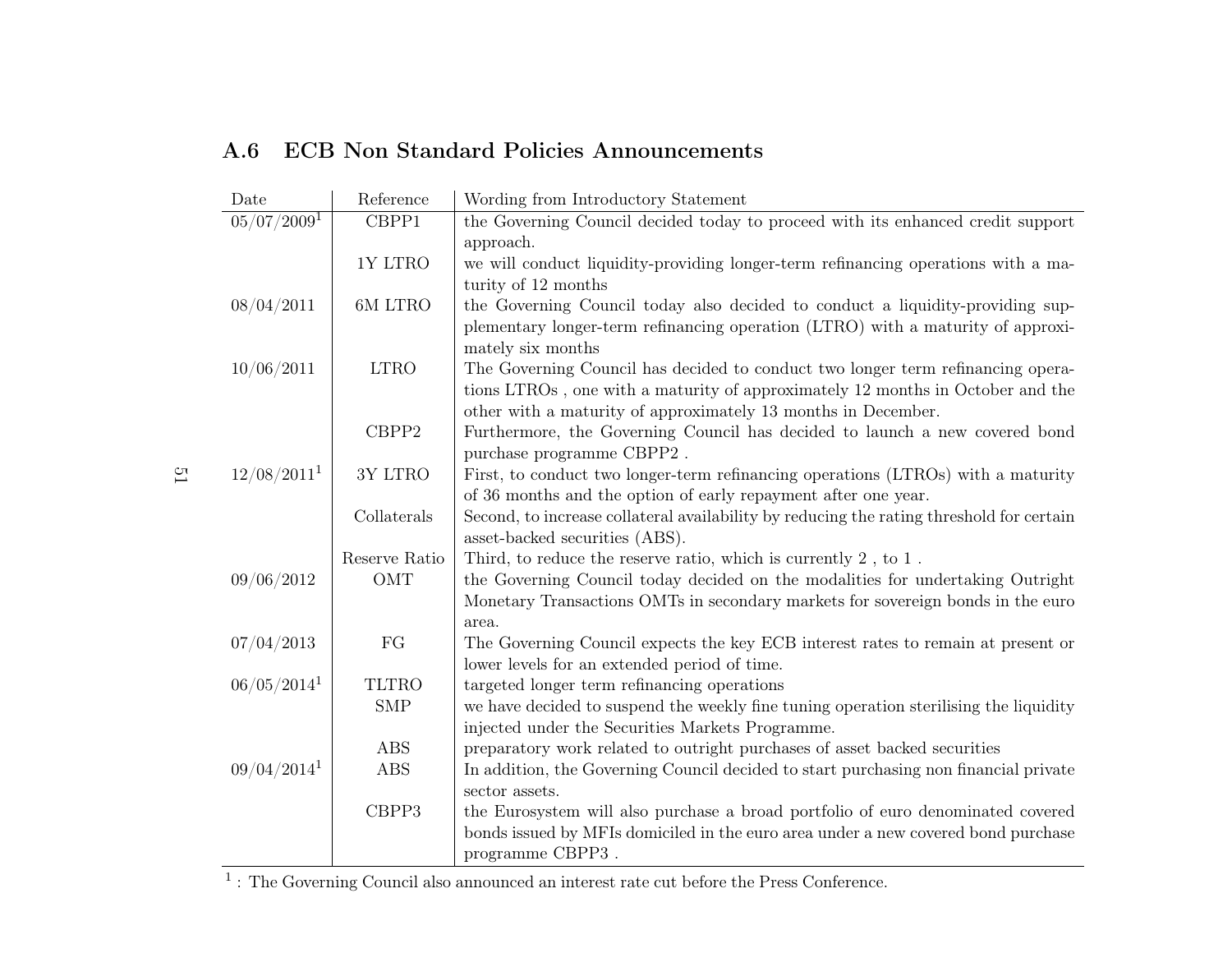# <span id="page-51-0"></span>A.7 Results from Equation [6](#page-16-3) using the real time indicators  $RT_s^c$

|                       | Monetary policy decisions |              |  |
|-----------------------|---------------------------|--------------|--|
|                       | $ECB_t$                   |              |  |
|                       | $\Delta MRR_t$            | $Decision_t$ |  |
| $ECB_{t-1}$           | $-0.817$                  | $-0.786***$  |  |
|                       | (1.185)                   | (0.267)      |  |
| $\Delta(y_t - y^*)$   | -12.182                   | $-3.238$     |  |
|                       | (14.383)                  | (13.452)     |  |
| $\Delta(\pi_t-\pi^*)$ | 0.368                     | $-0.285$     |  |
|                       | (0.558)                   | (0.521)      |  |
| $\Delta y_t^e$        | $-0.040$                  | $-0.049$     |  |
|                       | (0.106)                   | (0.075)      |  |
| $\Delta\pi_t^e$       | $4.727***$                | $3.418***$   |  |
|                       | (1.047)                   | (0.915)      |  |
| $I_{t}^{MP}$          | 0.355                     | 0.523        |  |
|                       | (0.454)                   | (0.342)      |  |
| $I_t^{EC}$            | $3.040***$                | $2.240***$   |  |
|                       | (0.783)                   | (0.657)      |  |
| Observations          | 106                       | 106          |  |
| $Pseudo - R^2$        | 0.353                     | 0.294        |  |

Notes: The tables report the results from an ordered probit model estimated with maximum likelihood between January 2006 and December 2014. The dependent variable is, for the upper part, the change of the ECB MRR and, for the lower part, ECB monetary policy decisions. Robust standard errors are reported in parenthesis and superscripts \*\*\*, \*\*, and \* indicate statistical significance at the 1%, 5% and 10% level, respectively.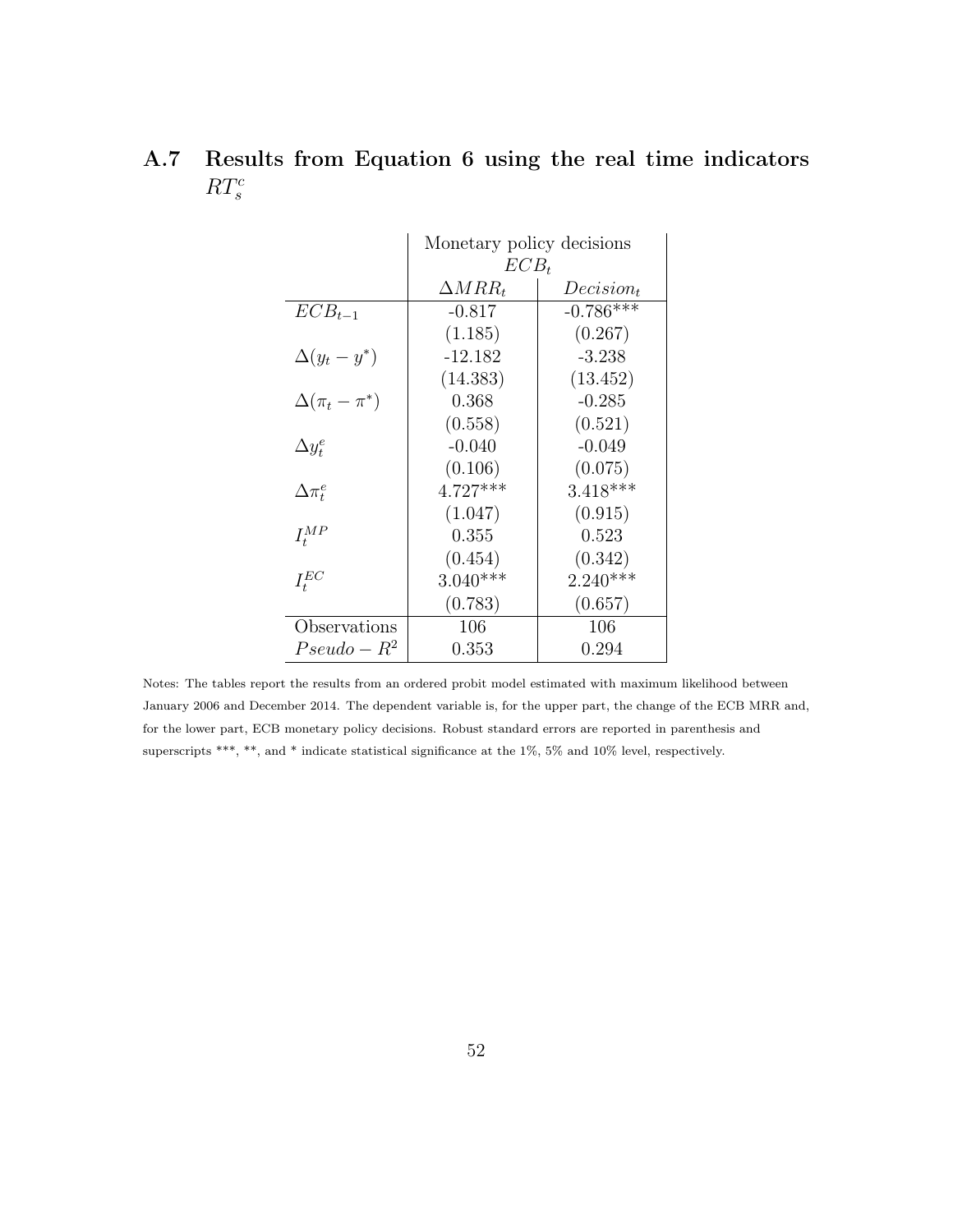|                       | Monetary policy decisions $ECB_t$ |            |                  |            |
|-----------------------|-----------------------------------|------------|------------------|------------|
|                       | $\Delta MRR_{t+m}$                |            | $Decision_{t+m}$ |            |
|                       | $m=1$                             | $m=2$      | $m=1$            | $m=2$      |
| $ECB_t$               | $-1.197$                          | 0.542      | $-0.789***$      | 0.023      |
|                       | (0.987)                           | (1.052)    | (0.220)          | (0.198)    |
| $\Delta(y_t - y^*)$   | 14.665                            | 10.922     | 11.500           | 13.815     |
|                       | (14.195)                          | (11.057)   | (13.302)         | (10.791)   |
| $\Delta(\pi_t-\pi^*)$ | $1.433**$                         | 0.378      | $-0.073$         | $-0.087$   |
|                       | (0.629)                           | (0.557)    | (0.573)          | (0.446)    |
| $\Delta y_t^e$        | 0.129                             | 0.099      | 0.125            | 0.029      |
|                       | (0.102)                           | (0.096)    | (0.086)          | (0.089)    |
| $\Delta\pi_t^e$       | 1.918*                            | 0.153      | $2.499***$       | 0.743      |
|                       | (1.112)                           | (1.196)    | (0.899)          | (0.946)    |
| $I_t^{MP}$            | $-0.394$                          | $-0.473$   | $-0.103$         | 0.006      |
|                       | (0.415)                           | (0.372)    | (0.373)          | (0.321)    |
| $I_t^{EC}$            | $3.366***$                        | $2.246***$ | $2.980***$       | $1.609***$ |
|                       | (0.707)                           | (0.622)    | (0.657)          | (0.508)    |
| Observations          | 106                               | 106        | 106              | 106        |
| $Pseudo - R^2$        | 0.322                             | 0.181      | 0.290            | 0.156      |

<span id="page-52-0"></span>A.8 Results from Equation [7](#page-16-4) using the real time indicators  $RT_s^c$ 

Notes: Coefficients are maximum likelihood estimations of an ordered probit model between January 2006 and December 2014. The dependent variable is the one period ahead  $(m = 1)$  or two period ahead  $(m = 2)$  value of, for the upper part, the change of the ECB MRR and, for the lower part, ECB monetary policy decisions . Robust standard errors are reported in parenthesis and superscripts \*\*\*, \*\*, and \* indicate statistical significance at the 1%, 5% and 10% level, respectively.